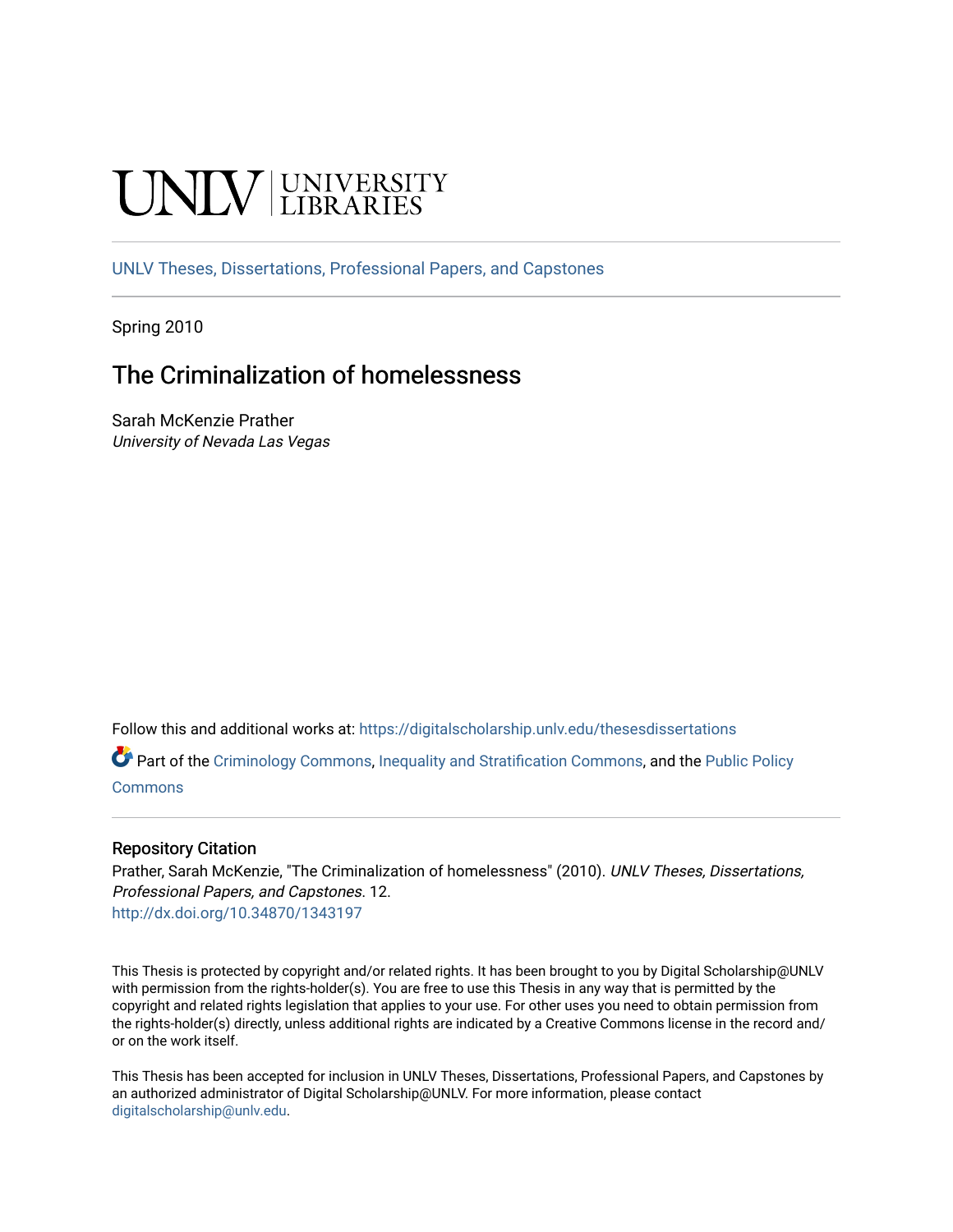# THE CRIMINALIZATION OF HOMELESSNESS

by

Sarah McKenzie Prather

Bachelor of Science Western Oregon University 2008

A thesis submitted in partial fulfillment of the requirements for the

**Master of Arts in Criminal Justice Department of Criminal Justice Greenspun College of Urban Affairs**

**Graduate College University of Nevada, Las Vegas May 2010**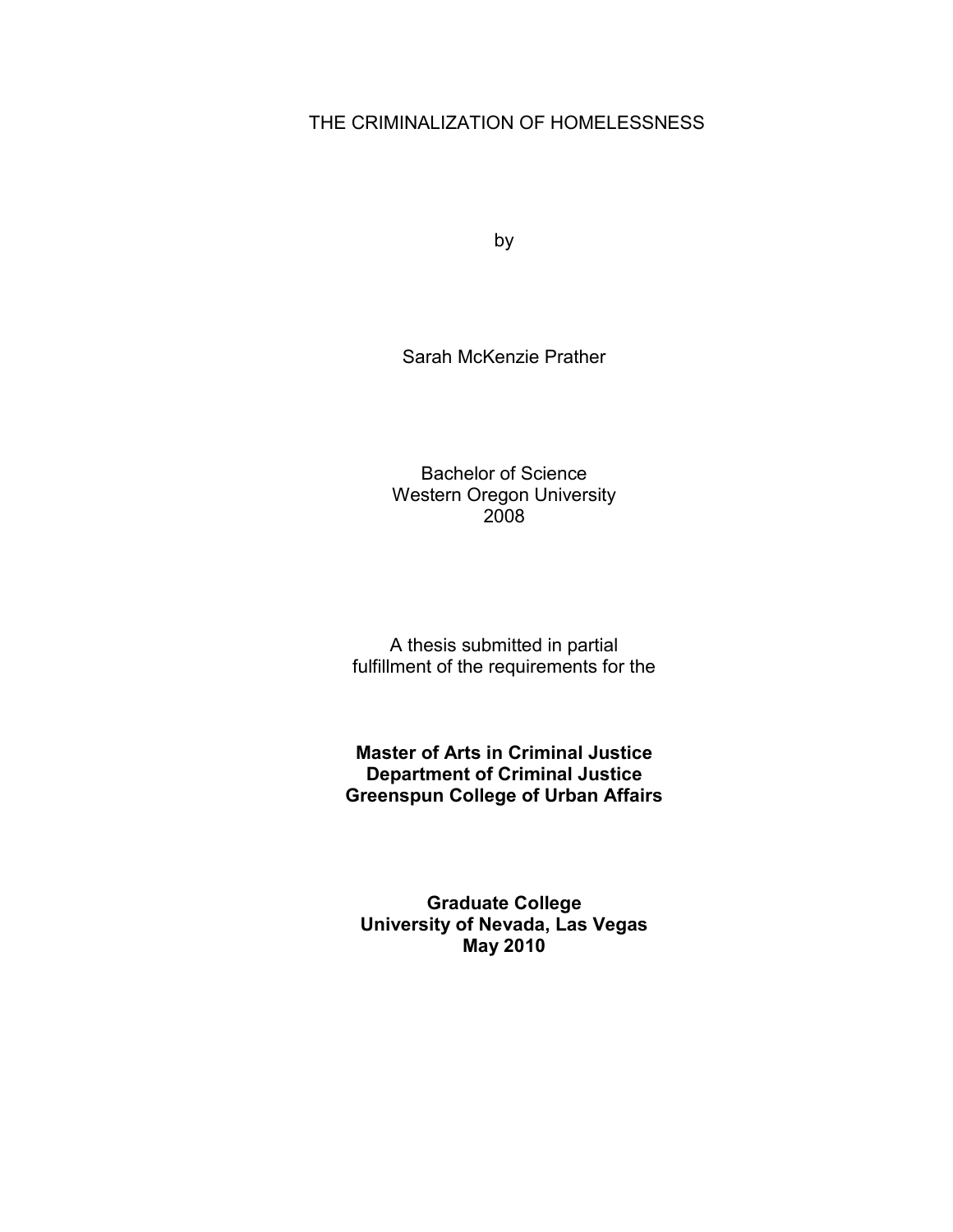Copyright by Sarah Prather 2010 All Rights Reserved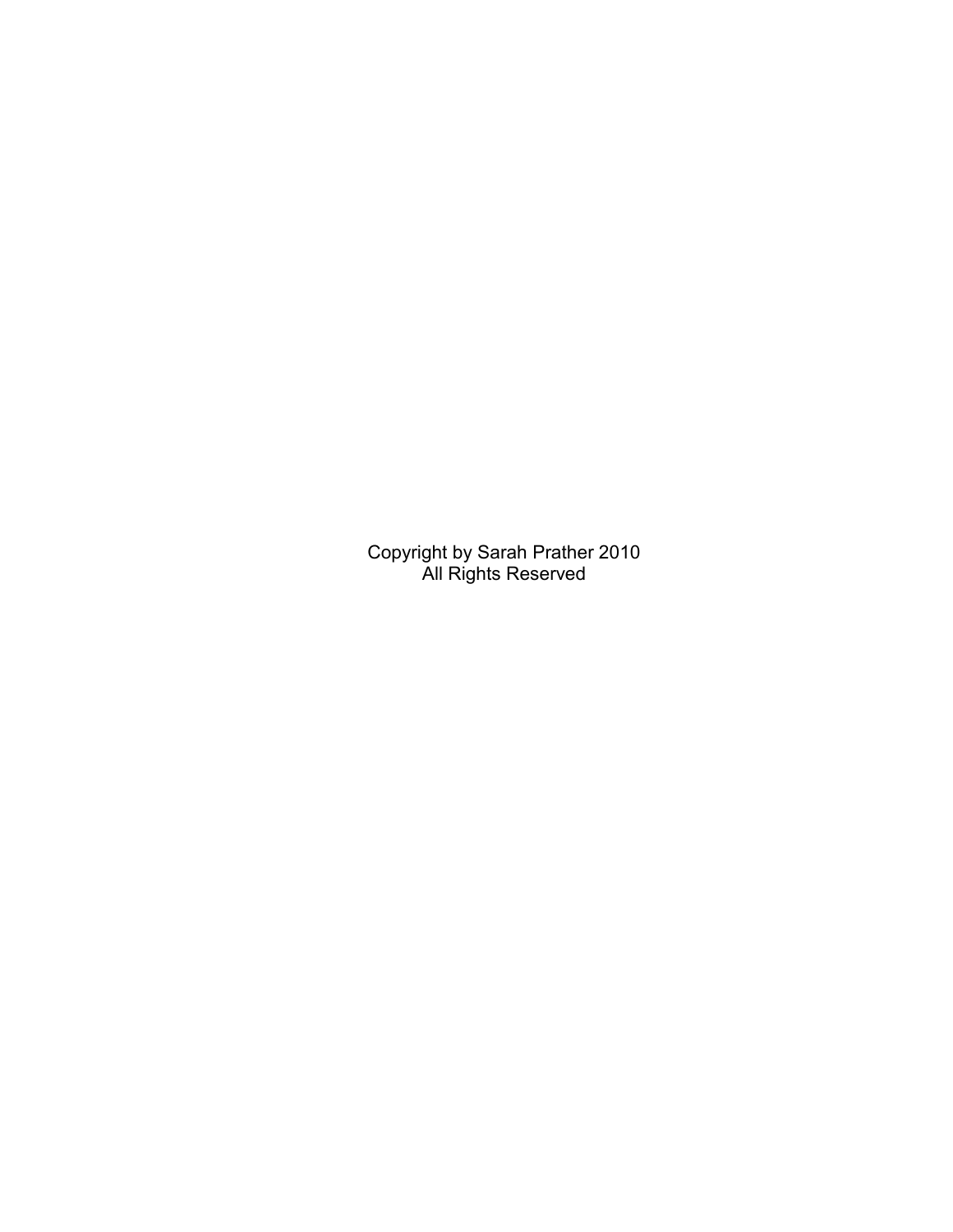

# THE GRADUATE COLLEGE

We recommend the thesis prepared under our supervision by

# **Sarah McKenzie Prather**

entitled

# **The Criminalization of Homelessness**

be accepted in partial fulfillment of the requirements for the degree of

# **Master of Arts in Criminal Justice**

Randall Shelden, Committee Chair

Hong Lu, Committee Member

Terance Miethe, Committee Member

Barbara Brents, Graduate Faculty Representative

Ronald Smith, Ph. D., Vice President for Research and Graduate Studies and Dean of the Graduate College

**May 2010**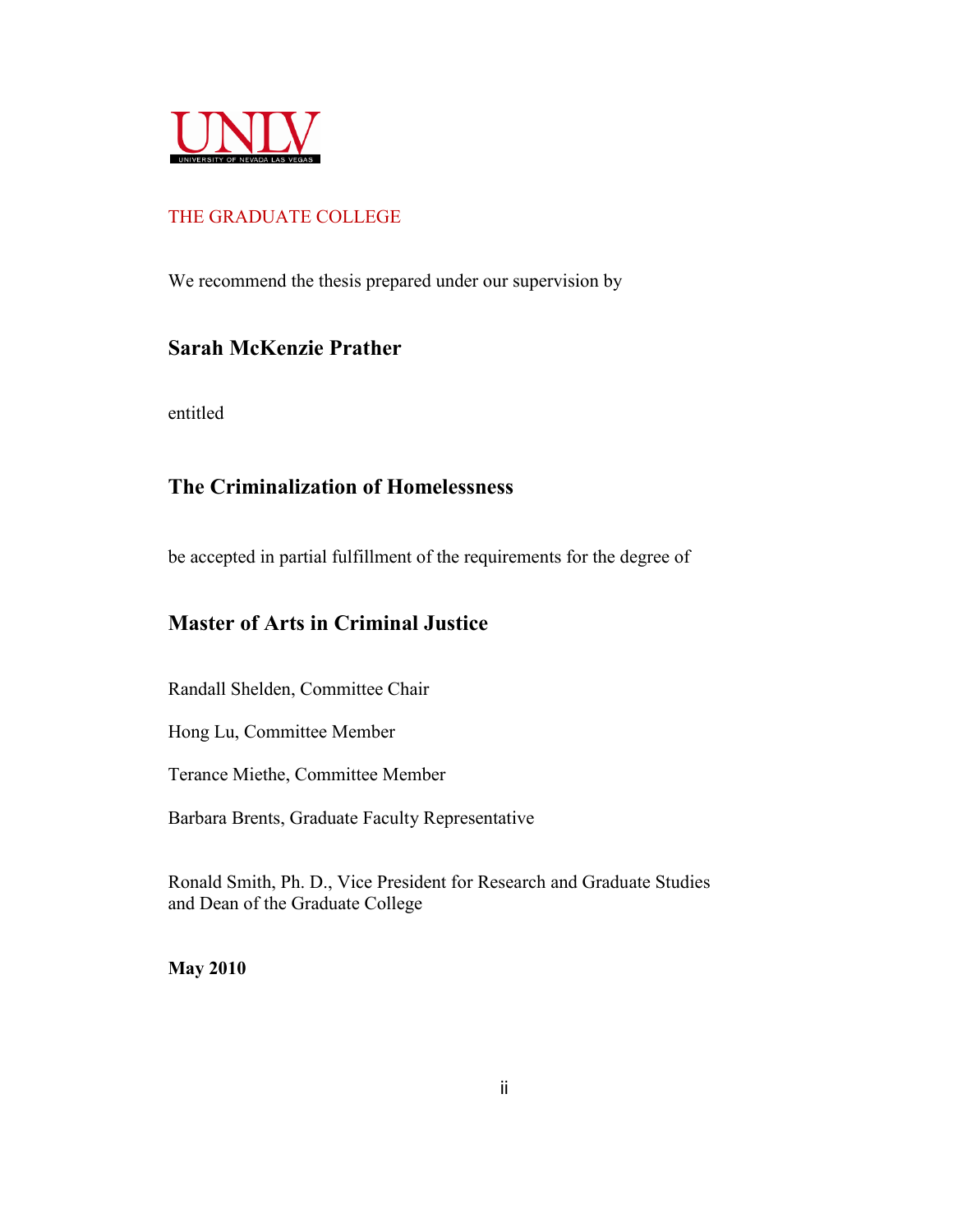#### ABSTRACT

# **The Criminalization of Homelessness**

by

Sarah McKenzie Prather

Dr. Randall Shelden, Examination Committee Chair Professor of Criminal Justice University of Nevada, Las Vegas

The current study is an analysis of the problem of homelessness in American society today. It focuses on the demographic characteristics of the homeless in addition to some of the contributing factors that explain homelessness. Of particular concern is how the criminal justice system responds to homelessness, including the criminalization and stigmatization of homeless individuals and the implications of such a response. The data used in this study come from a recent survey conducted in a jail setting in a northwest city. The present study compares those who have been homeless at one time or another and those who have never been homeless. More specifically, this study explores the relationship between homelessness, incarceration, prior criminal history, employment and other important factors that may increase the likelihood receiving a jail sentence and the severity of that sentence.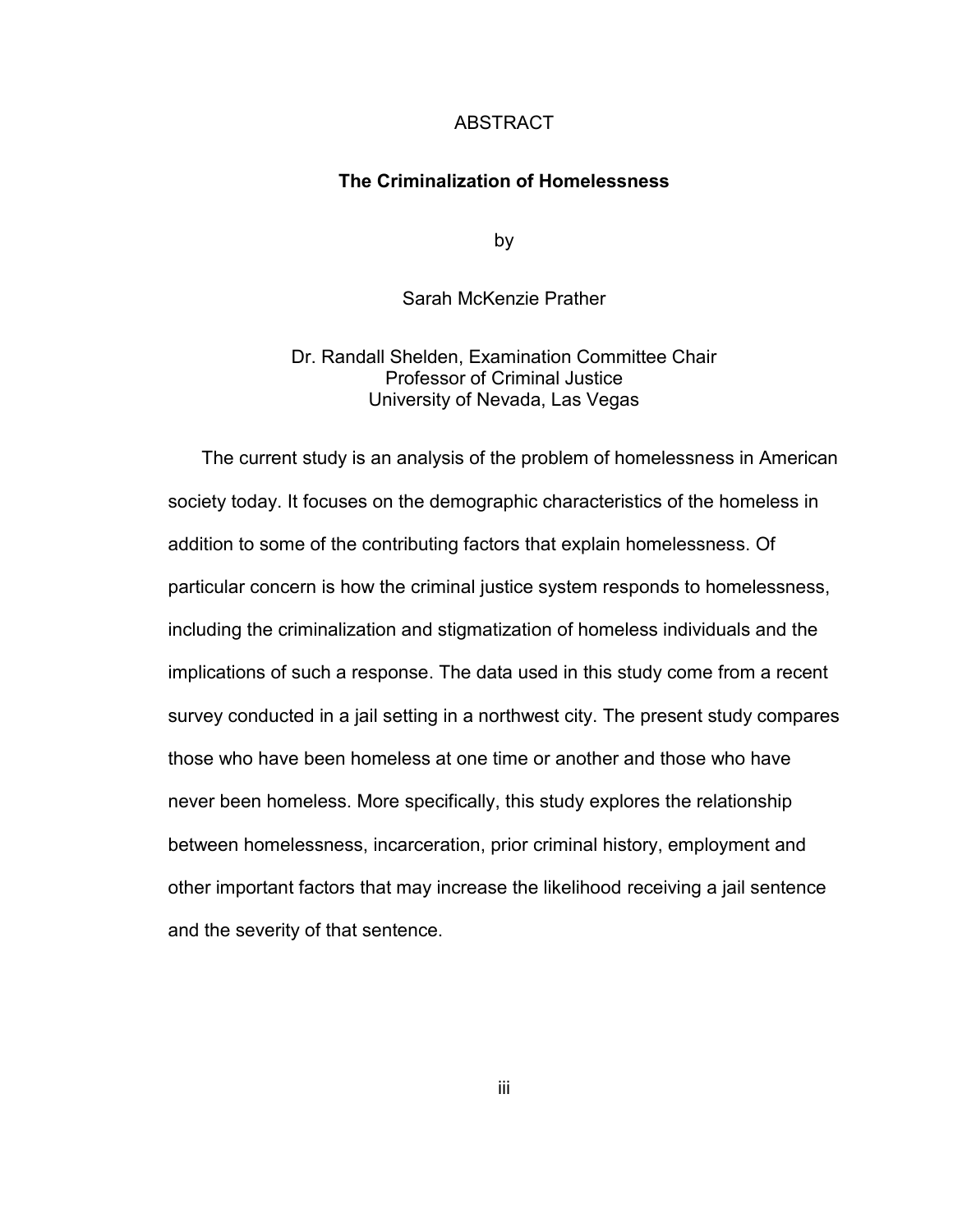#### ACKNOWLEDGENTS

First and foremost I would like to thank Dr. William Brown, a previous mentor, for providing me with a unique opportunity to be a part of the research team that collected the data used in this study. Through his teachings, Dr. Brown opened my sheltered eyes to the world of poverty and its indigent populations; a desperate wakeup call that finally helped me realize my true calling in this life. I would also like to give thanks to Dr. Randall Shelden, my committee chair, for feeding my anger towards a selfish system that seeks to empower the wealthy and criminalize the poor. Without his daily pep-talks and his constant revisions of my work, the motivation to express my ideas through this thesis wouldn"t have existed. I would also like to thank Dr. Hong Lu for all her editing, and for sitting down with me for long periods of time to help me understand the grueling process of data analysis. I would also like to thank Dr. Terance Miethe for his technical data skills, and helping me organize the most important part of my thesis. Also, without the unique outside perspectives of Dr. Barbara Brents, my thesis committee wouldn"t be complete.

A special thank you is reserved for my family. You"ve always believed in me and my efforts, even when my ideas seem to come out of left field. Also, the tremendous support I received from close friends was especially helpful in getting me through the rough patches along the way.

iv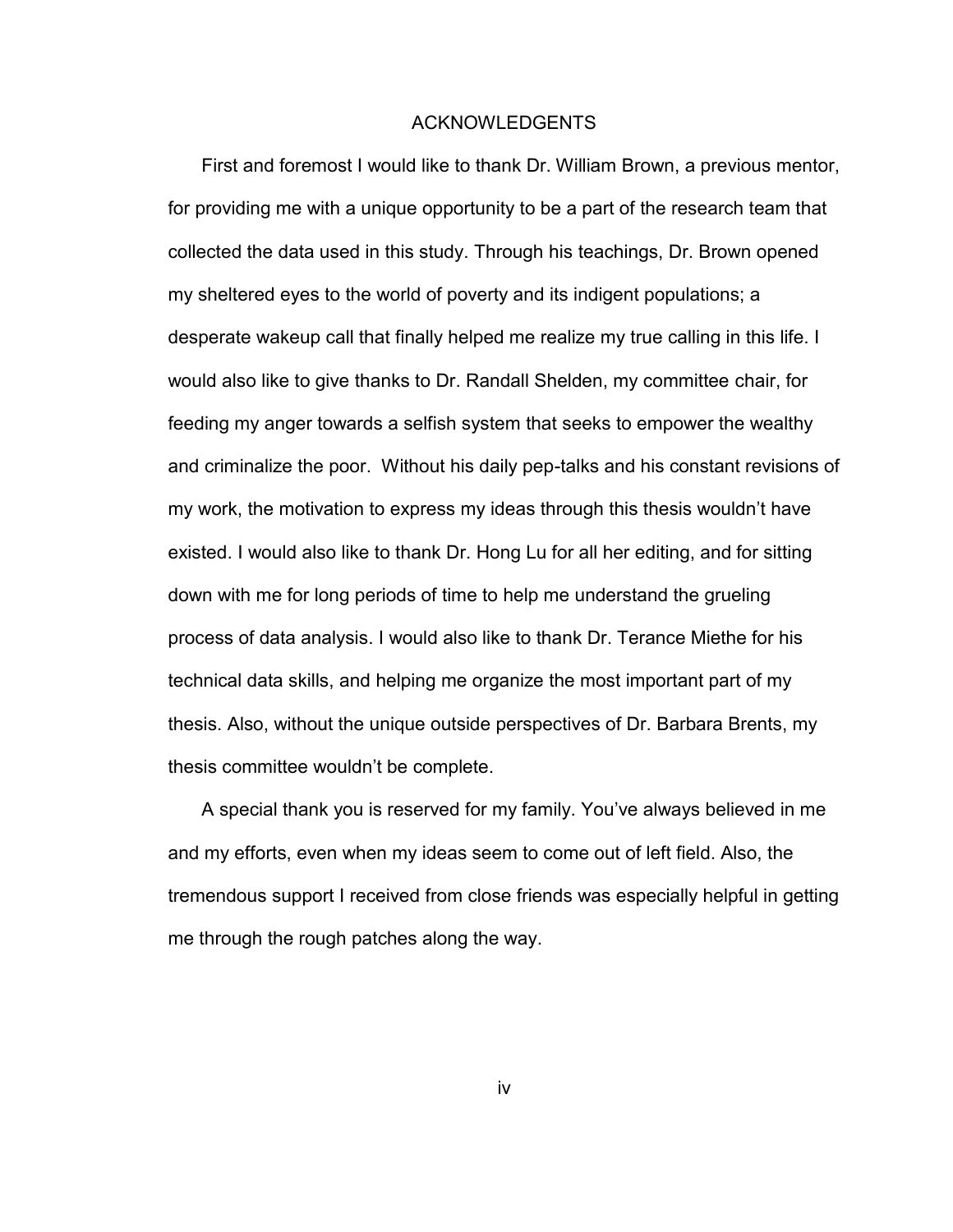| The Failure of the "American Dream" and Homelessness  22 |  |
|----------------------------------------------------------|--|
|                                                          |  |
|                                                          |  |
|                                                          |  |
|                                                          |  |
|                                                          |  |

# TABLE OF CONTENTS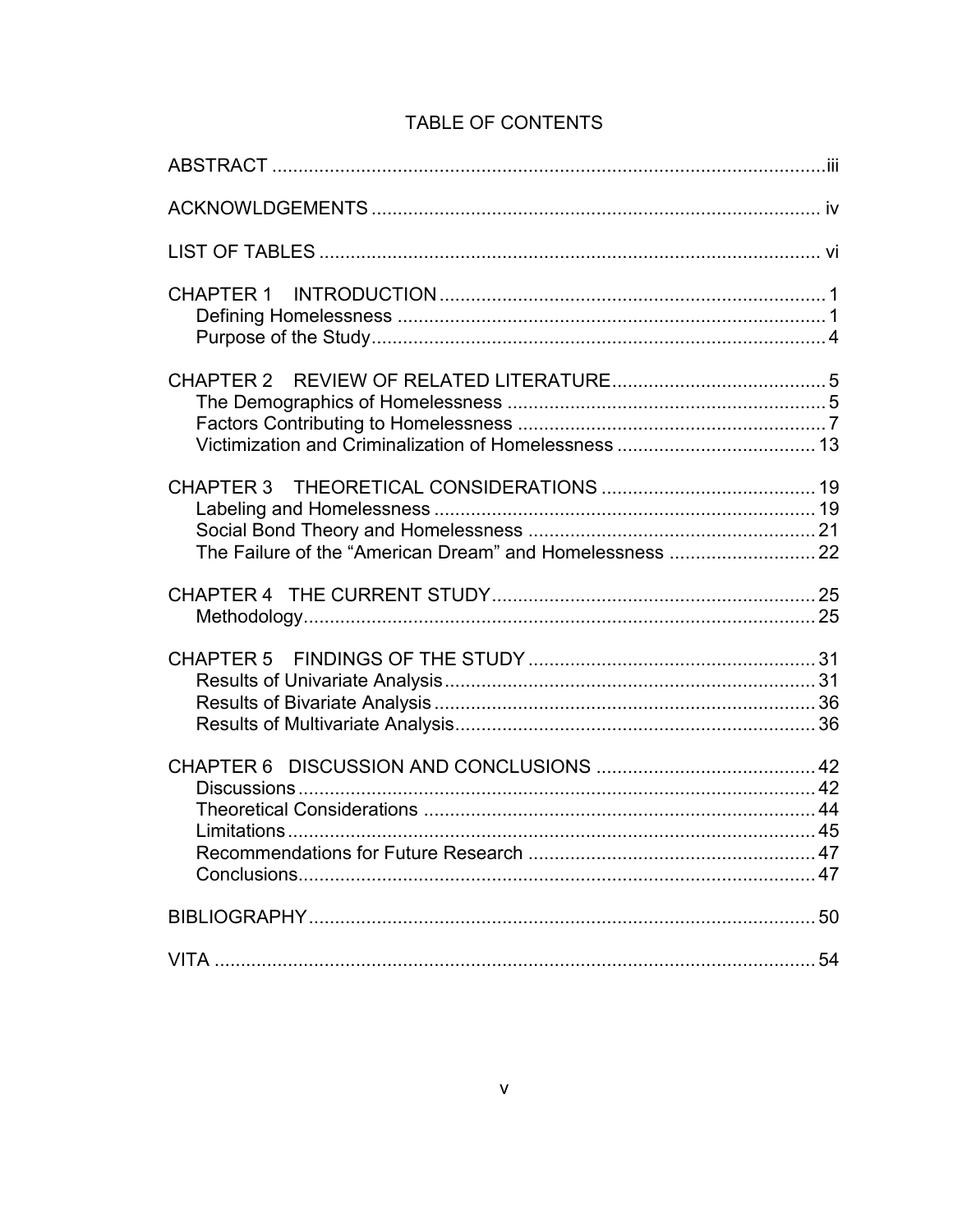# LIST OF TABLES

|         | Table 1 Descriptive Statistics for Total Sample by Homeless Status 32   |  |
|---------|-------------------------------------------------------------------------|--|
|         |                                                                         |  |
|         | Table 3 Logistic Regression Analysis of Number of Times in Jail Past 12 |  |
|         |                                                                         |  |
|         | Table 4 Logistic Regression Analysis of Length of Time in Jail39        |  |
| Table 5 |                                                                         |  |
|         |                                                                         |  |
|         | Table 7 Logistic Regression Analysis of Disorder Charge 41              |  |
|         |                                                                         |  |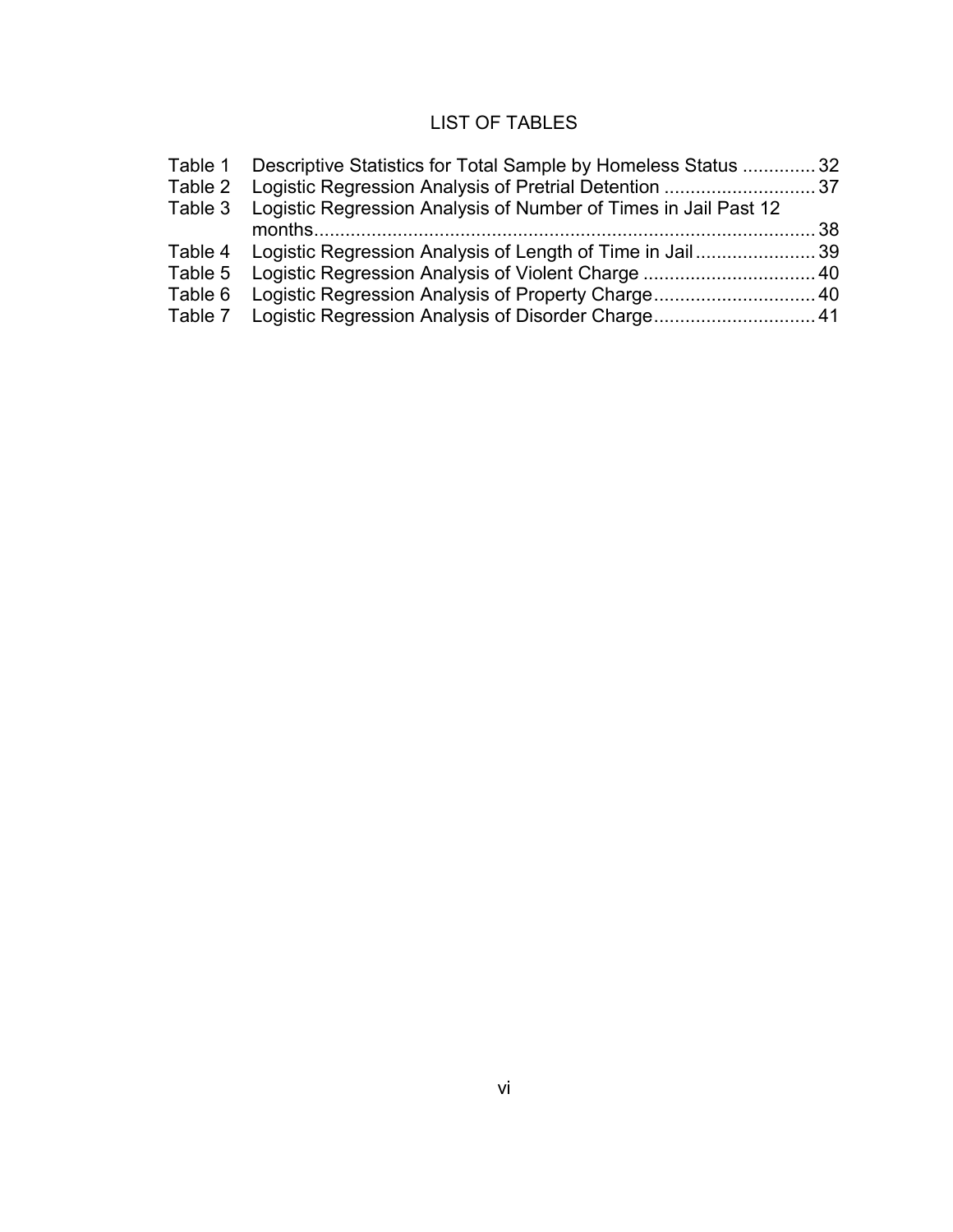#### CHAPTER 1

#### INTRODUCTION

#### Defining Homelessness

Despite the many resource programs that have been developed in cities nationwide, the issue of homelessness is a growing social issue that has yet to be dealt with successfully. Perhaps one of the most important issues in addressing homelessness is understanding and interpreting its definition.

Federal agencies, non-profit organizations, and other bodies of research seem to interpret the definition differently. According to the Department of Housing and Urban Development (HUD), a person is homeless who:

lacks a fixed, regular, and adequate night-time residence; and has a primary night time residency that is a supervised publicly or privately operated shelter designed to provide temporary living accommodations, an institution that provides a temporary residence for individuals intended to be institutionalized, or a public or private place not designed for, or ordinarily used as, a regular sleeping accommodation for human beings

(U.S. Department of Housing and Urban Development, 2007). In 1987 President Ronald Reagan signed the McKinney-Vento Homeless Assistance Act into law, which comprised of several emergency relief provisions for food, shelter, mobile health care and traditional housing. This legislation suggests a more comprehensive definition of homelessness, and includes the interests of "homeless child and youth" in their definition. This statute includes children and youth who are sharing the housing of other persons due to loss of housing, economic hardship, or a similar reason; are living in motels, hotels,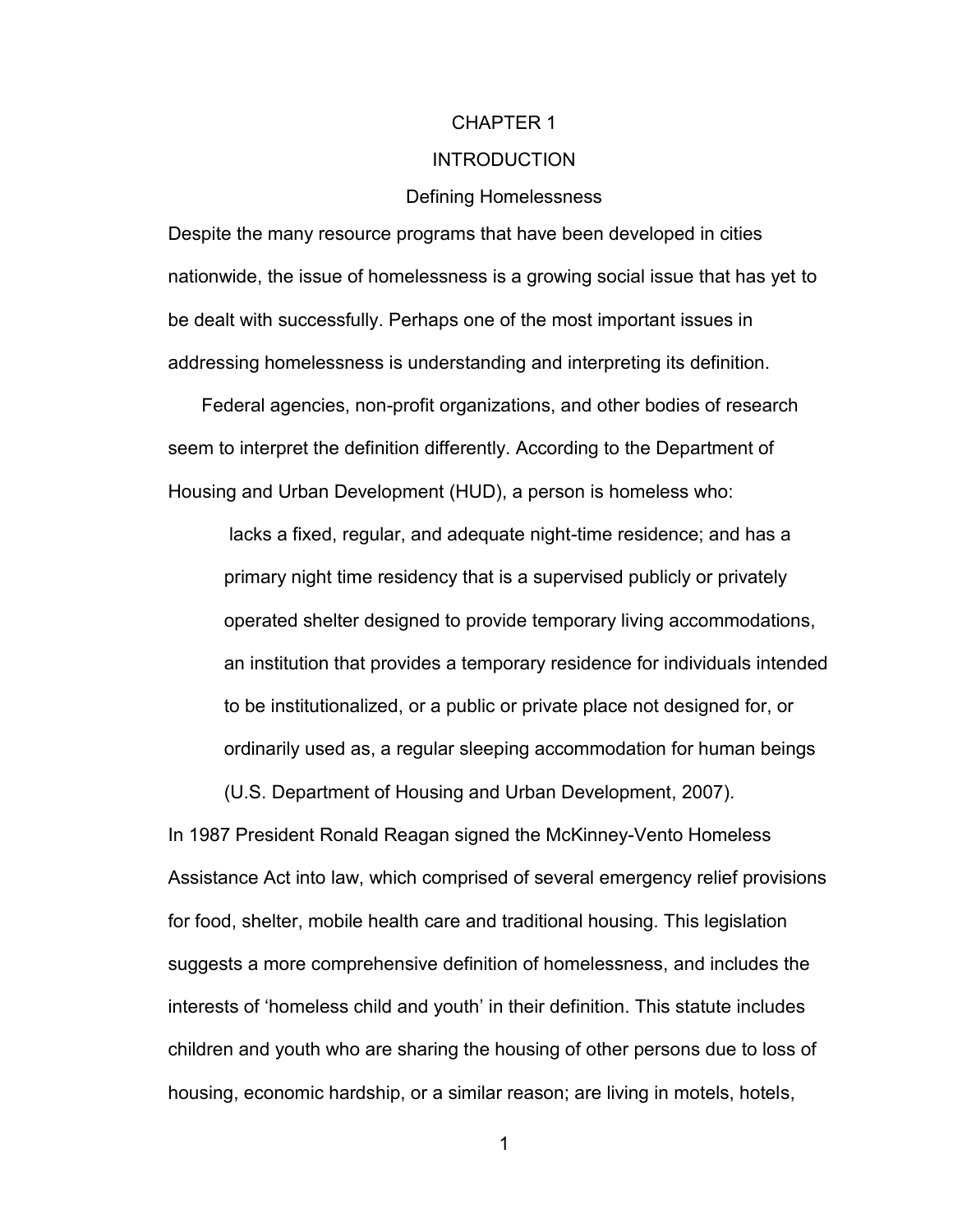trailer parks, or camping grounds due to lack of alternative housing accommodations (U.S. Department of Housing and Urban Development, 2007).

The difference between the two definitions is that HUD"s interpretations of homelessness serves large, urban communities where tens of thousands of people are homeless, and proves problematic for those persons who are homeless in other areas of the country, such as rural areas, where there are few shelters. Recent research of homeless counts uses the guidelines and definitions of HUD, and may not provide the complete picture and totals of individuals experiencing homelessness.

Studies on homelessness are complicated because of the varying definitions of homelessness, and the availability of counting the individuals who are homeless. Researchers conducting studies on the numbers of homeless individuals face the issue of finding actual numbers because their homelessness data are collected by counting people who are in shelters or on the streets. Although this may seem effective and be useful to understand the numbers of homelessness in shelters and on the streets, it can result in an underestimation of actual homelessness.

According to recent research, the amount of people who are homeless in their lifetime has increased over the past two decades. An approximation from a study done by The National Law Center on Homelessness and Poverty (NLCHP) found that about 3.5 million people, 1.35 of them children, are likely to be homeless in a given year (National Law Center on Homelessness and Poverty, 2007). The first nationwide estimate of homeless population conducted in a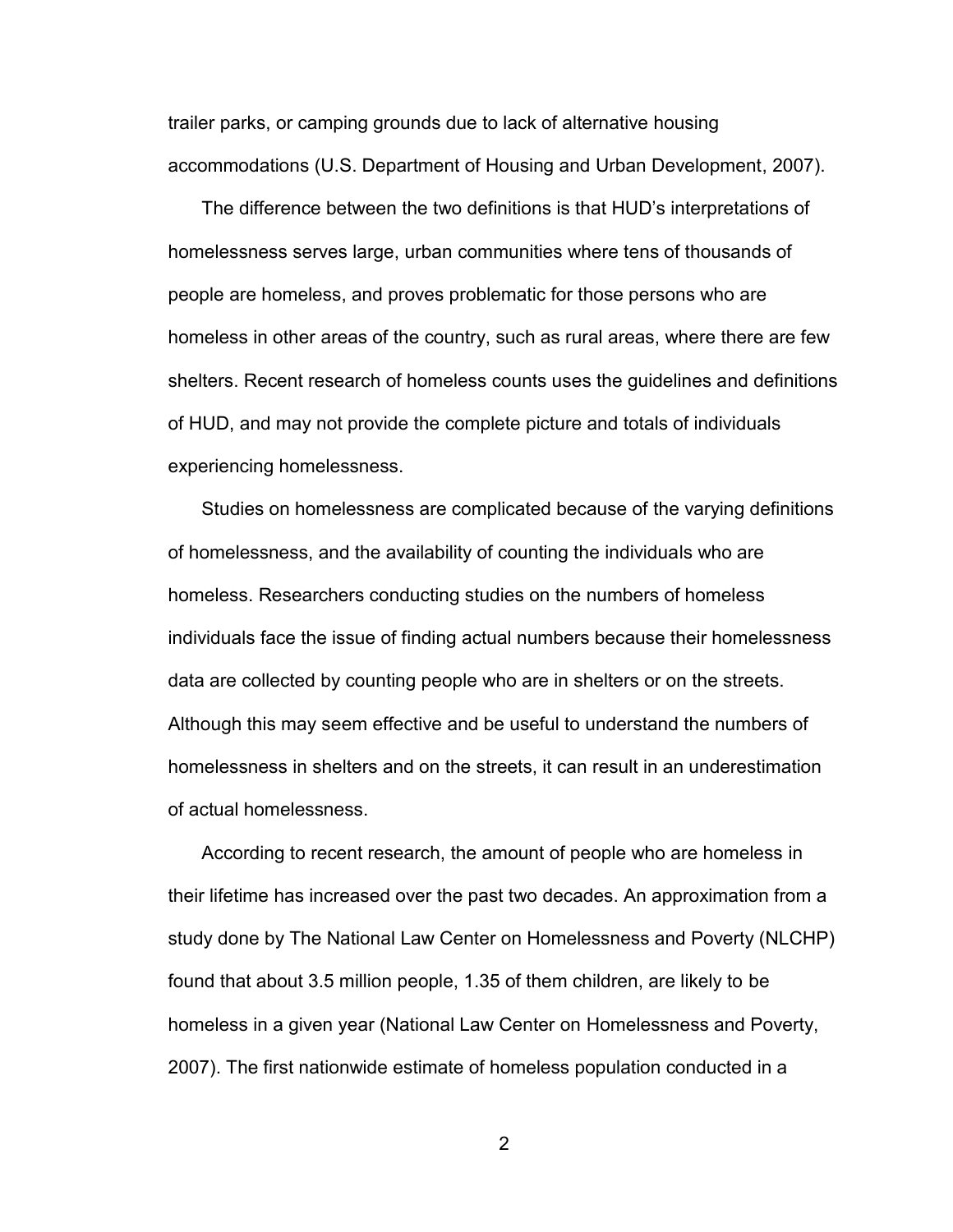decade was gathered in January 2005 and it was counted that 744,313 people were homeless. This estimate, a compilation of point-in-time counts collected by local Continuums of Care - the HUD devised jurisdictions that oversee homeless services, provides data on every state and community in the country (National Alliance to End Homelessness, 2007). In their January 2007 report, the Homelessness Research Institute of the National Alliance to End Homelessness reported that 56 percent of homeless people counted were living in shelters and transitional housing, 44 percent were unsheltered. Of those studied, 23 percent of homeless people were reported as chronically homeless, meaning they were disabled and had been homeless for long periods of time or repeatedly. In 2007, the U.S. Conference of Mayors Hunger and Homelessness Survey found that 12 of 23 cities surveyed had to turn people in need of shelter away due to a lack of capacity. Due to lack of resources, people experiencing homelessness are more likely to live with relatives in overcrowded housing, or move to more rural areas to seek shelter.

Recent research finds that the number of Americans who will become homeless is expected to increase because of the foreclosure crisis, increases in poverty, and a pattern of steady increases in family homelessness (National Coalition for the Homeless, 2008). A growing shortage of affordable rental housing is also a factor believed to increase the expected number of homelessness experiences. Persons living in poverty are most at risk of becoming homeless, and demographic groups who are more likely to be impoverished are also more likely to be homeless (National Alliance to End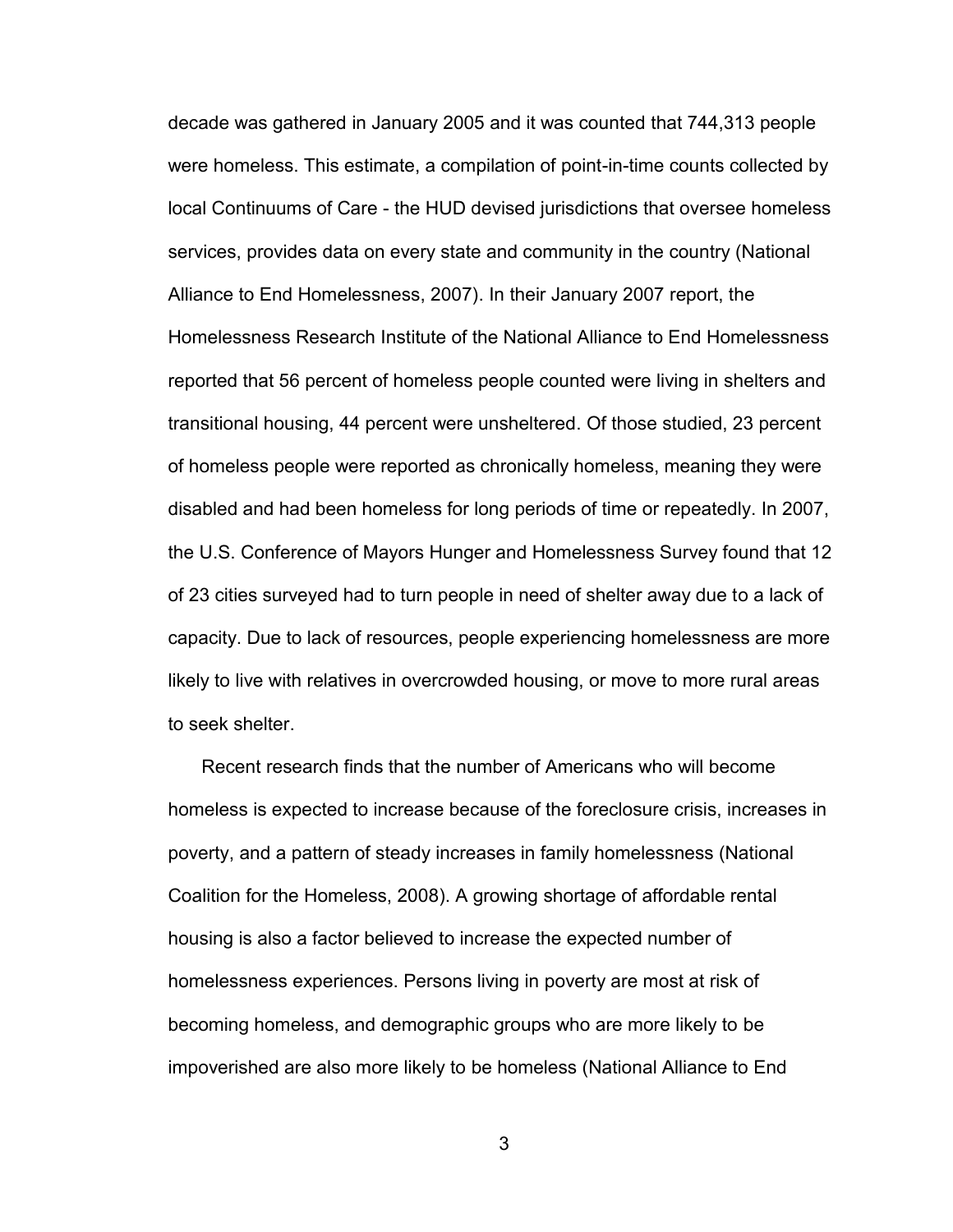Homelessness, 2007). These people include families, minorities, victims of domestic violence, veterans, those suffering from mental illness, persons suffering from addiction disorders, and experiencing a lack of employment. There are many contributing factors that may be responsible for the rise and continuation of homelessness, such as age, race, gender, mental illness, criminal history, substance abuse, lack of affordable housing, unemployment and overall economic conditions in society, such as the current recession.

#### Purpose of the Study

It is important to understand the issue of homelessness in order to make a combative effort towards ending the cycles of homelessness. The cycle of homelessness frequently includes brief, and sometimes not so brief, stops at local jails.

The purpose of this study is to examine two questions about homelessness and criminal justice processing. First, what are the characteristics of homeless individuals in a jail setting, and are these social characteristics different than the characteristics of non-homeless individuals within this setting? Second, are homeless individuals treated differently than non-homeless individuals in the nature of their criminal processing?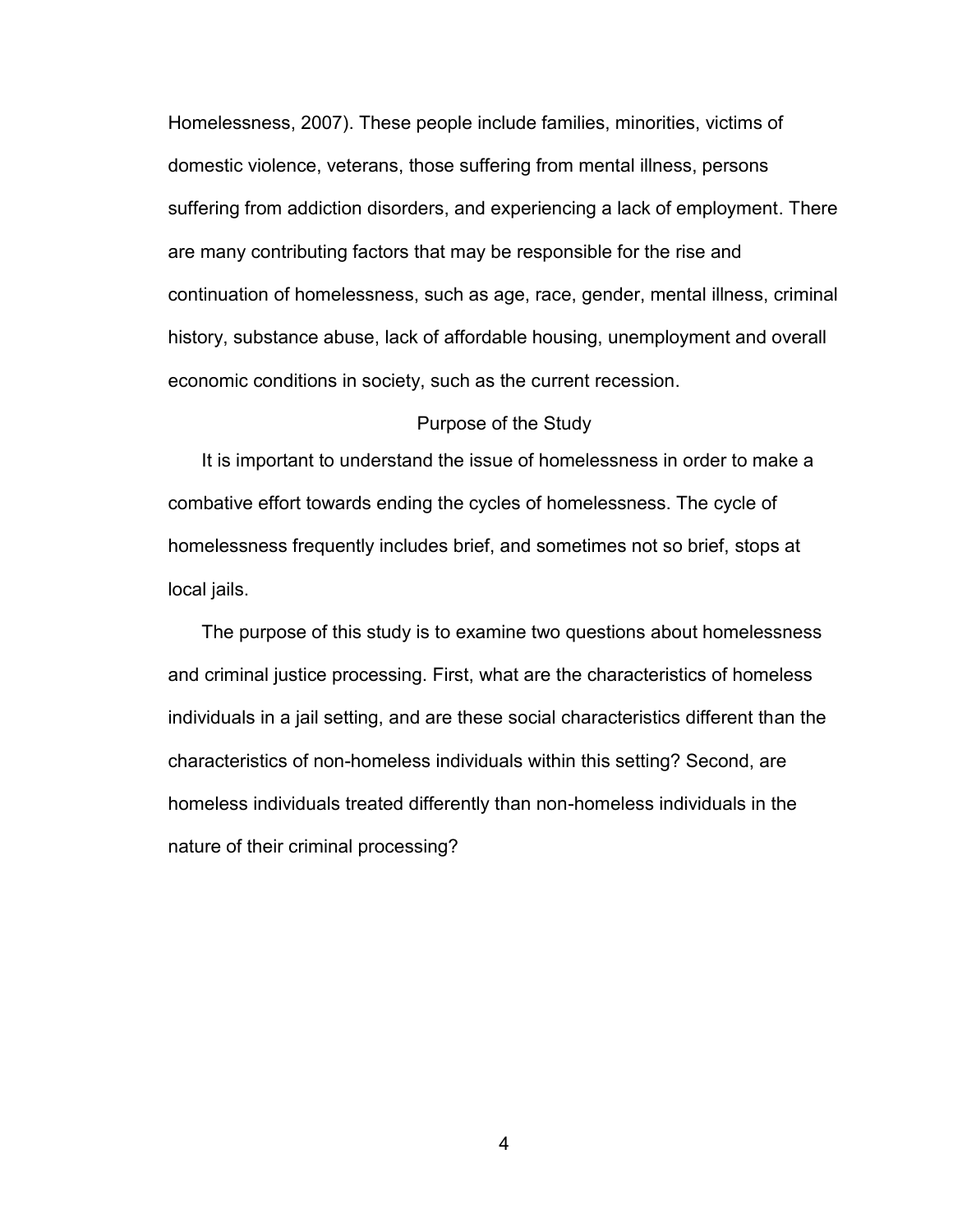#### CHAPTER 2

# REVIEW OF RELATED LITERATURE

This chapter reviews the related literature on homelessness and causal factors that may lead to homelessness. It will first examine the demographics of homelessness. It will then describe the factors contributing to homelessness. Finally, it will discuss the victimization and criminalization of the homeless status.

#### The Demographics of Homelessness

In this section, major demographics of homeless individuals will be summarized based on the literature. These demographic characteristics include age, gender, and ethnicity.

## *Age*

According to the National Law Center on Homelessness and Poverty in 2003, children under the age of 18 accounted for 39 percent of the homeless population with 42 percent of these children being under the age of five. This same study found that unaccompanied minors comprised 5 percent of the urban homeless population. According to the NLCHP, in 2004, 25 percent of homeless were ages 25 to 34, and persons aged 55 to 64 at 6 percent (NLCHP, 2004). *Gender* 

Most studies show that single homeless adults are more likely to be male than female. In 2007 research findings from the U.S. Conference of Mayors found that of the population surveyed, 35 percent of the homeless people who are members of households with children are male while 65 percent of these people are females. However, 67.5 percent of the single homeless population is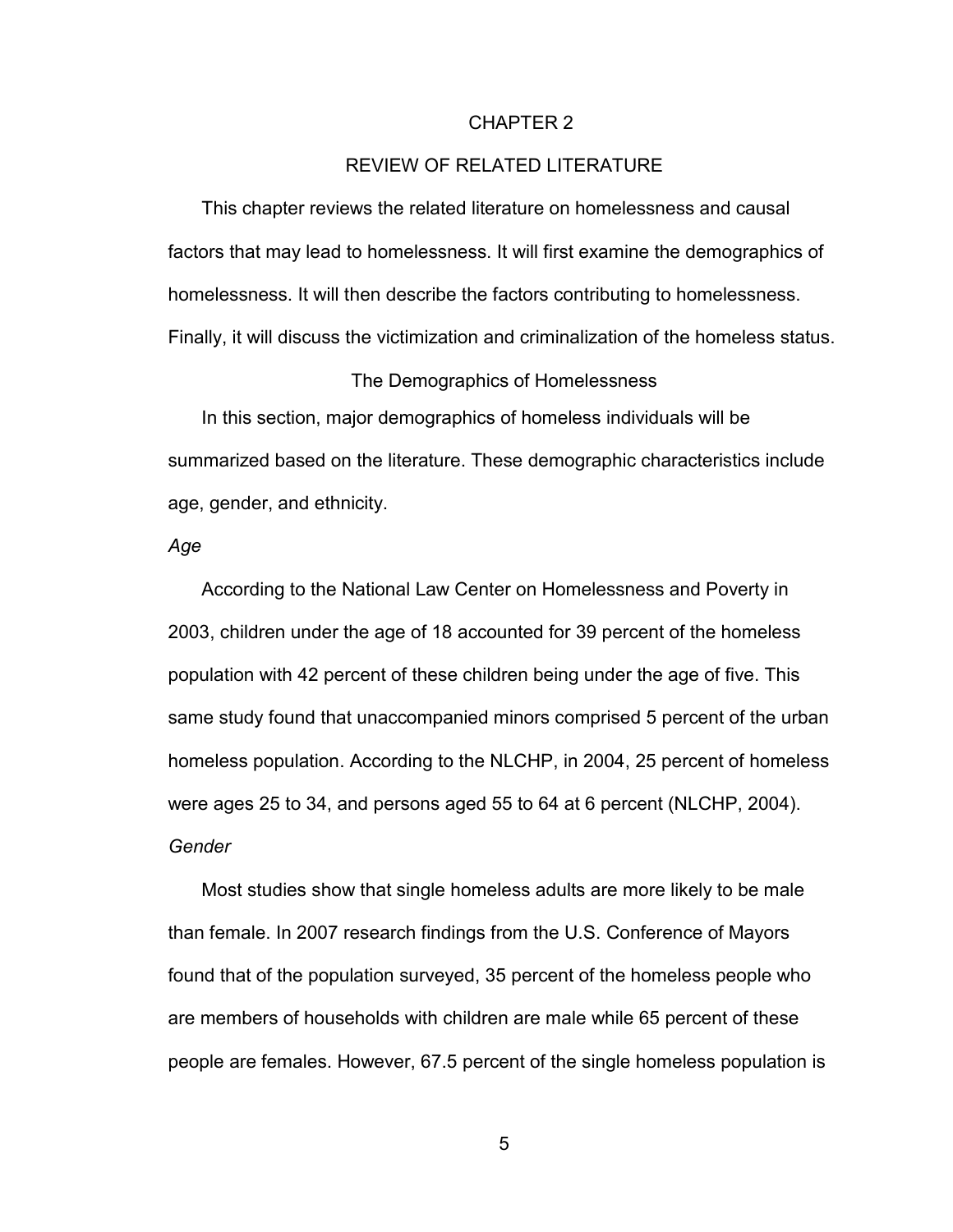male, and it is this single population that makes up 76 percent of the homeless populations surveyed (U.S. Conference of Mayors, 2007). *Ethnicity*

Homelessness first emerged as a national issue in the 1870"s (Kusmer, 2002). At this time in American history, there were no national figures documenting the demography of the homeless population. The greatest numbers of homeless were found during the Great Depression of the 1930s as an estimated 1.5 million were homeless (undoubtedly an underestimate) (McElvaine, 1993). In the 1950"s and 1960"s the typical person experiencing homelessness was white, male, and in his fifties (Kusmer, 2002). Since this time period, the demographic makeup of our nation"s homeless problem has changed dramatically. Not only do families with children now comprise 30-40 percent of the homeless population, but African American"s are representing roughly 40 percent of the American homeless population in recent years (National Coalition for the Homeless, 2009).

Like the total U.S. population, the ethnic makeup of homeless populations varies according to geographic location. For example, people experiencing homelessness in rural areas are more likely to be white, female, married, currently working, and homeless for the first time, for a shorter period of time. Homelessness among Native Americans and migrant workers is also largely a rural phenomenon (Fisher, 2005). Many other urban communities cite similar or higher numbers. For example the Chicago Coalition for the Homeless reports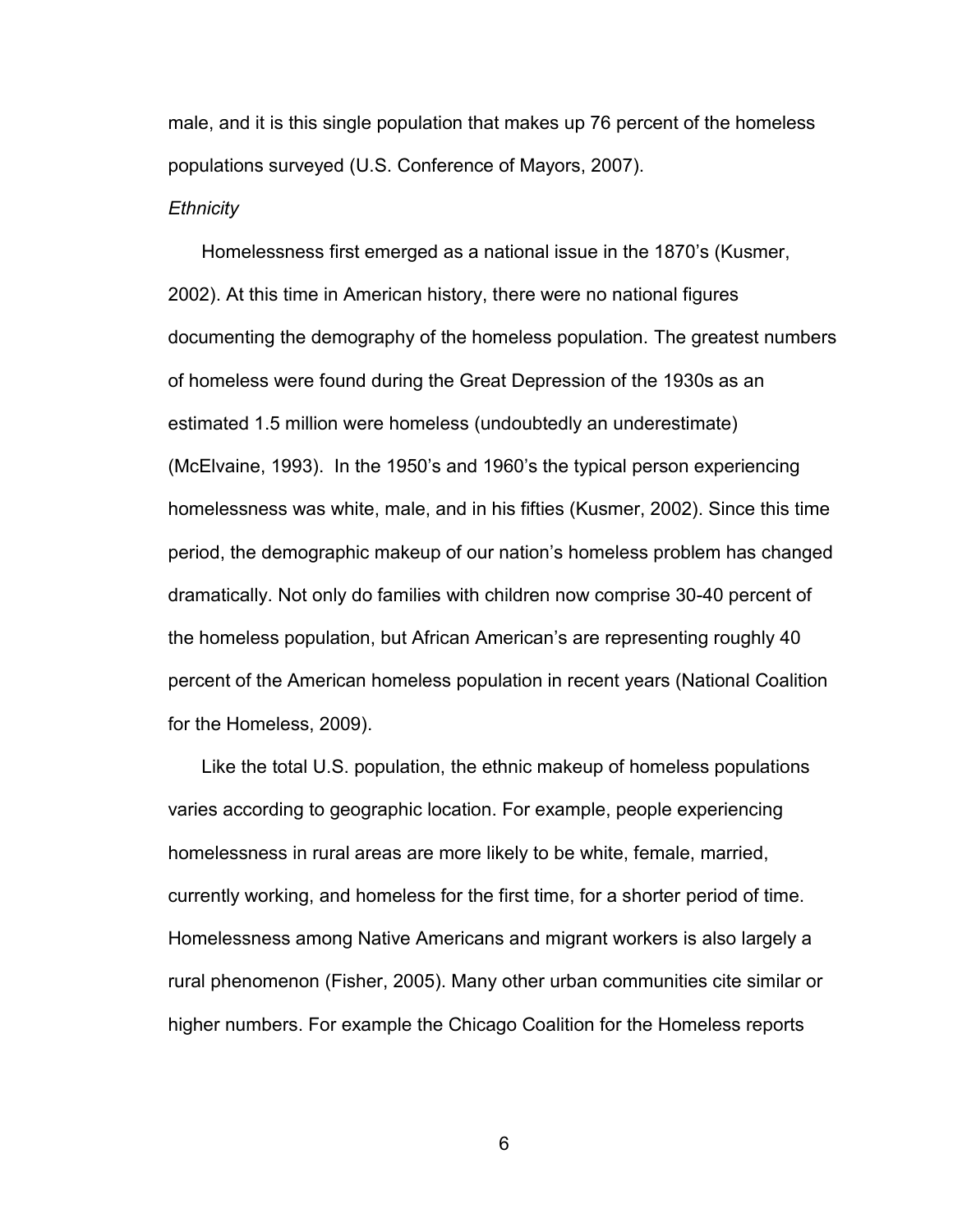that 77 percent of its total homeless population is African-American (National Coalition for the Homeless, 2009).

The U.S. Conference of Mayors found that in its study of 25 U.S. cities, amongst the sheltered homeless population, about 42 percent were African-American, 38 percent were White, 20 percent were Hispanic, four percent were Native American and two percent were Asian (U.S. Conference of Mayors, 2006). It is important to note however that people of color, particularly African-Americans, are particularly overrepresented. According to the PBS Homeless Fact and Figures "07, 41 percent are non-Hispanic whites (compared to the 76 percent of the general population), 40 percent are African Americans (compared to 11 percent of the general population) 11 percent are Hispanic (compared to 9 percent of the general population) and 8 percent are Native American (compared to 1 percent of the general population).

#### Factors Contributing to Homelessness

A number of different factors may contribute to homelessness. In the following, some of these will be presented.

#### *Families and Housing*

Families are amongst the fastest growing groups of the homeless population. In its 2007 survey of 23 American cities, the U.S. Conference of Mayors found that families with children comprised 23 percent of the homeless population and in rural areas families, single mothers, and children make up the largest group of people who are homeless (U.S. Conference of Mayors, 2007). The most recent survey of major American cities noted an increase in the number of person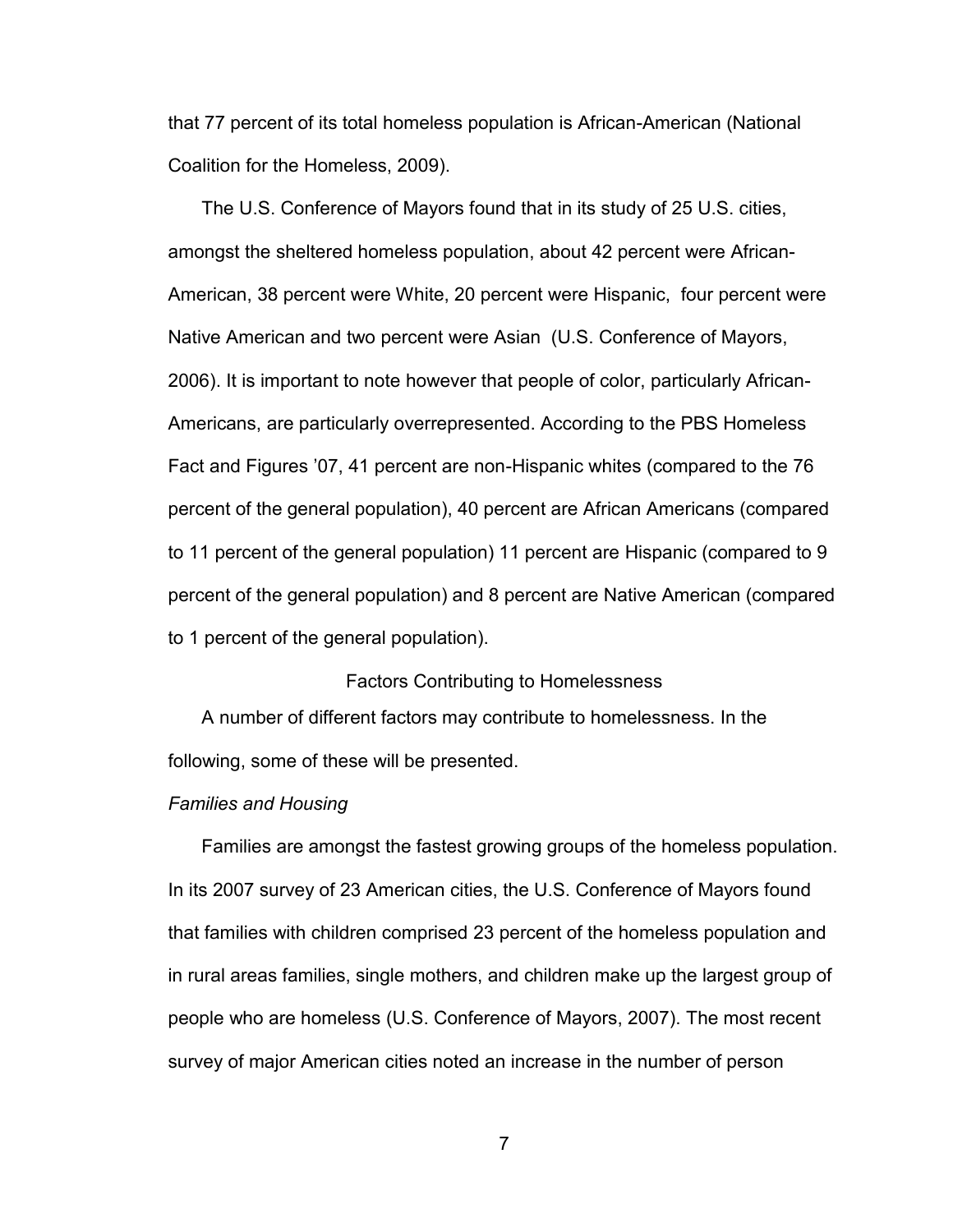requesting food assistance for the first time, mostly notable amongst working families (U.S. Conference of Mayors, 2007).

The National Coalition for the Homelessness identified the relationship between foreclosure and homelessness, and found that there was a 32 percent jump in the number of foreclosures between April 2008 and April 2009 (National Coalition for the Homeless, 2009). The NLIHC estimates that 40 percent of families facing eviction due to foreclosure are renters, and 7 million households living on very low incomes (31-50 percent of Area Median Income) are at risk of foreclosure (National Low Income Housing Coalition, 2008).

As the numbers of affordable housing units decrease and the numbers of home foreclosures increase, the likelihood of family homelessness will continue to grow. Due to lack of affordable housing, low income families are suffering the strain of trying to pay higher rent burdens, leading to "doubling up" of households to offset costs. Renting is one of the most viable options for low income persons (Joint Center for Housing Studies, 2006), and with incomes of low-income households decreasing with job loss, the increases of rent rates are hard to keep up with. Increases in rent obligations, decreases in public housing assistance, along with wages, are forcing many people to become homeless, or at the very least putting families at risk of becoming homeless.

The limited resources of housing assistance programs have also contributed to the housing crisis. According to the National Low Income Housing Coalition, federal support for low-income housing fell 49 percent from 1980 to 2003 (NLIHC, 2005). Also in 2003 it was reported that the federal government spent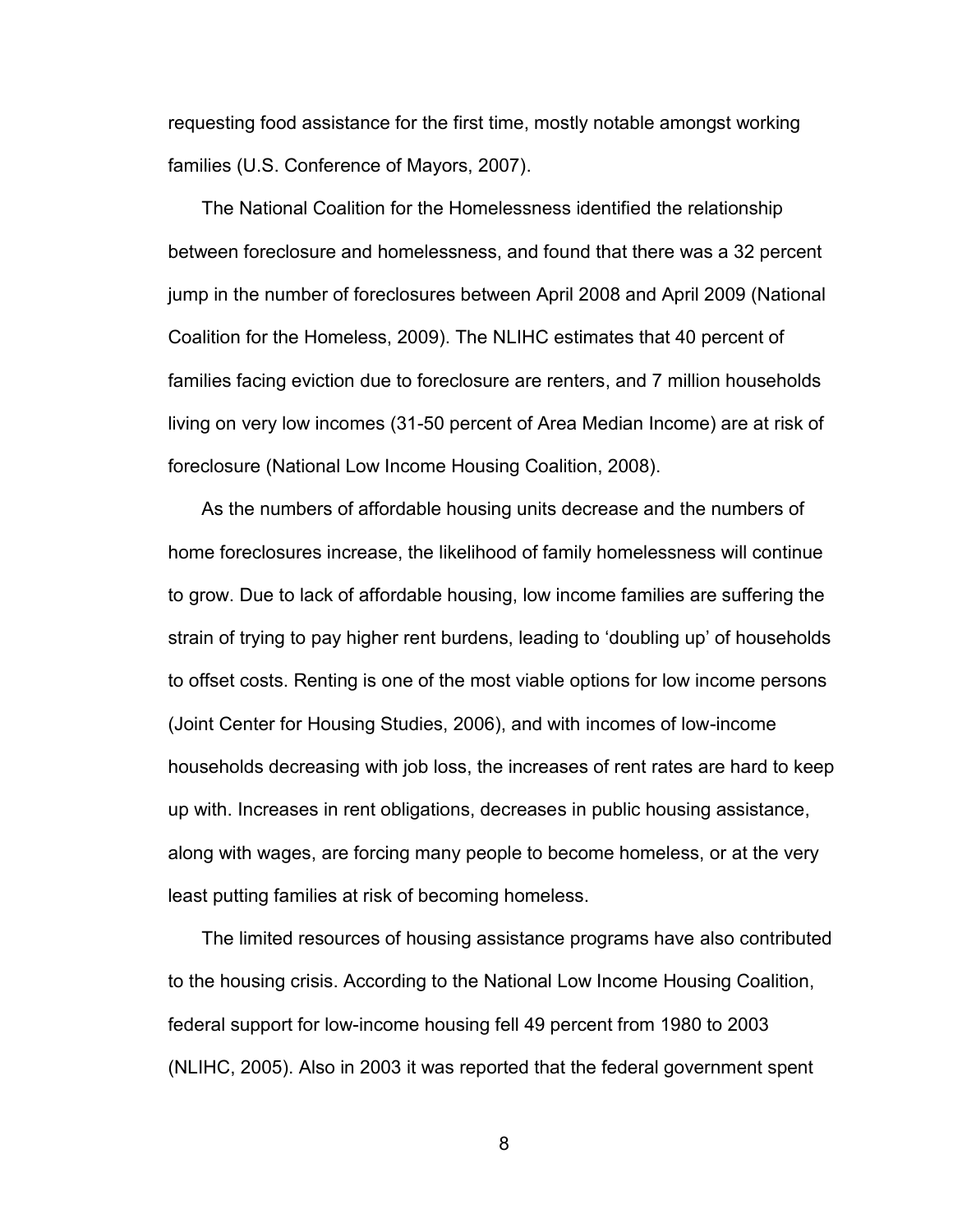almost twice as much in housing-related tax expenditures and direct housing assistance for households in the top income quintile than on housing subsidies for the lowest-income households (NLIHC, 2005). This limited level of housing assistance means that poorer families seeking housing assistance such as Section 8 vouchers are being placed on longer waiting lists, creating less room for other homeless individuals seeking aid. A study of homelessness in 50 cities found that in virtually every city, the city"s official estimated number of homeless people greatly exceeded the number of emergency shelter and transitional housing spaces (National Law Center on Homelessness and Poverty, 2004). Federal housing policies are poorly responding to the needs of low-income housing, and it certainly shows. These excessive waiting lists for public housing increase time spent in shelters or alternative inadequate housing arrangements. In 2005, the U.S. Conference of Mayors reported that in their survey of 24 cities, people remain homeless an average of seven months, and 87 percent of those cities reported that the length of time people are homeless has increased in recent years (U.S. Conference of Mayors, 2005). In 2007 it was reported that the average stay in homeless shelters for households with children was 5.7 months, while this number is only slightly smaller for singles and unaccompanied children at 4.7 months (U.S. Conference for Mayors, 2007).

#### *Economic Factors*

The risks of job loss and declining wages increase the likelihood of individuals and families becoming at-risk of being homeless. Missing work due to illness, or a decrease of working hours due to a slow economy resulting in a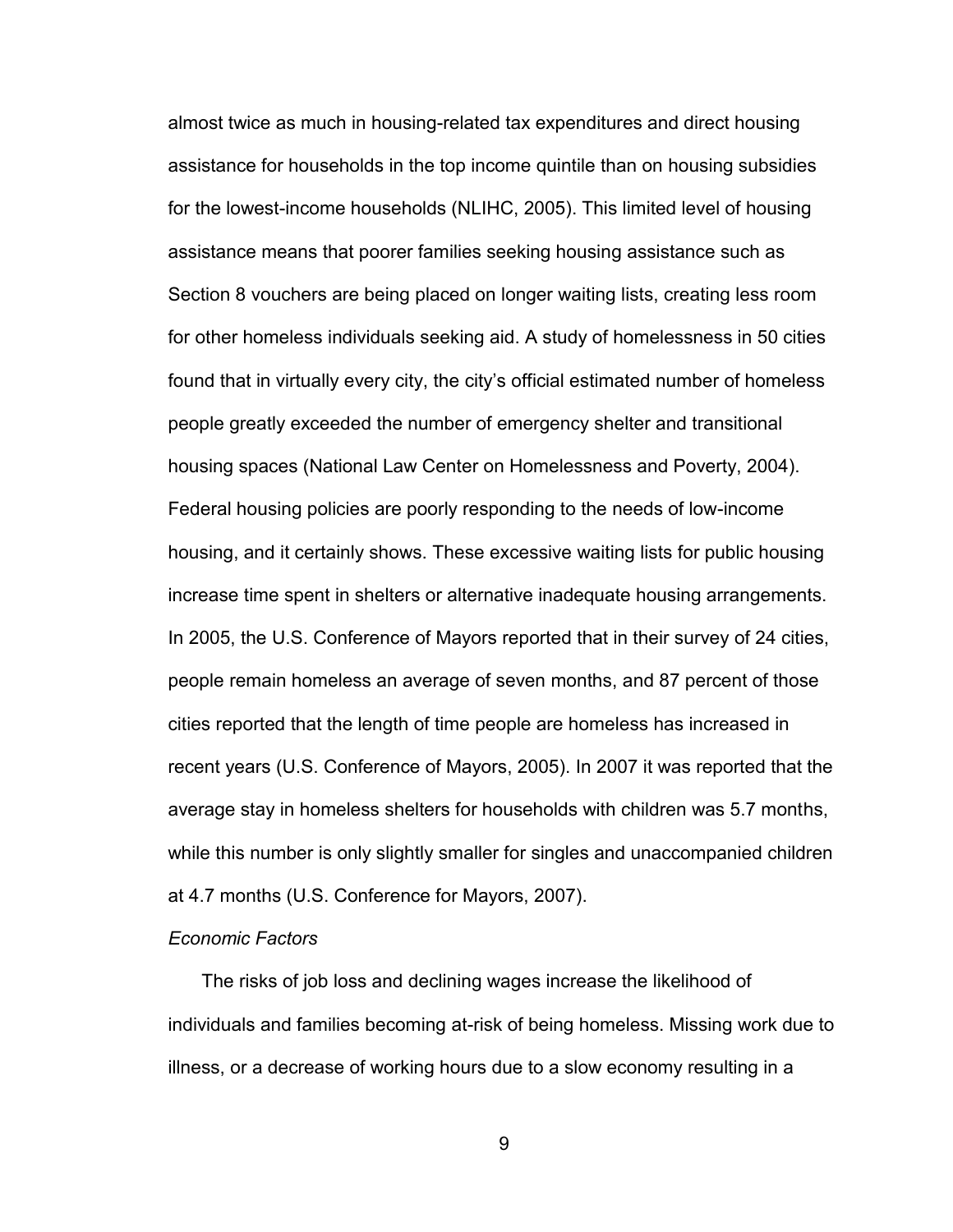smaller paycheck is the bottom line of having and not having housing for these poorer families. With a standstill economy, the hopes for advancement or higher wages are bleak. The official unemployment rate is just under 10% as of March, 2010 and this does not count those who have given up looking for work – such as most homeless – and those working part time who want full-time work (Hernandez, 2010).

About one in 10 poor adults and children are homeless every year (The Urban Institute, 2001). Declining wages have made affordable housing seem unobtainable. Home foreclosures have dramatically increased by 225 percent since 2006, putting more people in unstable housing situations (Price, 2009). In every state, more than a minimum wage is required to afford a one or twobedroom apartment at Fair Market Rent. In fact, in the median state a minimumwage worker would have to work 89 hours each week to afford a two-bedroom apartment at 30 percent of his or her income, which is the federal definition of affordable housing (National Low Income Housing Coalition, 2001). Fair Market Rents are the monthly amounts determined for localities in all 50 states as defined by HUD as the amounts needed to rent privately owned, decent, safe, and sanitary rental housing of a modest (non-luxury) nature with suitable amenities (U.S. Department of Housing and Urban Development, 2007).

In 2005 it was found that amongst 24 American cities surveyed, 13 percent of the urban homeless populations were employed, though recent surveys by U.S. Conference of Mayors report as high as 25 percent (U.S. Conference of Mayors 2005). This group is part of a growing percentage of people classified as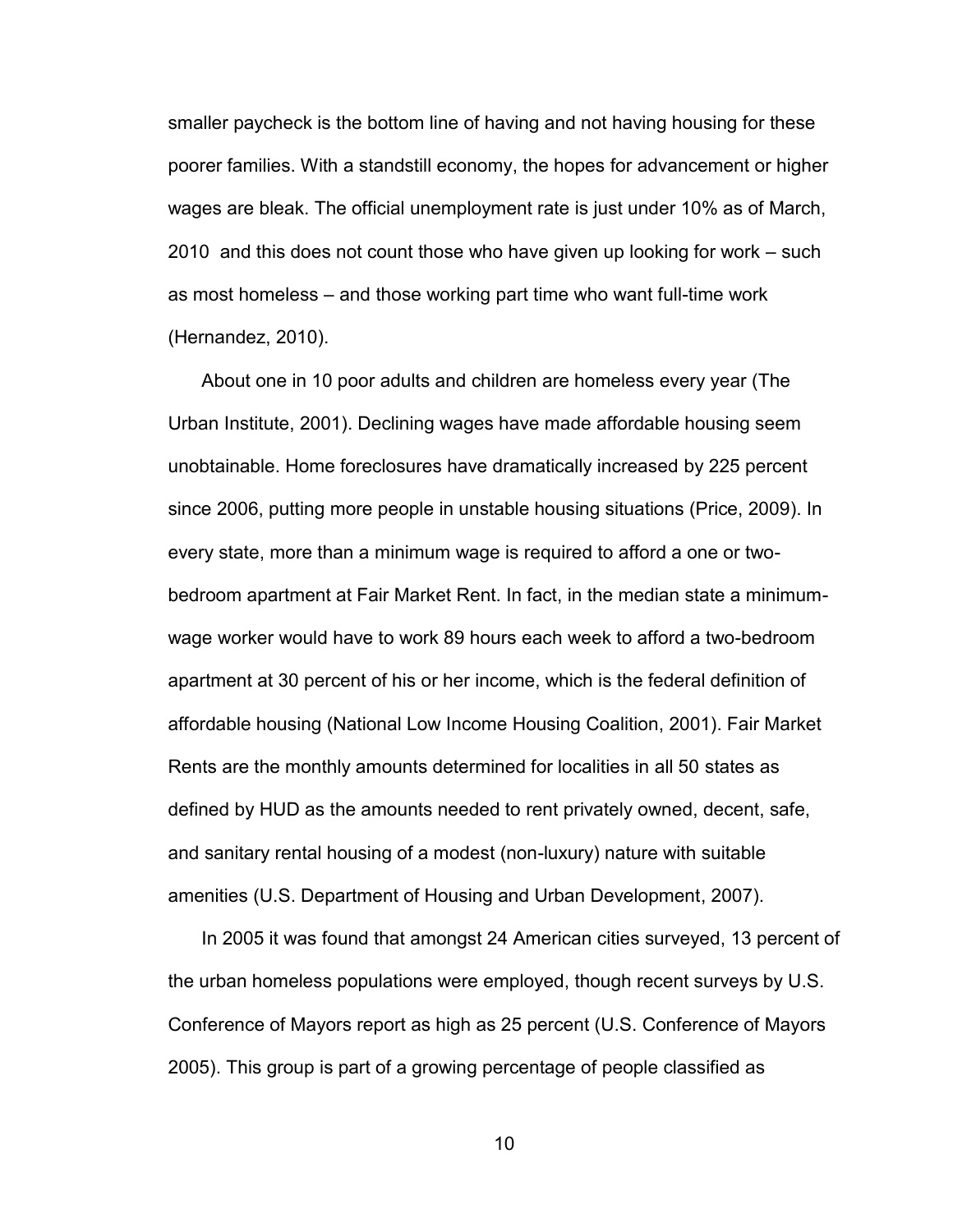"working poor" – constituting about 8.9 million people, 1.4 million more than in 2007 (Bureau of Labor Statistics, 2010). When asked to report and identify three main causes of hunger in their city, 83 percent of cities cited poverty, 74 percent cited unemployment and 57 percent cited the high cost of housing (U.S. Conference of Mayors 2008).

#### *Veterans*

Veterans are one of the increasing groups of homeless individuals, especially those returning from the wars in Iraq and Afghanistan. Currently, about one-third of the adult homeless population has served their country in the Armed Services; about 131,000 veterans (male and female) are homeless on any given night and perhaps twice as many are homeless at some point during the course of a year (U.S. Department of Veteran Affairs, 2010). As of March 2010, the number of homeless Vietnam era veterans is greater than the number of service persons who died during that war, and a small number of Desert Storm veterans are also appearing in the homeless population (U.S. Department of Veteran Affairs, 2010). According to the National Coalition for Homeless Veterans, our nation's homeless veterans are mostly males, with about four percent being females (National Coalition for Homeless Veterans, http://www.nchv.org/background.cfm). The vast majority are single, most come from poor, disadvantaged communities; 45 percent suffer from mental illness, and half have substance abuse problems, *Mental Illness*

Many homeless individuals suffer an undiagnosed and/or untreated mental illness. Research indicates that persons with severe mental illness represent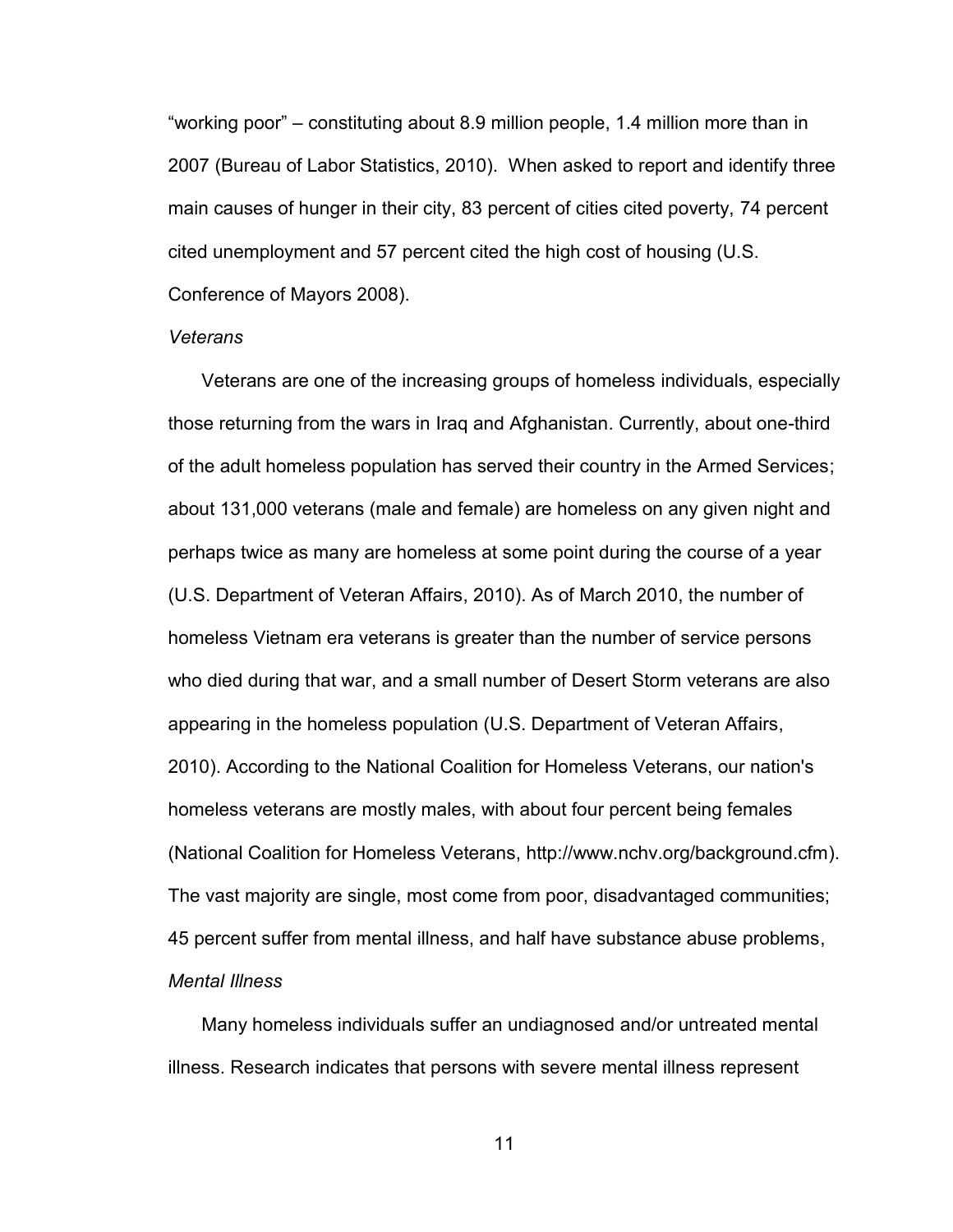about 26 percent of all sheltered homeless persons (U.S. Department of Housing and Urban Development, 2009). These numbers do not include unsheltered homeless persons. The 2008 U.S. Conference of Mayors study reported that 26 percent of their homeless population studied suffered from a serious mental illness compared to only six percent of the U.S. population. A study assessed the relationships between homelessness, mental disorder, and incarceration in 12,934 adults incarcerated at the San Francisco County Jail. Their results found that people who were homeless and who were identified as having mental disorders, although representing only a small proportion of the total population, accounted for a substantial proportion of persons who were incarcerated in the criminal justice system in the study"s urban setting. Specifically, 16 percent of those in jail were homeless and 30 percent of those individuals were diagnosed with some form of mental illness; 78 percent had a co-occurring substance abuse disorder (McNeil, Binder, & Robinson 2005).

For people without severe mental illness, homelessness is often a temporary status; however those with a mental illness have more trouble finding steady employment, are often in poorer physical health and tend to have more problems with the legal system (Price, 2009). With these issues combined, the likelihood of mentally ill homeless individuals finding housing is slim. Research has shown that there are a few key ingredients needed to place mentally ill homeless people into housing, including respect for these individuals, housing options they"d actually like to live in, helping them overcome previous bad experiences they"ve had with shelters, and help securing treatment (Price, 2009). According to the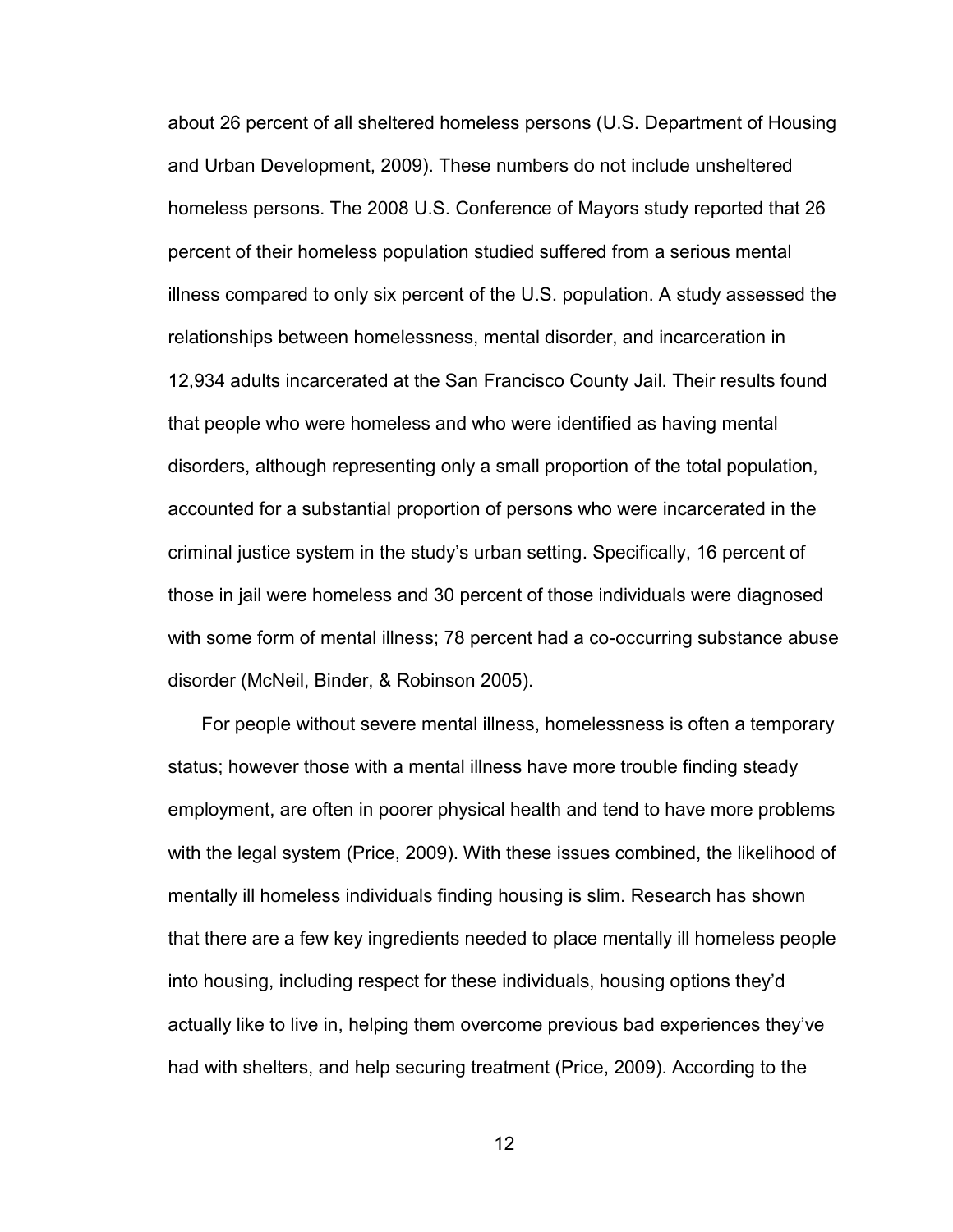2003 U.S. Department of Health and Human Services report, most homeless persons with mental illness do not need to be institutionalized, and can live successfully within the community with the appropriate supportive housing options; however many of these individuals are unable to obtain access to supportive housing and/or other treatment services including case management, housing, and treatment (U.S. Department of Health and Human Services, 2003).

The homeless can be described as a marginalized population in contemporary American society and part of this marginalization status puts them at high risk of victimization just because of their group identification. Further, there is an increased tendency to criminalize this particular social group. *Violence against Homeless People*

Victimization and Criminalization of Homelessness

Most hate crimes and violent acts committed against the homeless are not organized groups, but individual citizens who harbor a strong resentment against them. Research has called these individuals "mission offenders," people who believe they are on a mission to cleanse the world of particular evil (Martin, 2003). Other individuals are called "scapegoats" who project their resentment at the growing economic power of a particular racial or ethnic group through violent actions. Others are "thrill seekers," those who take advantage of a vulnerable and disadvantaged group in order to satisfy their own pleasures. Thrill seekers, primarily teens and young adults, are the most common perpetrators of violence against homeless people in the United States. After teens and young adults, the next emerging identifiable group most likely to engage in hate crimes against homeless people is members of local police agencies (Martin, 2003).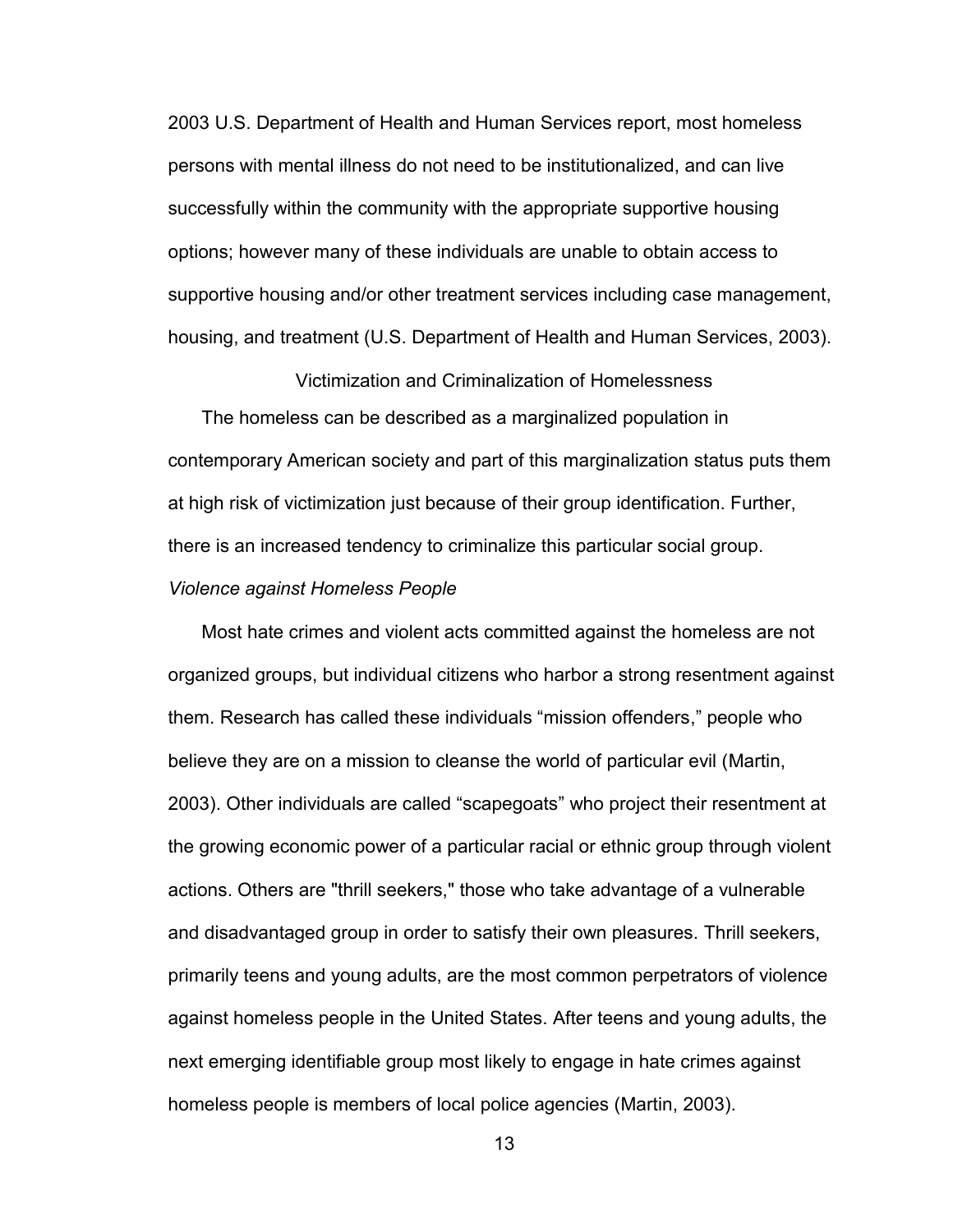According to the National Coalition for the Homeless (2008), hate crimes and violence committed against homeless persons resulting in death have slightly decreased in recent years. The results from their nine-year analysis of hate crimes/violence against homeless people include the following figures: a total of 774 committed violent acts, 217 deaths of homeless persons, 557 non-lethal attacks, 235 cities involved in the span of attacks, a range of 10-75 years of age of the convicted/accused, the age of the victims ranged from 4 months to 74 years of age; most of the victims were male (88 percent) (National Coalition for the Homeless, 2008).

#### *Vagrancy and the Criminalization of Homelessness*

To respond to the issue of increasing homelessness, an unfortunate trend in cities around the country over the past 25 years has been to turn to the criminal justice system to respond to visual homelessness in communities. Researchers point to high rates of criminal activity as evidence of a criminalization of homelessness where homeless persons, because of their marginal economic and social status and the public nature of their existence, are more prone to arrests and incarceration for misdemeanors, and a range of other minor crimes (Metraux & Culhane, 2006).

A number of different policies have been implemented to target homeless people by making it illegal to perform life-sustaining activities in public. These measures prohibit activities such as sleeping/camping, eating, sitting, and begging in public spaces, and usually include criminal penalties for violations of these laws (National Coalition for the Homeless, 2008). These criminalization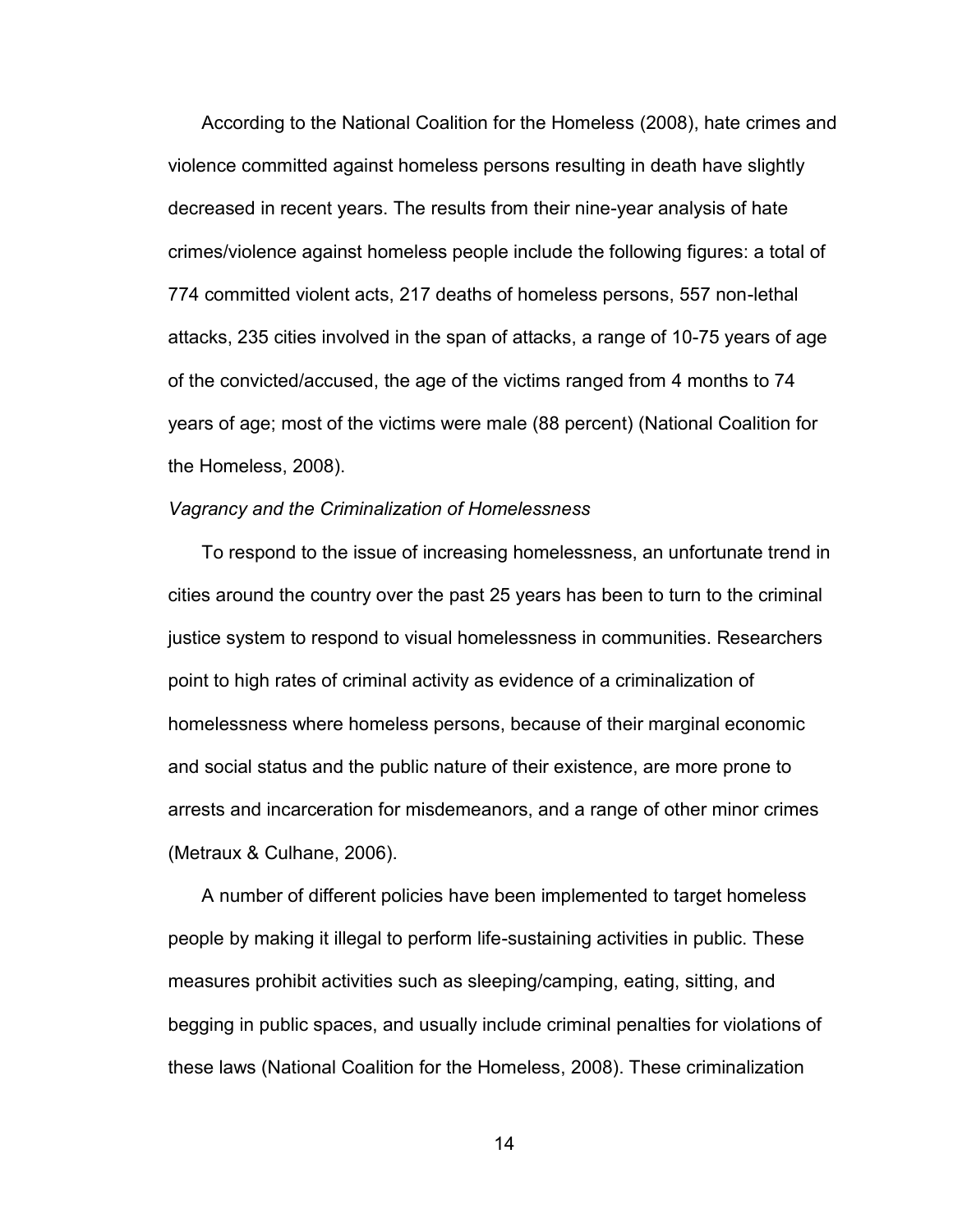measures include the following: legislation that makes it illegal to sleep, sit, or store personal belongings in public spaces in cities where people are forced to live in public spaces; selective enforcement of more neutral laws, such as loitering or open container laws, against homeless persons; sweeps of city areas where homeless persons are living to drive them out of the area, frequently resulting in the destructions of those persons" personal property, including important personal documents and medication; and laws that punish people for begging or panhandling to move poor or homeless persons out of the city or downtown areas (National Coalition for the Homeless, 2008). These measures are continuing to increase.

City ordinances frequently serve as a tool to criminalize homeless, and the support for these trends appears to be growing. Research has shown that homeless people may be stigmatized more severely than other poor people, "because many homeless people live in public spaces, homelessness is often more *visible* and more *disruptive* than other forms of poverty; because of the difficulties involved in cleaning and grooming themselves, many homeless people also may be aesthetically unappealing" (Phelan, Link, Moore, & Stueve, 1997). According to the National Coalition for the Homeless (2008), of the 224 cities surveyed, it was reported that: 28 percent prohibit "camping" in particular public places in the city and 16 percent had city wide prohibitions on "camping", 27 percent prohibit sitting/lying in certain public places, 39 percent prohibit loitering in particular public areas, 16 percent prohibit loitering city-wide, 43 percent prohibit begging in particular public places and 21 percent have city-wide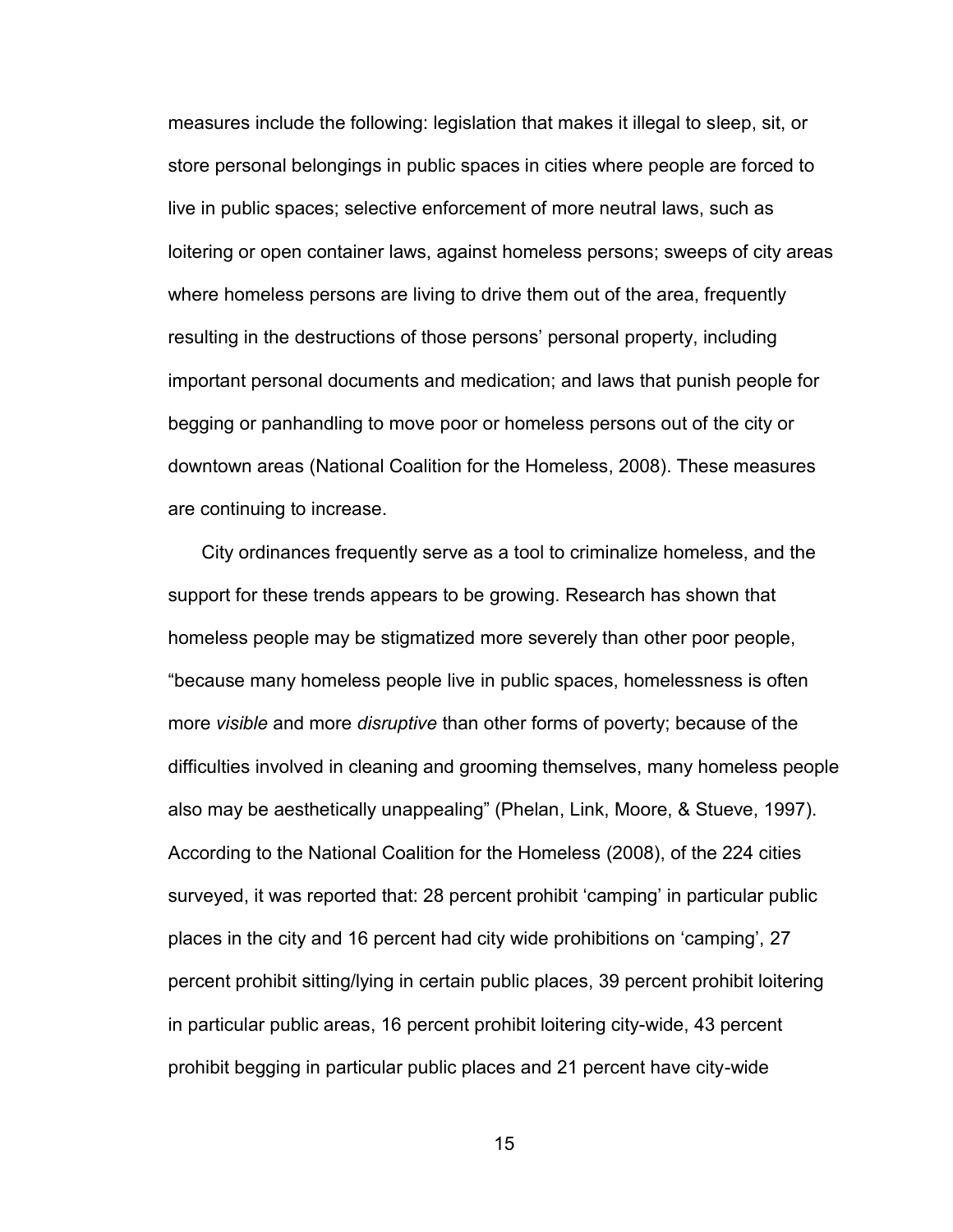prohibitions on begging. In a joint report between the NLCHP and NCH in 2002, it was found that of the 67 cities surveyed, there were increases in laws prohibiting certain life-sustaining activities of homeless individuals. The report found an increase of 12 percent of laws prohibiting begging in certain public places. It also found a 14 percent increase in laws prohibiting sitting or lying in certain public spaces, and a 3 percent increase in laws prohibiting loitering, loafing, or vagrancy laws. While these surveyed cities are continuously cracking down on homeless persons in public places, they do not provide a sufficient alternative, as cities fail to meet the growing need of emergency shelters and alternative housing; these laws push homeless individuals out of cities or downtown areas into more urban areas, making it harder to seek assistance.

Every two years the National Coalition for Homelessness publishes the Criminalization of Homelessness report in January. This report consists of the top 20 "meanest" U.S. cities that show no mercy when addressing their homeless population. These cities are chosen based on the

number of anti-homeless laws in the city, the enforcement of those laws and severities of penalties, the general political climate toward homeless people in the city, local advocate support for the meanest designation, the city"s history of criminalization measures, and the existence of pending or recently enacted criminalization legislation in the city (National Coalition for the Homeless, 2006).

To this list must be added the city of Fresno. In 2006 an ordinance was passed that made it a crime to possess a shopping cart and perpetrators would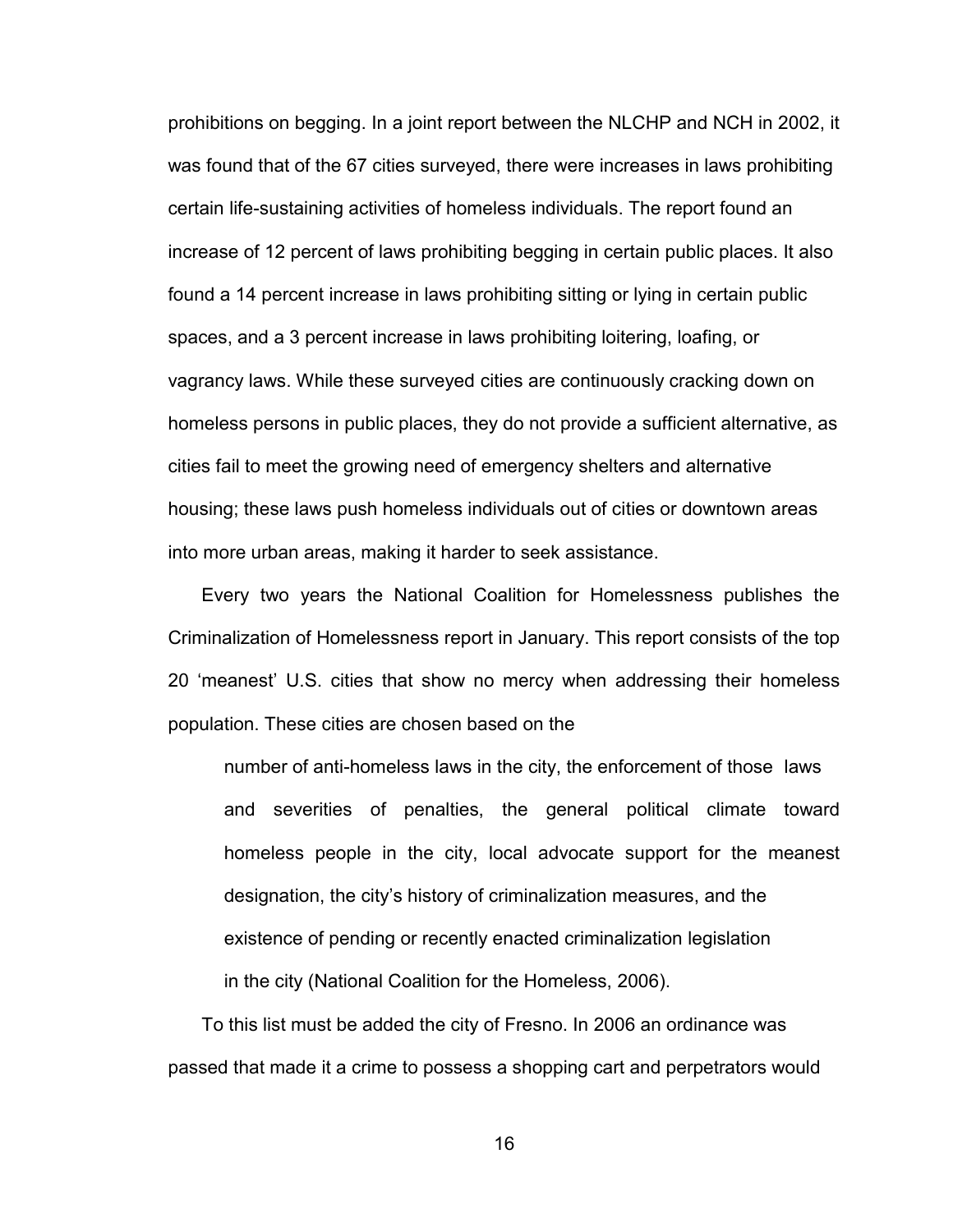be subjected to as much as a \$1,000 fine. According to one news story, this particular ordinance was part of an ongoing attack against this community"s homeless population. These attacks have included the bulldozing of homeless encampments, destruction of homeless person's personal possessions, an ordinance against aggressive panhandling, and the building of fences to prevent the homeless from accessing vacant state owned land (Rhodes, 2006). Four years later another ordinance was passed, this time forbidding "homeless people from standing on medians and asking for money" (Rhodes, 2010).

The city of Miami is in the process of passing an ordinance that would criminalize the act of feeding the homeless, unless the individual has received proper training. Anybody found breaking the ordinance would first receive a warning and then fines up to \$300 for subsequent offenses (Cilli, 2010). If passed, the ordinance requires people who distribute food to the homeless to go through formal training first. The training would cover two main issues: how to ensure the food is safe to eat, and how to clean up the mess afterward. The ordinance also states that people who feed the homeless have to provide a portable restroom and on-site sink (Cilli, 2010).

Other parts of Florida are seeking similar actions on their homeless populations. The Central Florida American Civil Liberties Union filed the lawsuit in October 2005 on behalf of groups that provide meals to homeless people in Orlando. The lawsuit challenges a city ordinance passed in July 2005 that prohibits "large group feeding" in downtown city parks without a permit. It also limits permits for each park to two per year per applicant (Komp, 2006). The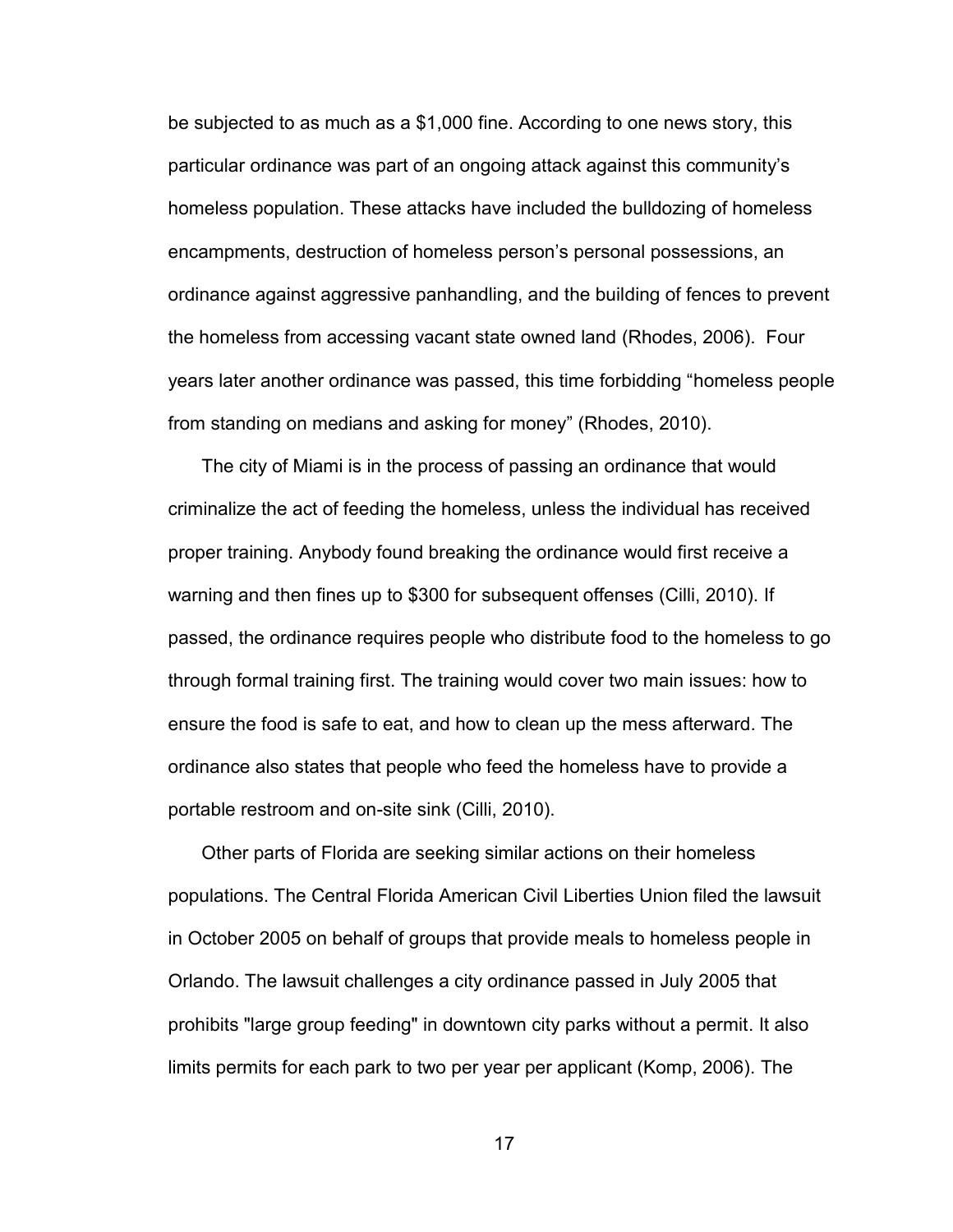restrictions on feeding the homeless and the court case surrounding it are part of an escalating conflict over Orlando's treatment of people without permanent shelter.

One is reminded of the famous quote from the Frenchman Anatole France who sarcastically stated: "The law, in its majestic equality, forbids the rich as well as the poor to sleep under bridges, to beg in the streets, and to steal bread" (France, 1894).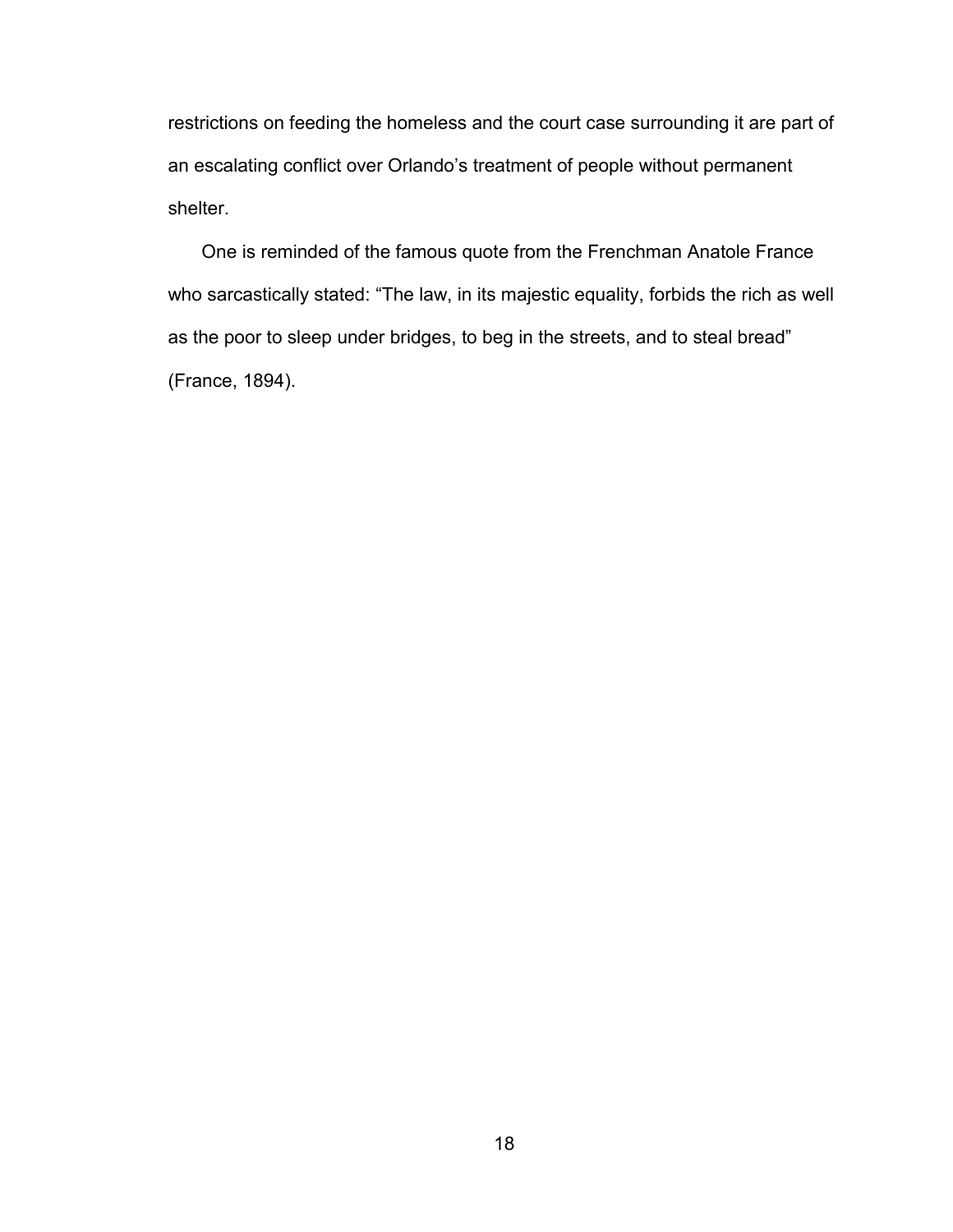#### CHAPTER 3

# THEORETICAL CONSIDERATIONS

In attempt to understand the phenomena of growing homeless populations, and societies" perceived gap between the homeless and the general population, labeling theory, social bond theory, and the American Dream theory have been offered as possible explanations below.

#### Labeling and Homelessness

Originally developed by Howard Becker (1963) and Edwin Lemert (1951), labeling theory (also known as societal reaction perspective) holds that deviance is not a quality of the act itself but what is made of the act socially. It focuses on the tendency of society to negatively label minorities or those seen as "deviant". The theory is concerned with how the self-identity and behavior of individuals may be determined or influenced by the terms used to describe or classify them, and is associated with the concepts of self-fulfilling prophecy and stereotyping. One key aspect of the labeling perspective is that the criminal justice system itself, including the legislation that creates laws and defines criminals and criminality, helps to perpetuate crime and deviance. Becker (1963) believed that particular social statuses overwhelm and nullify the effects of other offender and offense characteristics in charging and sentencing decisions, creating a "master status". The labeling perspective does not address in any direct way the causes of criminal/deviant behavior but rather focuses on three interrelated processes: (1) how and why certain behaviors are defined as criminal or deviant, (2) the response to crime or deviance on the part of authorities (the criminal justice response or how behaviors are criminalized), and (3) the effects of such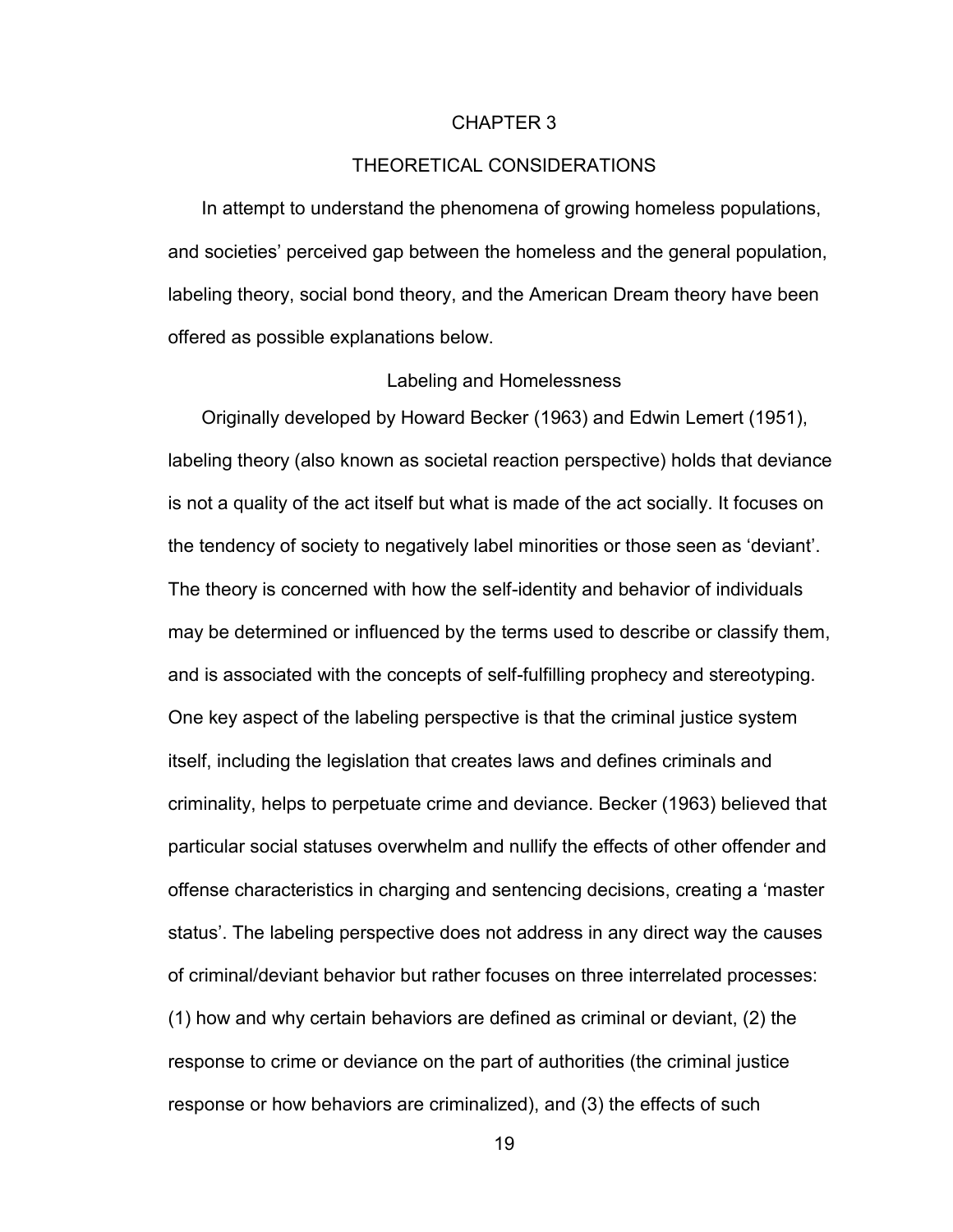definitions and official reactions on the person or persons so labeled (Schur, 1971).

The interrelated processes of labeling theory can be applied to the status of homelessness. First, homeless individuals and their actions in public are seen and defined as deviant, rather than acts of survival. Sleeping in public, panhandling, congregating in groups in certain city areas, and loitering are all defined as public ordinance violations (it is considered a violation of the "public order" – as defined by more privileged groups), even though in most cases there is no intention to commit a crime. It is important to note that the relevant laws were conceived and passed by educated upper-middle class people who are seeing the world from their own class perspective. This point is a consistent aspect of labeling theory (Quinney, 2001).

Secondly, research has shown that homeless persons are often seen as a threat to public safety; and as a response public order laws have been developed and increased over the years to address homeless populations. Random sweeps of city blocks are conducted by police departments in efforts to clean communities of homeless people. Homeless people are more likely to be arrested because of public order violations rather than a crime being committed. Rural homeless populations continue to increase as city policy efforts to eliminate homeless visibility also increase. The history of vagrancy laws illustrates attempts to control classes of people that are perceived as a threat to the social order and middle class values (Chambliss, 1975).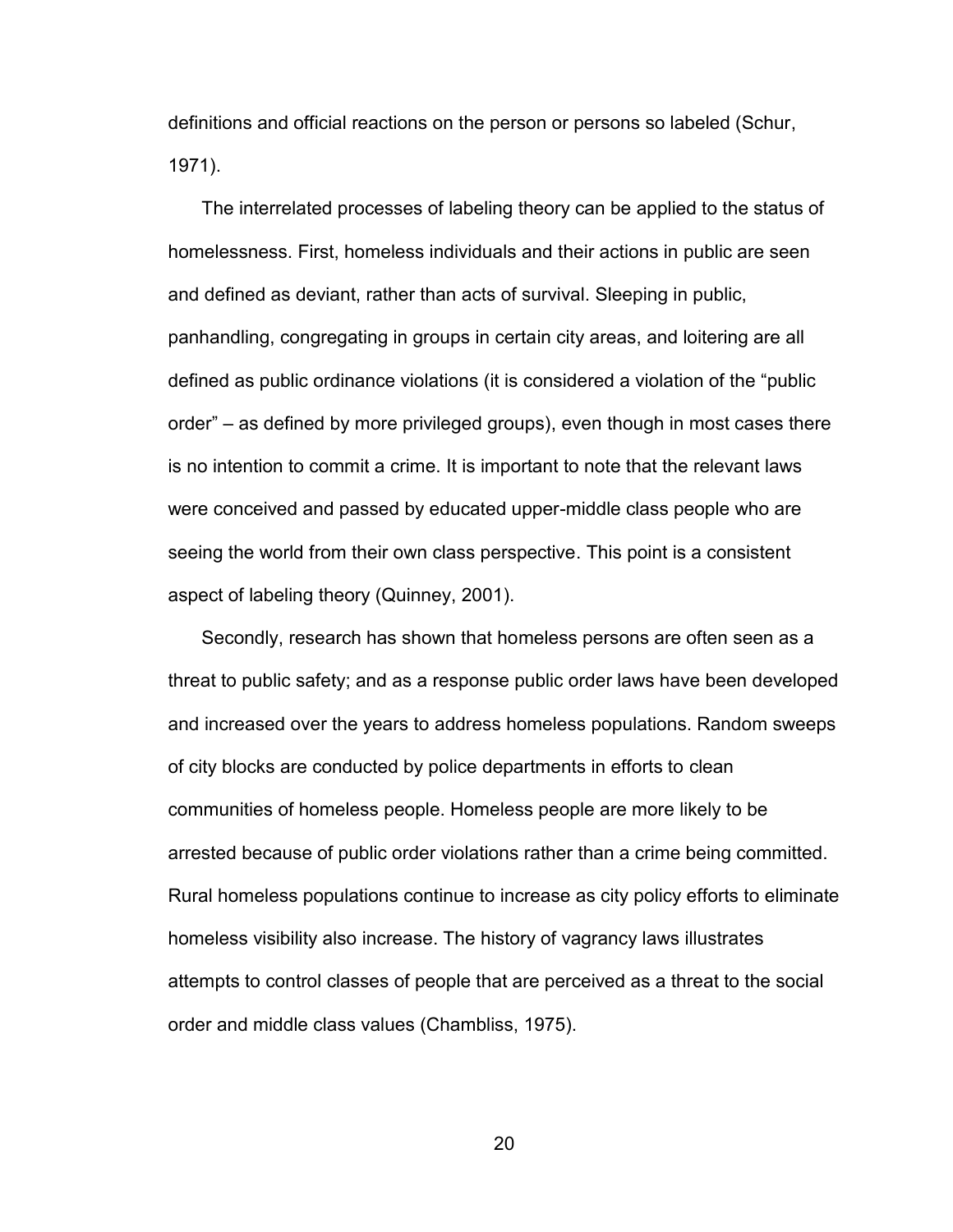Finally, the consequences of labeling homeless persons increase the likelihood of chronic (long-term) homelessness throughout urban and rural areas. The favored reaction to the issue of homelessness has been to process the population through the criminal justice system and see if that is a quick fix. Another answer has been to ignore it, or to allocate some funding to city governments to address hunger and poverty in communities. Obviously these have been poor efforts and have hardly scratched the surface of the issue.

#### Social Bond Theory and Homelessness

Social bond theory was made popular by Hirschi (1969), who described it by referencing four key elements, attachment, commitment, involvement, and belief. Attachment is described as the level of values and or norms that an individual holds (tied to) in society. Commitment is described as the level of commitment the individual has to abide by legal behavior or knowing how to act by societal standards. Thirdly, the involvement in conventional versus deviant activities can be described as knowing the difference between right and wrong, and making the decision based on those moral principles. The fourth element is described that if a person shares common values/norms as others in their subgroup then the motivation to deviate will be hard to overcome. "The more weakened the groups to which [the individual] belongs, the less he depends on them, the more he consequently depends only on himself and recognizes no other rules of conduct then what are formed on his private interests" (Hirschi, 1969, p.17).

Social bond theory is widely used to help understand juvenile delinquency. According to Shelden and Brown (2002, 95), "delinquency persists when a youth"s bonds or ties to society are weak or broken, especially bonds with family,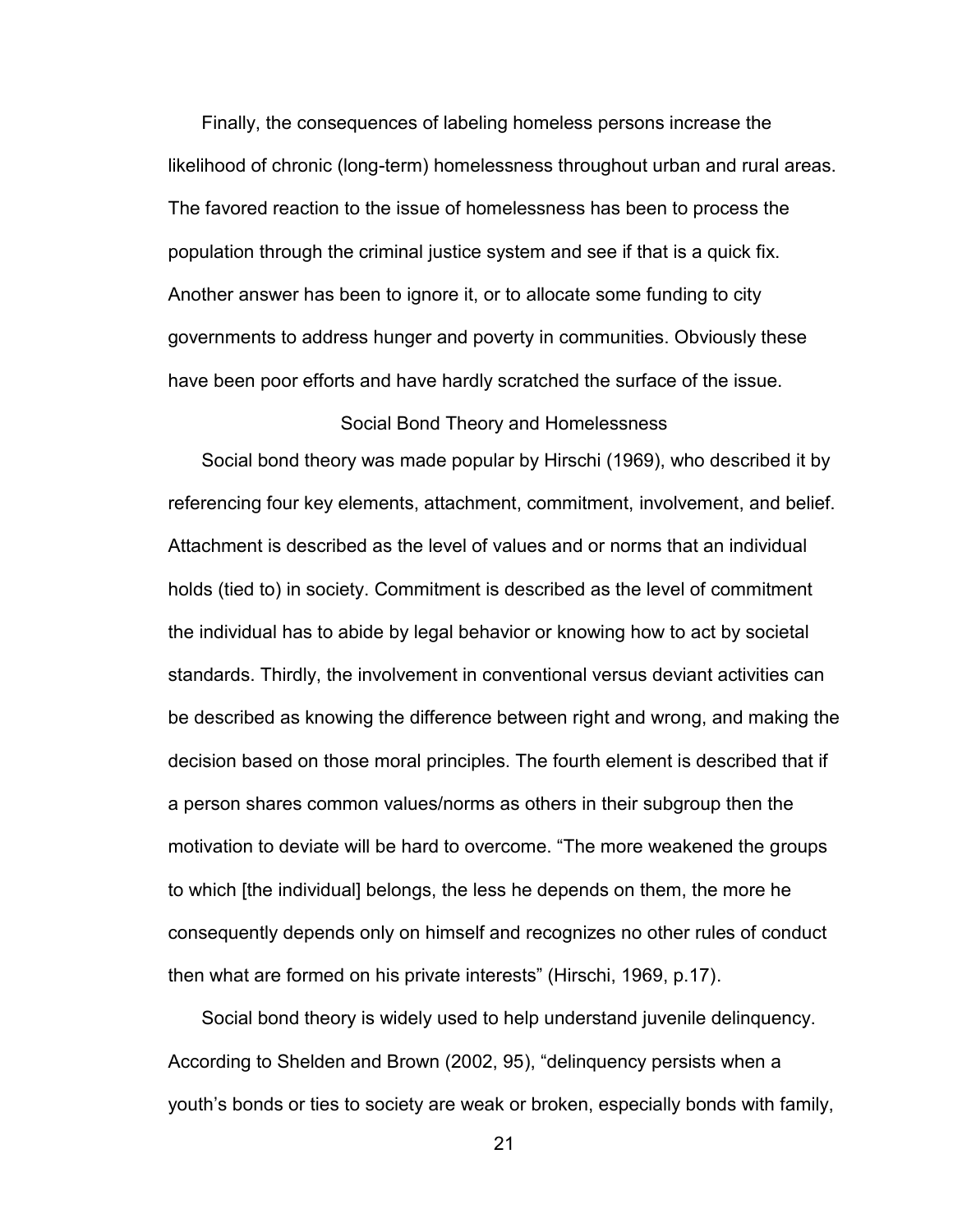school, and other institutions. When this occurs, a youth is likely to seek bonds with other groups, including gangs; in order to get his or her needs met."

Being homeless and/or a prolonged state of homelessness can be described by the individual"s absence of a bond to social institutions. A lack of attachment to societal ties including social institutions like employment, and other social activities can be a problem in homeless populations. Those individuals who are homeless for longer periods of time have little or no ties to family, and become unemployed and live in poor economic conditions, resulting in discrimination from a contributing society. Hirschi explains that a weakened bond between an individual and social groups are a direct result of an individual being able to only depend on himself rather than others. Also, the lack of commitment to societal groups and social norms that homeless people face are also what separate that individual from "normal" working classes. This gap gradually increases while periods of homelessness increase. Acts of vagrancy and public order crimes committed by homeless people can be seen from Hirschi"s perspective as a lack of knowledge between right and wrong and moral principle, even though many of these crimes committed are for survival, not to be purposefully deviant. Finally, many people within the homeless "subgroup" share common behaviors with one another. This includes the acts of vagrancy and life sustaining behaviors that the criminal justice system has defined as criminal under public ordinance laws.

The Failure of the "American Dream" and Homelessness Messner and Rosenfeld (1997) describe the connection between Strain Theory and the American Dream. This perspective places emphasis on the importance of social institutions and the relationship with what is normally called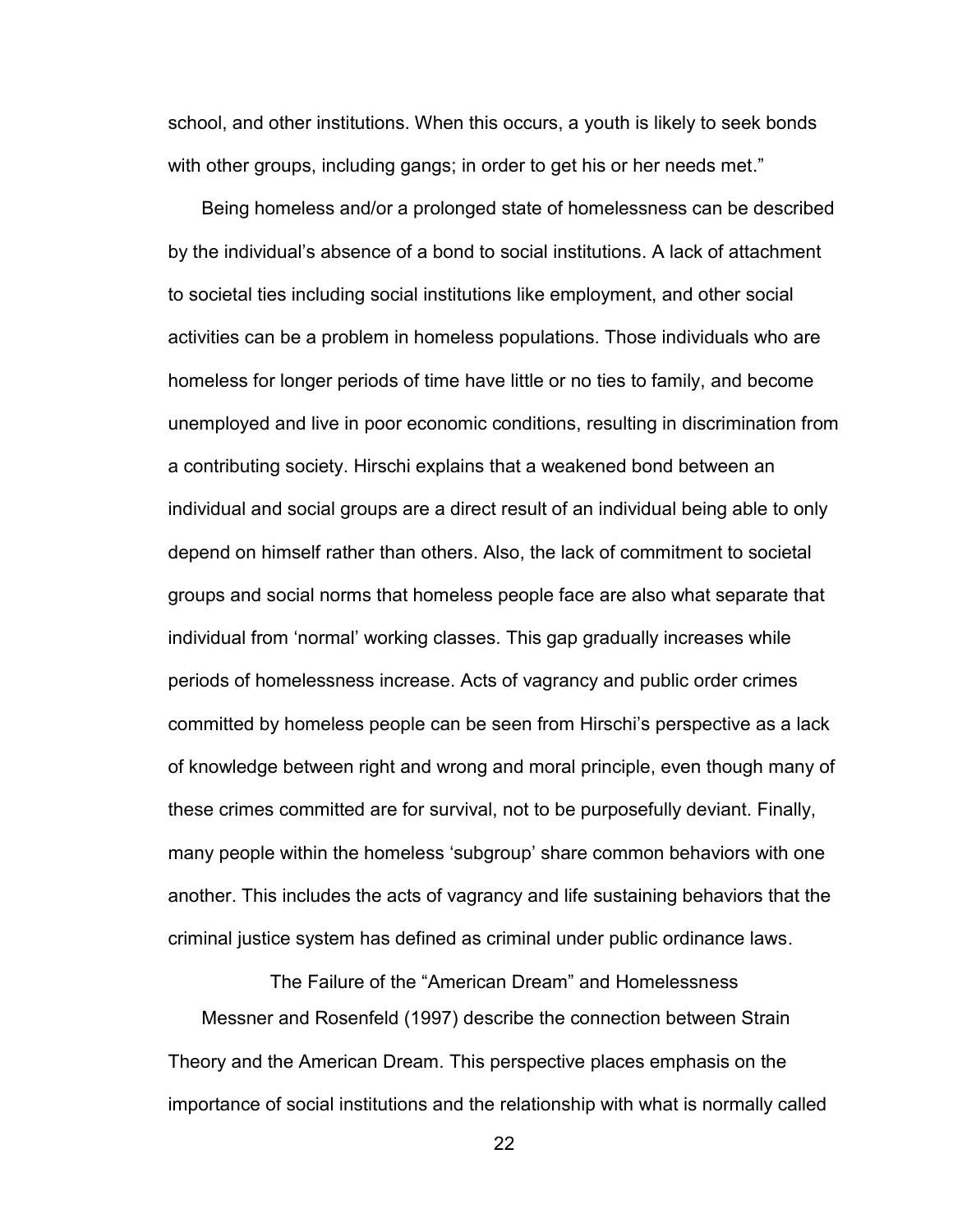the American Dream. This refers to a commitment to the goal of material success pursued by everyone. The American Dream can be described with four core values: achievement, individualism, universalism, and fetishism of money. Achievement is described as personal wealth and is measured by their success with money or fame. Messner and Rosenfeld (1997) describe *individualism* as "the intense individual competition to succeed pressures people to disregard normative restraints on behavior when these restraints threaten to interfere with the realization of personal goals." Universalism is the idea that everyone is supposed to strive for the American Dream, and can equally achieve this goal with hard work. Finally, fetishism of money is seen as the most important aspect above all else of American culture. Money is the measure of a man"s wealth, success, and value; its dominance has created a consumerist culture, socializing society to become consumers.

Messner and Rosenfeld (1997) state that one of the keys to understanding the American Dream and its" link to crime is through social institutions. Also described in social bond theory, social institutions are groups of individuals, sharing values and roles, made to tailor human fundamental needs. These social institutions are found throughout a person"s environment, including schools, the workplace, family, and other areas of social fulfillment. However, when these social institutions fail, those affected members of society turn to alternative methods of social survival, apart from normative values and ideas. Those at-risk of homelessness often suffer job loss and other financial strain. When a failing economy offers little hope to prevail through poverty, at-risk individuals become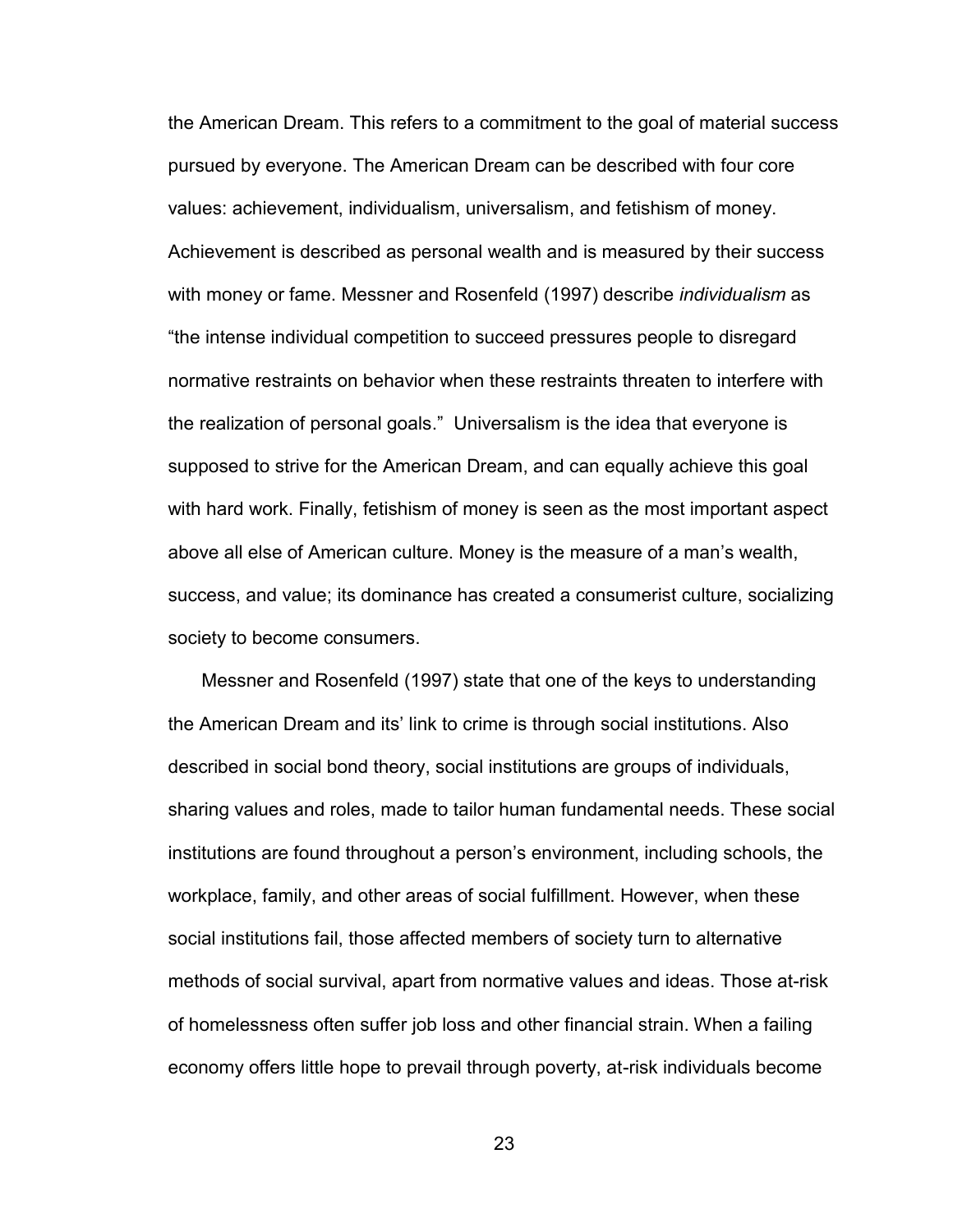homeless; doubling up in homes with other families, living in shelters, or on the streets. The opportunity to be involved in social institutions is dire, and fundamental human needs are not met. Also, once becoming homeless and hitting rock bottom, the climb back to becoming a contributing member of society is very challenging and seems unobtainable.

These criminological theories will be used in the current study as a conceptual framework for examining differences in criminal processing on the basis of homelessness status. Based on these theories, it is expected that individual"s homeless status will be associated with differential treatment in criminal processing and sentencing decisions.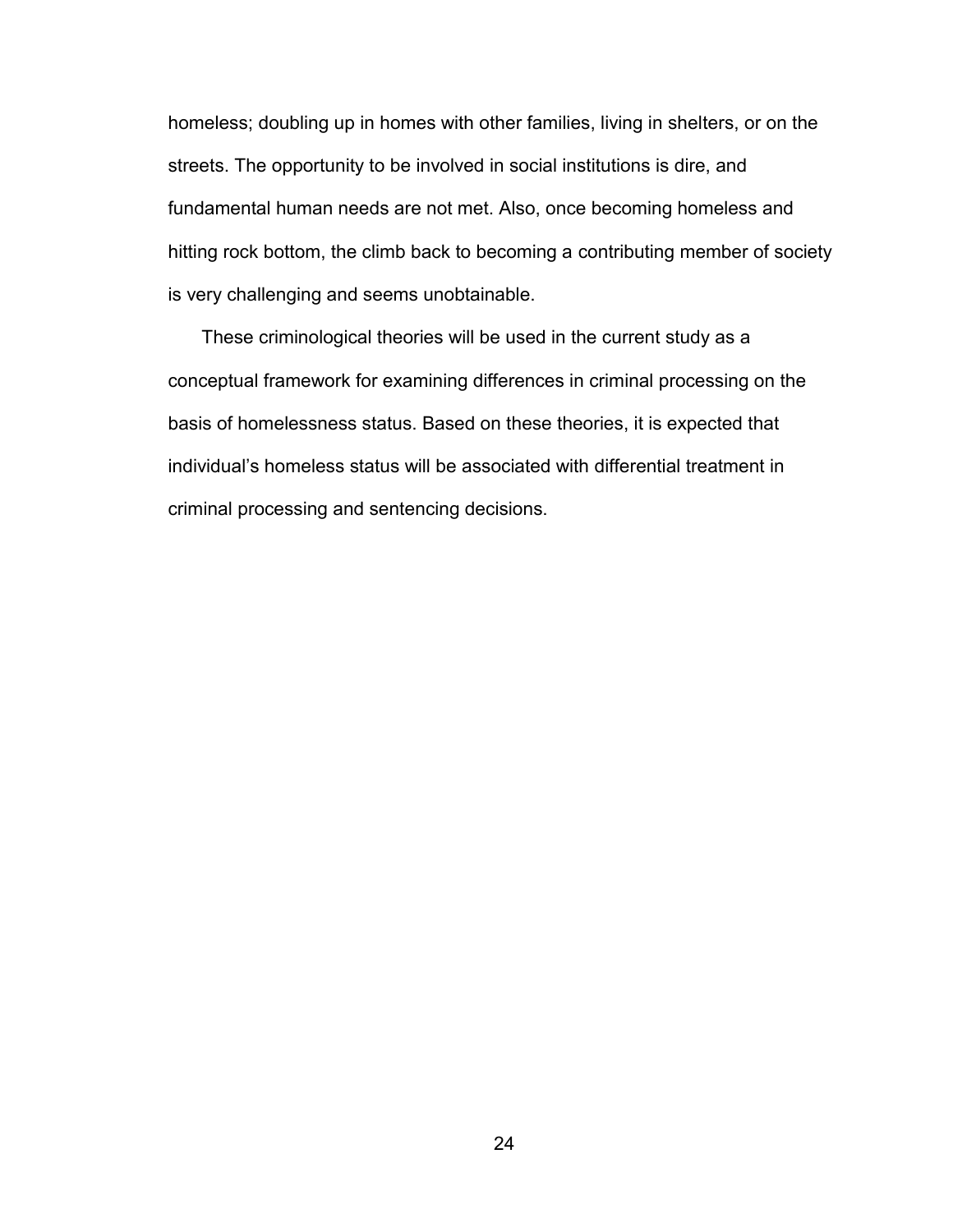#### CHAPTER 4

# THE CURRENT STUDY

The purpose of this study is to examine the relationship between homelessness and criminal justice processing. Two research questions are addressed in this study. First, what is the demographic profile of jail inmates who were homeless and are these characteristics different from the characteristics of jail inmates who are non-homeless? Second, are persons who are homeless treated differently than non-homeless people in the nature of their criminal processing and sentencing decisions? Various theories in criminology (e.g. labeling, social bond, institution bond) suggest that homeless people will be treated more severely within different stages of criminal processes. The result of this study and the implications for public policy on homelessness are also discovered.

#### **Methodology**

This study involves secondary analysis of survey data. The original survey was administered by the Pacific Policy and Research Initiative (PPRI) and conducted at the Marion County jail (Salem, Oregon) in 2007. The purpose of the survey was to provide data that compliments and promotes dialogue and questions that assist Marion County and the Marion County Sheriff"s Office to improve community service and enhance community safety. The original data collection was granted approval through the participating agency. All respondents to this survey were anonymous.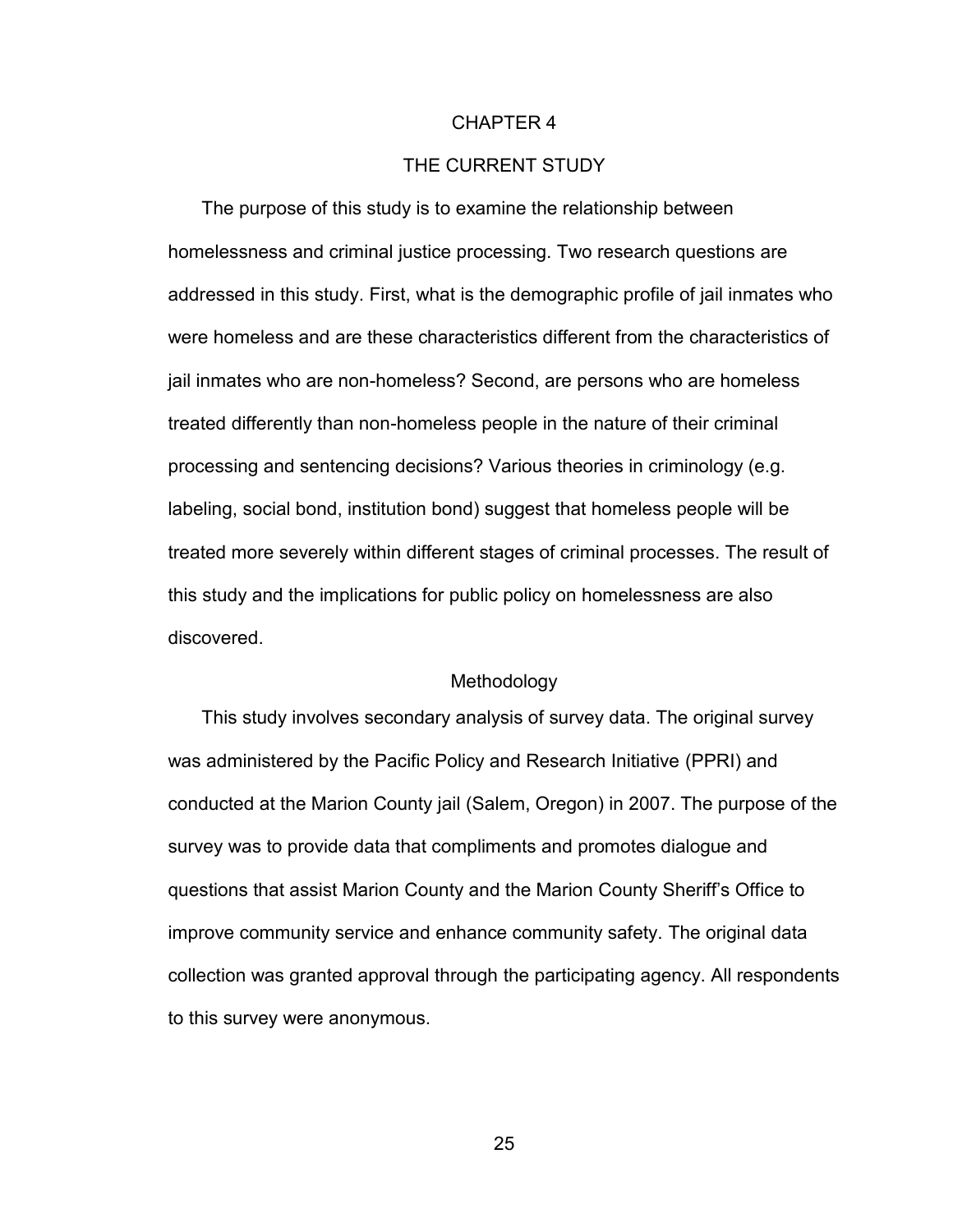#### *Participants*

To gain a complete understanding of the entire jail population, all accessible prisoners, including those in the work release center, were canvassed and asked for participation on a voluntary basis. Approximately 87 percent of the individuals agreed to participate in the survey. 565 people completed the survey instrument. There were approximately 20 survey instruments discarded due to contamination (a jail deputy came in contact with a survey instrument), inconsistency, irregularity, or inappropriate responses (including written identifying marks).

### *Research Team*

A seven-member research team participated in the collection of data during the survey. The research team consisted of one white female, two Latino females, one American Indian female, two while males, and one Latino male. The Latino members of the research team were proficient in English and Spanish. Training for research team members included (1) conducting survey research in enclosed environments, (2) sensitivity training relative to incarcerated persons, (3) security of completed questionnaires, (4) maintaining anonymity standards of the survey, and (5) safety and security of members of the research team. All members of research team participated in debriefing following the completion of the survey.

#### *Survey Instrument*

The survey instrument was bilingual, available in both English and Spanish. The survey asked for basic demographics, such as the participant"s sex, age group, ethnicity or race, marital status, primary language, and education. More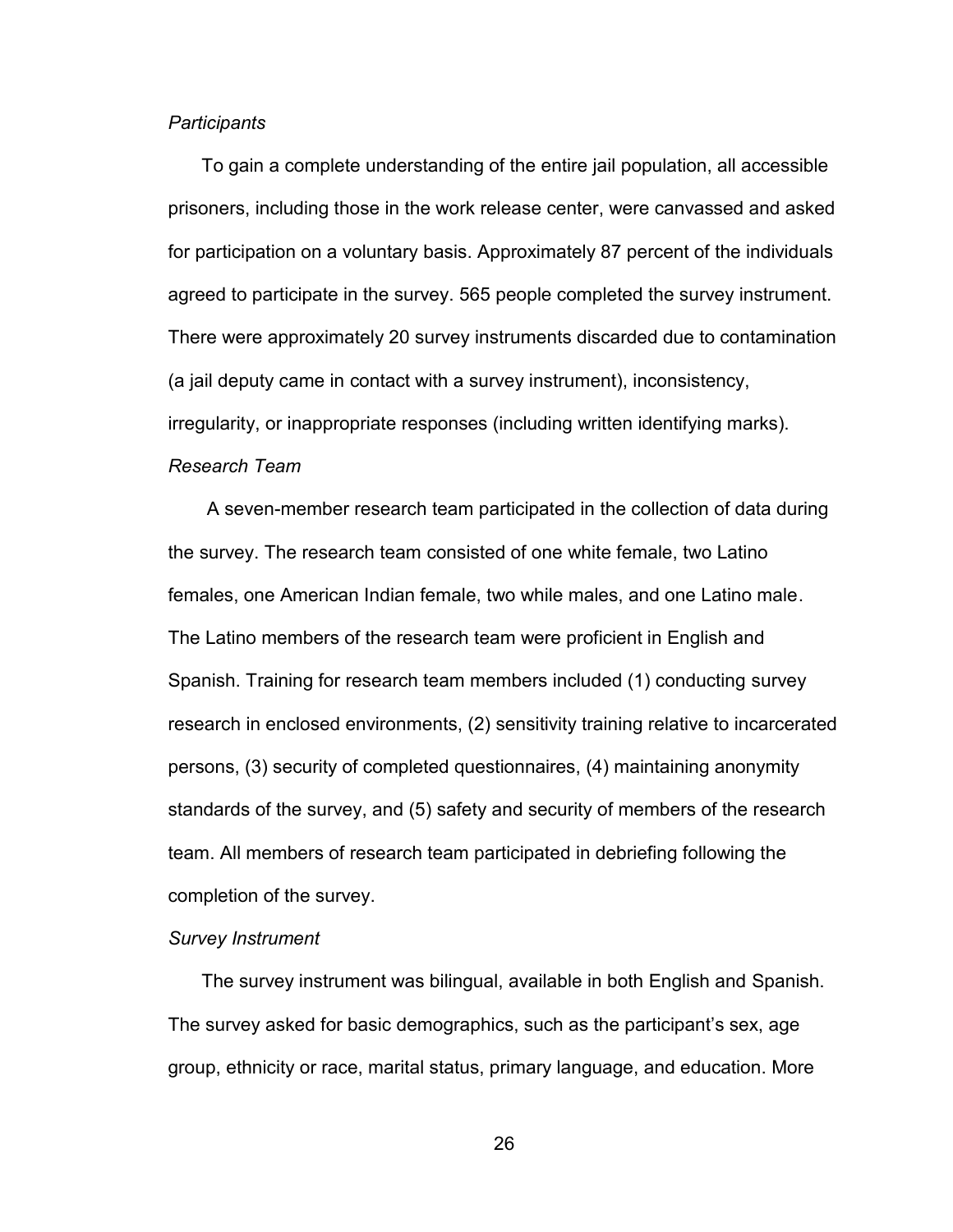specifically, the survey instrument asked more detailed questions (if applicable), such as: participant"s military experience, residence, employment, jail and/or prison involvement (i.e. length of time, charges, etc), juvenile delinquency, permanent residency, if mother or father were ever incarcerated, whether the participant had a guardian other than a parent, questions about participants siblings and extended family, if the participant had ever experienced any disabilities or medical problems, their accessibility of social services, mental health problems, alcohol and drug abuse, family situation (divorced parents, foster home experiences), if the participant had children, and finally if the participant had any gang involvement. At the end of the survey instrument, a few short answer questions were asked regarding the participant"s reason(s) for being incarcerated, suggestions to reduce that individual"s recidivism, and suggestions for more specific types of social services.

#### *Survey Process*

A correctional officer guided the research team into each jail pod (alpha, beta, Charlie, etc) and allowed them to administer the survey to willing participants. After informing the prisoners of the purpose of the study, to identify the characteristics and individual/collective needs of prisoners in the Marion County Jail to break the cycle of incarceration, the prospective participants were told that their participation was voluntary and that anonymity was guaranteed. The inmates were instructed to not put any identifying markings or information on their survey or it would be destroyed. English and in Spanish orientations were delivered at each section of the Marion County complex. Throughout the course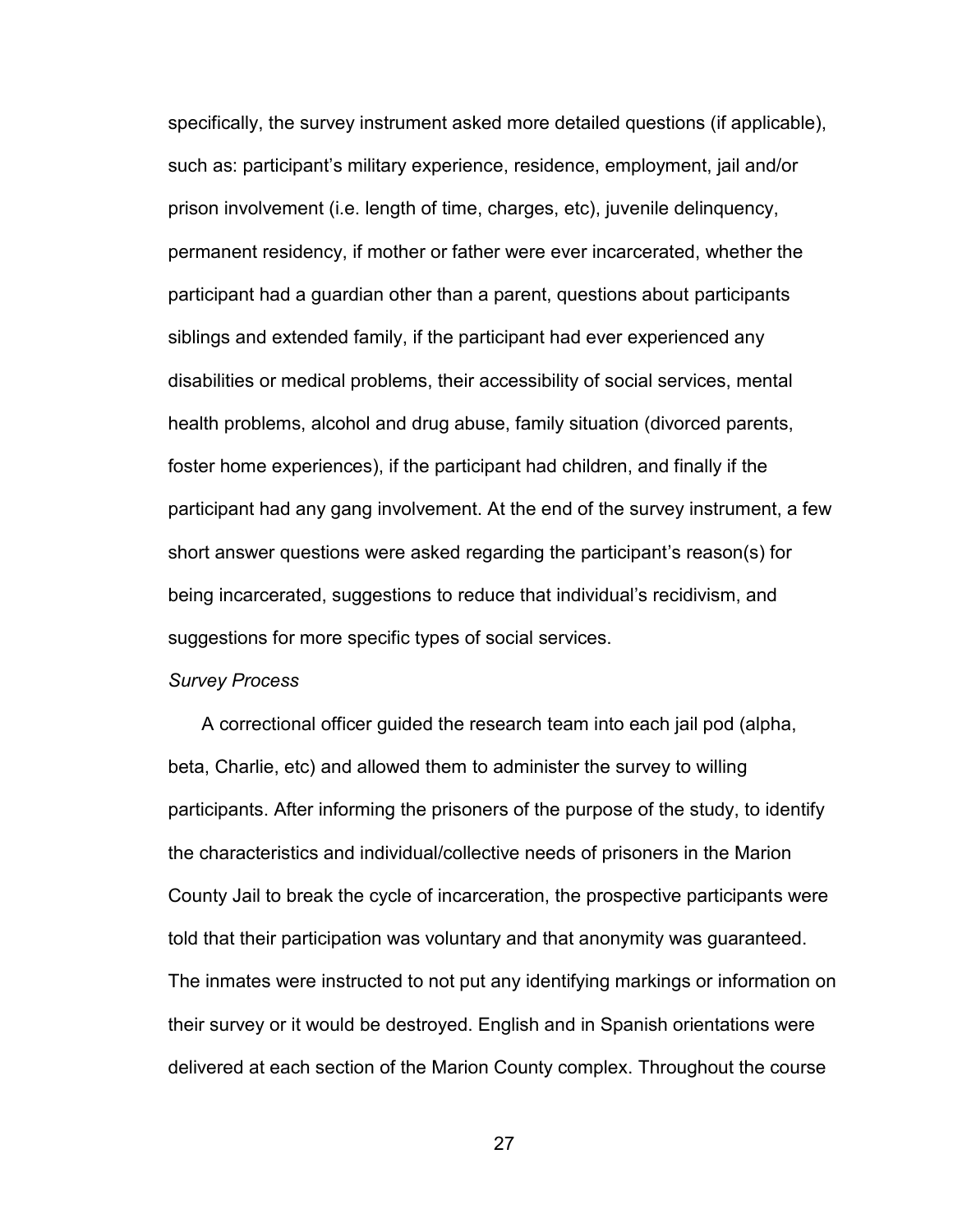of administering the survey instrument, research team members assisted any participants who had problems reading or understanding the contents of the questionnaire.

# *Variables*

Offense and criminal justice process information were collected by the survey and measured as 'pretrial detention', 'charge type', 'times sent to jail', and 'length of time in jail". Pretrial detention refers to if the inmate is in jail awaiting court (coded as 1=yes, 0=no). Charge type is divided into three categories by offense type, "violent", "property", and "disorder". Three separate, dichotomous variables were created for charging, violence, property and disorder (coded as 1= representing the presence of the crime and 0= representing no presence of the crime). Violent charge includes crimes against person, property charge includes crimes against property, and a disorder charge includes parole violations, DUIs, and public disorder offenses. Times sent to jail refers to how many times the inmate has been sent to jail in the past 12 months (coded as  $0=1$  time, and  $1=$ more than 1 time). Length of time in jail refers to how many days the inmate has been in jail (coded as 0= 30 days and less and 1= 31 days or longer).

Offenders" demographic information was collected, including their gender, age, race, marital status and education. Gender refers to the sex of the inmate (coded as 1= male and 0= female). Age refers to the age of the inmate at the time of the completion of this survey and was coded as a dummy variable (coded as 1= representing older than 30 years of age and 0= representing 30 and younger). Race refers to the race/ethnicity of the inmate (coded as 1= White, 2=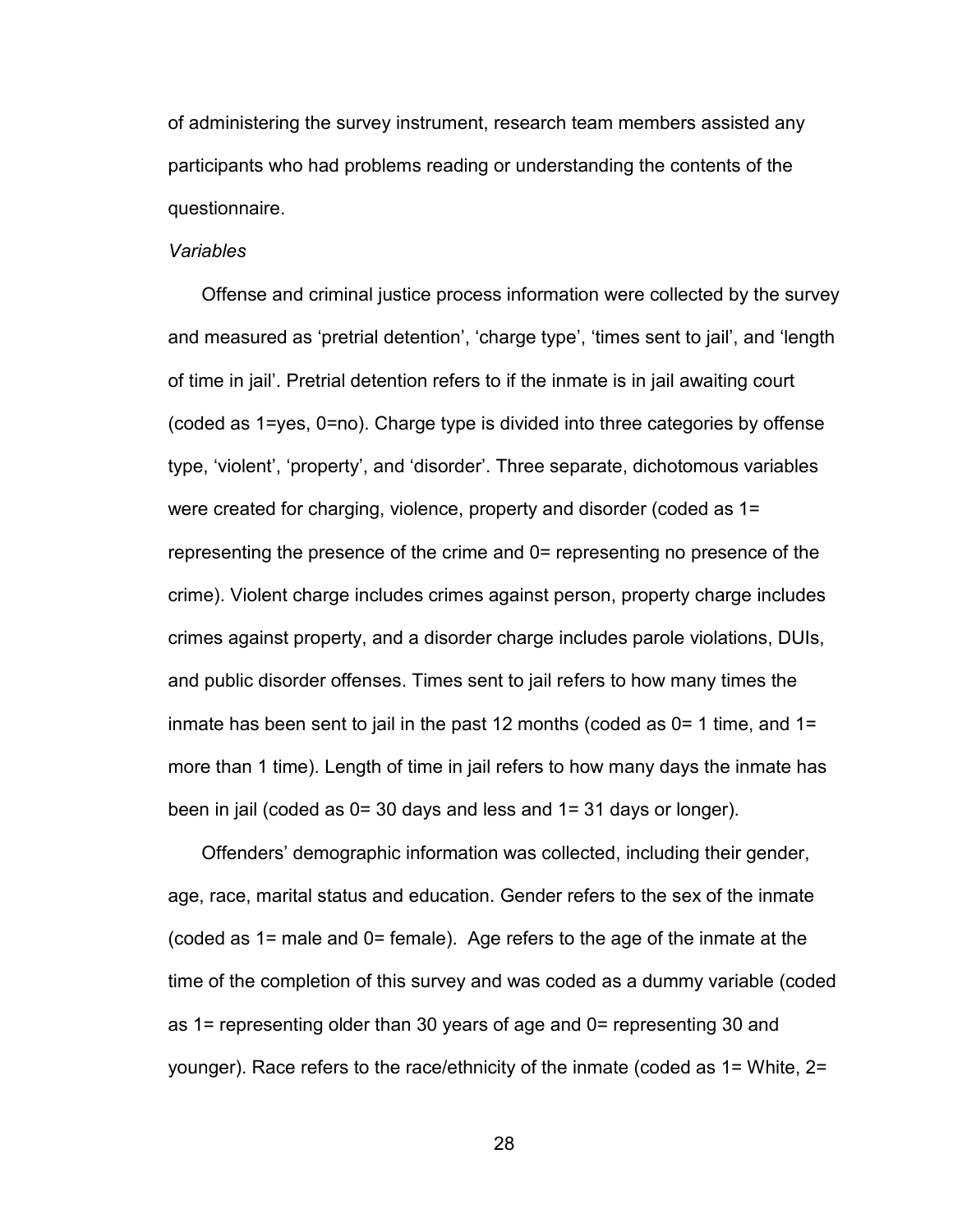non-White). Whites included both White and Russian inmates, and non-Whites included Black, Hispanic, Native American, and Asian inmates. Marital status refers to if the inmate was alone or together with someone prior to their recent incarceration (coded as 1= representing those who were single, divorced, separated, or window/widower and 0= representing those who were married or had a partner/living together). Education refers to if the inmate completed high school (coded as 1= indicating the completion of high school and 0= not).

In addition, offenders' homeless status is measured by several variables: "ever homeless", "homeless just prior to arrest", "times homeless", "length of homelessness', and 'alone while homeless'. Ever homeless refers to if the inmate has ever been homeless (coded as 1= yes, 0= no). Homeless just prior to arrest refers to if the inmate was homeless immediately prior to being arrested (coded as 1= yes, 0= no). Times homeless refers to how many times an inmate had been homeless (coded as 1= one time, 2= two times, 3= three times, 4= more than three times). Length of homelessness refers to the longest single period of time an inmate was homeless (coded as 1= less than 30 days, 2= 30-60 days, 3= 61-90 days, 4= 91-120 days, 5= 121-180 days, 6= 181 days-1 year, and 7= over one year). Alone while homeless refers to if the inmate was alone when homeless (coded as 1= yes, 0= no).

#### *Research Questions*

Using these variables, the following research questions will be answered: (1) Are homeless individuals more or less likely than non-homeless to be held for pretrial detention? (2) Are homeless individuals more or less likely than non-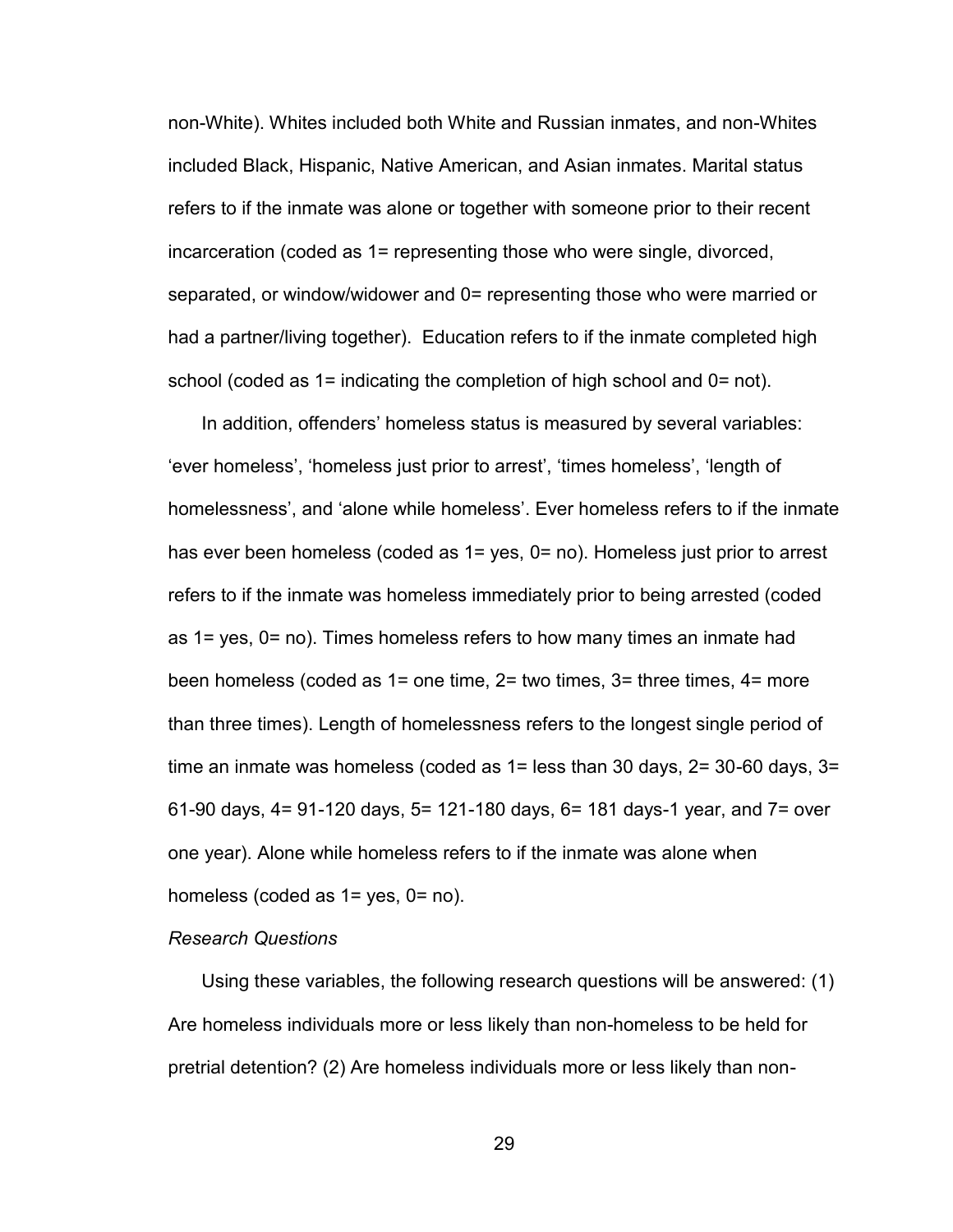homeless to receive different charges in the criminal justice system? (3) Are homeless persons more or less likely than non-homeless to spend more and longer time periods in jail.

Based on several criminological theories, one would expect the homeless to be treated more severely in criminal justice processing than the non-homeless. For example, due to the stereotypical image surrounding homelessness as a threat to public disorder labeling theory would predict more severe treatment of the homeless in criminal processing. Similarly, due to their lack of traditional social bonds, social bond theory would expect homeless individuals to be more severely treated in these decisions.

#### *Analytical Technique*

Univariate, bivariate (cross tabulations and One-way ANOVA) and multivariate analysis (regression) will be used to analyze the impact of homeless on criminal justice processing.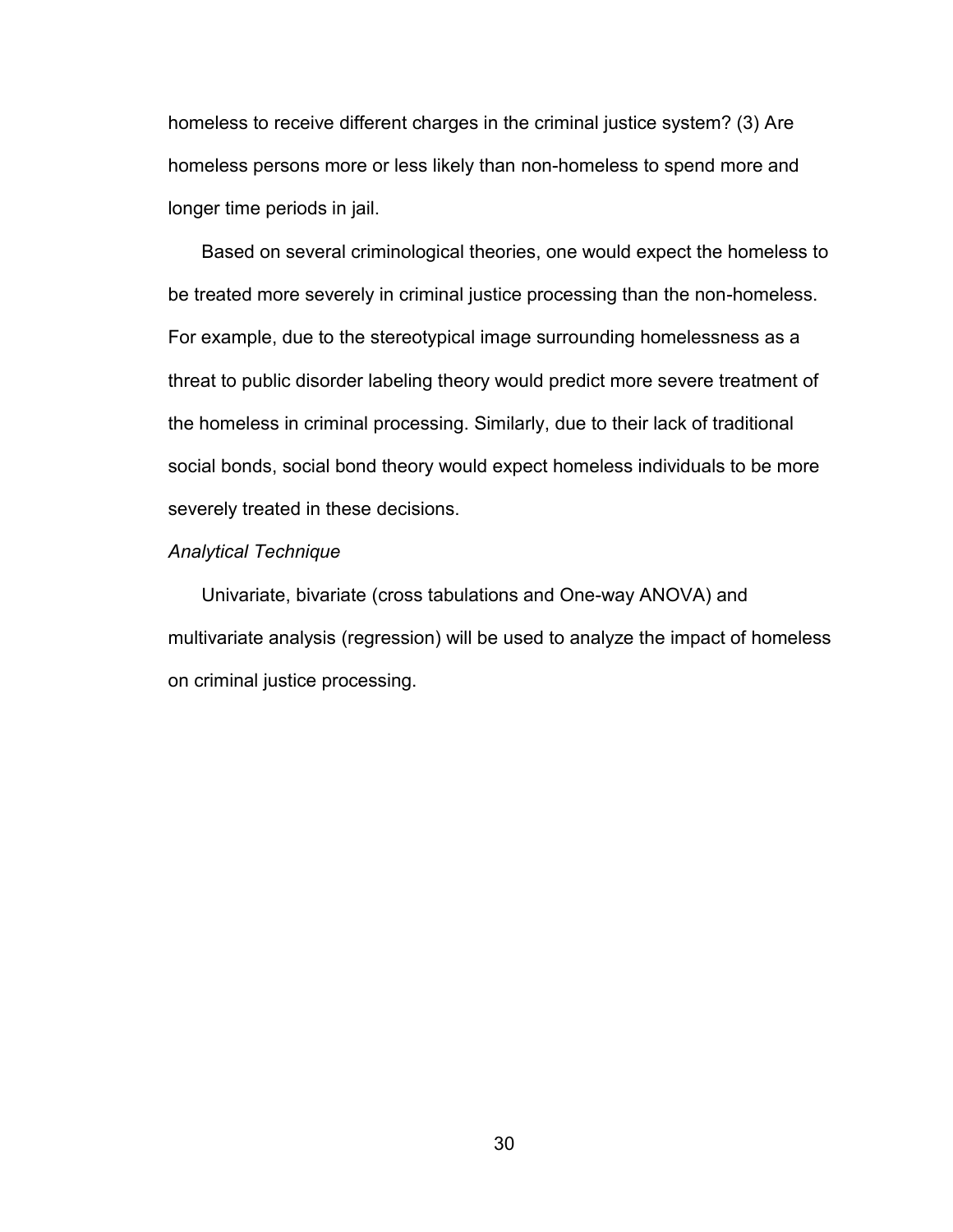#### CHAPTER 5

## FINDINGS OF THE STUDY

To address the research questions noted above, univariate, bivariate and multivariate analyses were conducted. The results of these analyses are presented below.

#### Results of Univariate Analysis

Table 1 presents the coding and frequency distributions of all variables for the total sample and by homelessness status separately.

## *Frequency Distribution Results for the Total Population*

According to table 1, there are a total of 565 inmates whose responses were included in the current analysis. A clear majority of 68 percent had been homeless (384 inmates). Regarding pretrial detention, of the total population (565 inmates) a slight majority (51.3 percent) of inmates were awaiting court at the time that the survey was completed (290 inmates). A total of 48.7 percent of inmates were not waiting for court (275 inmates).

Times in jail refer to how many times an inmate had been sent to jail in the past 12 months prior to the completion of the survey. The majority of inmates (61.9 percent) had been sent to jail only one time in the past twelve months (349 inmates). A sizeable minority (38.1 percent) reported being in jail more than one time in the past 12 months (215 inmates). The length of time in jail refers to how long the inmate had been in jail up until the completion of the survey.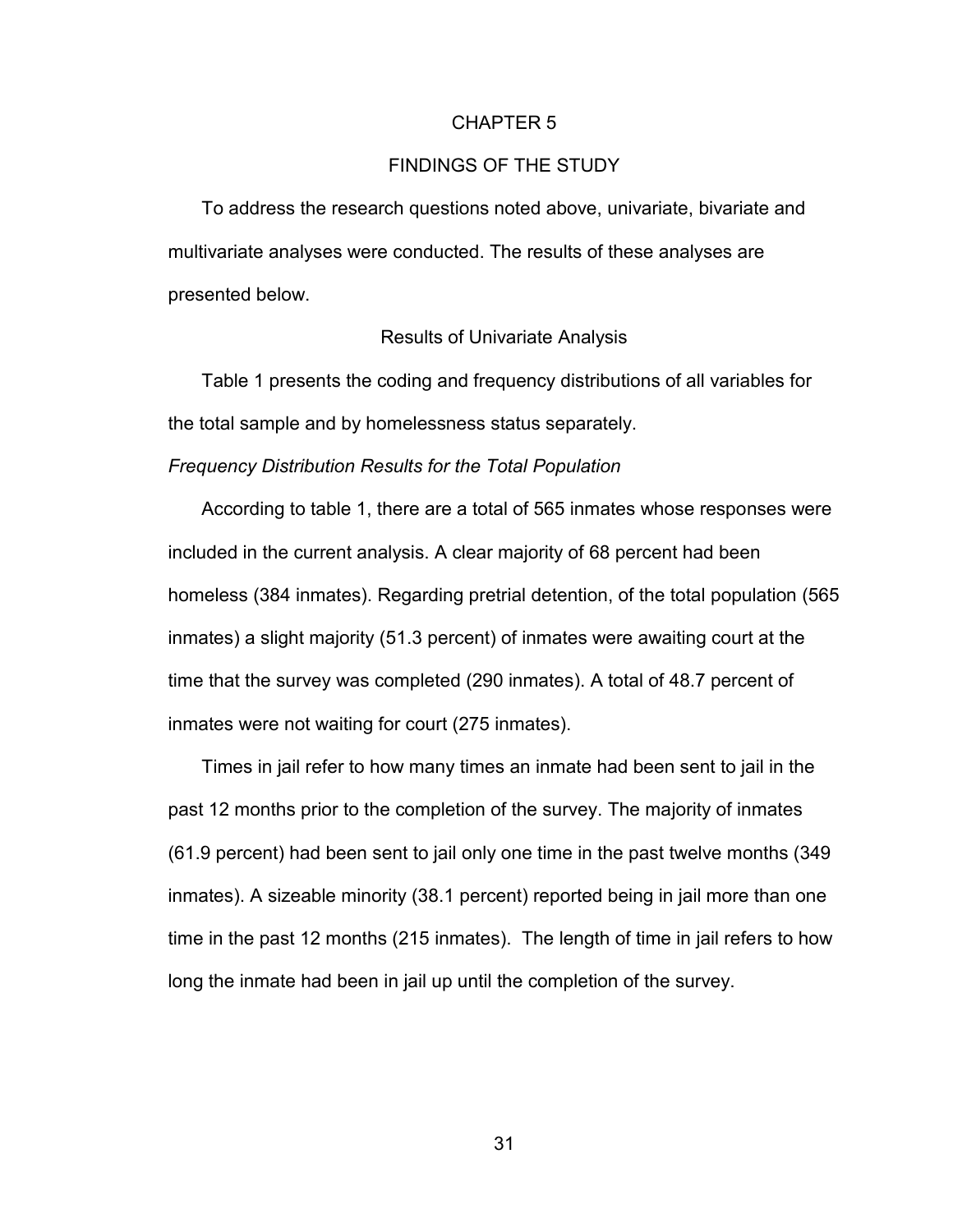# *Descriptive statistics for total sample by homeless status*

|                           | Coding                 | $\frac{1}{2}$<br>Total | $\frac{1}{2}$<br>Ever Homeless | $\frac{9}{6}$<br>Never |
|---------------------------|------------------------|------------------------|--------------------------------|------------------------|
| Variable                  |                        | $N = 565$              | $n = 384$                      | Homeless<br>$n = 181$  |
| Ever Homeless             | $1 = yes$              | 68.0                   | 100                            | 0                      |
|                           | $0 = no$               | 32.0                   | 0                              | 100                    |
| <b>Pretrial Detention</b> | $1 = yes$              | 51.3                   | 51.0                           | 51.9                   |
|                           | $0 = no$               | 48.7                   | 49.0                           | 48.1                   |
| Times in jail past 12     | $0=1$ time             | 61.9                   | 57.2                           | $71.8***$              |
| months                    | $1 = 1$ time           | 38.1                   | 42.8                           | 28.2                   |
| Length of time in jail    | $0 = \leq 30$          | 75.6                   | 75.8                           | 75.1                   |
|                           | $1 = 30$               | 24.4                   | 24.2                           | 24.9                   |
| <b>Violent Charge</b>     | $1 = yes$              | 23.6                   | 22.2                           | 26.6                   |
|                           | $0 = no$               | 76.4                   | 77.8                           | 73.4                   |
| <b>Property Charge</b>    | $1 = yes$              | 46.9                   | 53.1                           | $34.0**$               |
|                           | $0 = no$               | 53.1                   | 46.9                           | 66.0                   |
| Disorder Charge           | $1 = yes$              | 29.5                   | 24.7                           | 39.4**                 |
|                           | $0 = no$               | 70.5                   | 75.3                           | 60.6                   |
| Gender                    | $1 = male$             | 80.0                   | 78.1                           | 84.0                   |
|                           | $0 =$ female           | 20.0                   | 21.9                           | 16.0                   |
| Age                       | $1 = > 30$             | 54.2                   | 59.1                           | 43.6**                 |
|                           | $0 = 530$              | 45.8                   | 40.9                           | 56.4                   |
| Race                      | $1 =$ White            | 53.6                   | 55.2                           | 50.3                   |
|                           | $0 = \text{non-White}$ | 46.4                   | 44.8                           | 49.7                   |
| <b>Marital Status</b>     | $1 = alone$            | 55.0                   | 57.0                           | 50.8                   |
|                           | $0 =$ with partner     | 45.0                   | 43.0                           | 49.2                   |
| Education                 | 1= h.s. diploma        | 43.5                   | 43.0                           | 44.8                   |
|                           | 0= no diploma          | 56.5                   | 57.0                           | 55.2                   |

 $*$ p <0.10,  $*$  $*$ p <0.05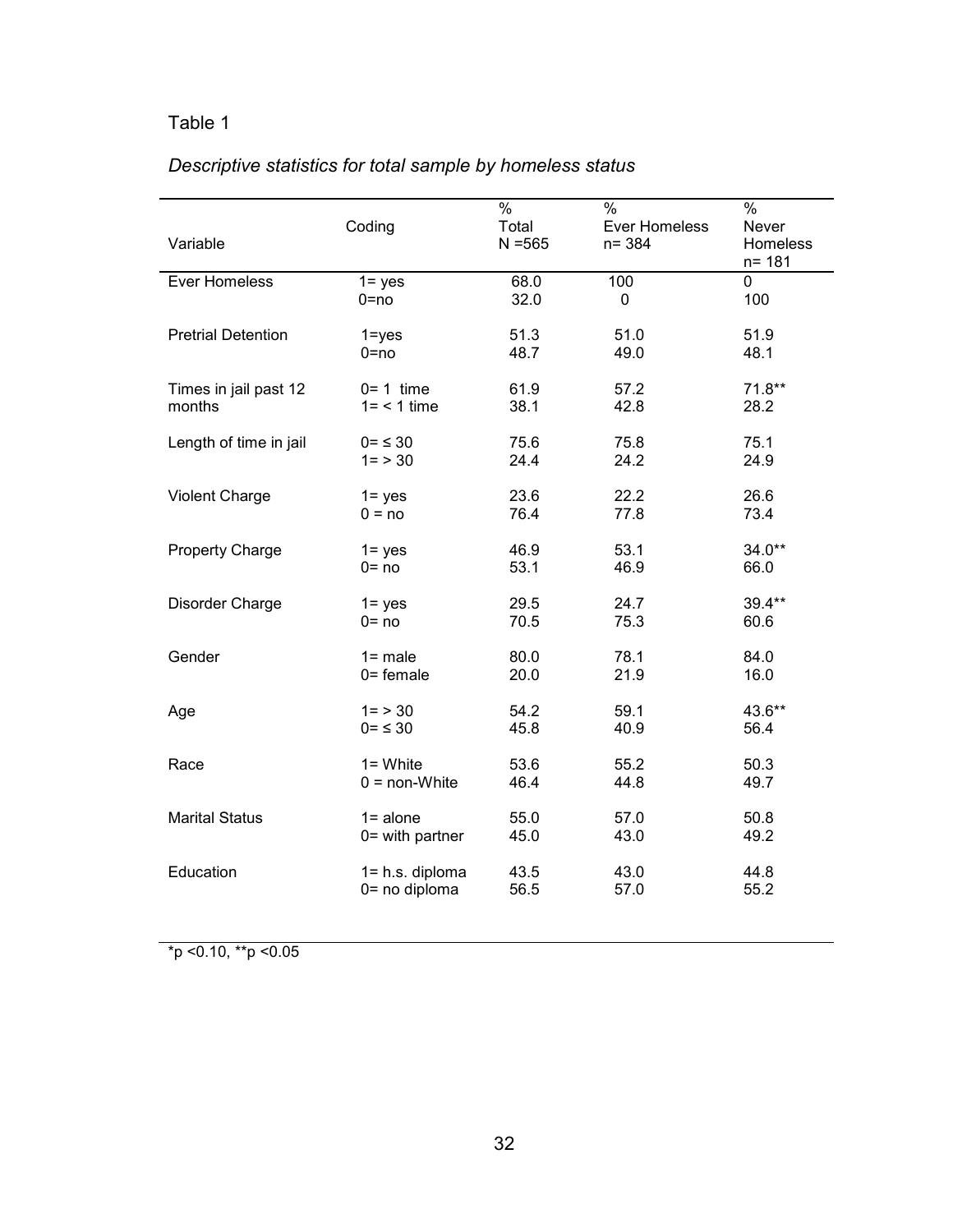A vast majority of inmates (75.6 percent) reported being in jail for a period of 1-30 days. About one quarter of the inmate population (24.4 percent) reported being in jail for a period of 31 days or longer.

Charge type was recorded and placed into three separate categories, violent, property and disorder. Only 288 of the 565 inmates reported they had been charged with an offense, the remaining 277 were reported as awaiting court (pretrial detention). Of the 288 inmates, nearly half (46.9 percent) reported to be charged with a property offense. Close to one quarter (23.6 percent) of the inmates reported being charged with a violent offense (68 inmates) and roughly 30 percent of inmates reported being charged with a disorder offense (85 inmates).

The vast majority (80 percent) of the inmates were male (452 inmates), while just over half (54.2 percent) were over 30 (306 inmates). The racial distribution of the inmate population was about evenly divided, with just over half (53.6 percent) of the inmates being White (303 inmates).

A slight majority (55 percent) reported being alone at time of arrest (311 inmates). As for educational attainment, only slightly more than one-fourth (28.5 percent) reported being a high school graduate (161 inmates).

*Frequency Distribution Results for the Ever Homeless Sample* 

According to table 1, just over half (51 percent) of the homeless sample were in jail waiting for their court appearance. A clear majority (57.2 percent) had been in jail only one time in the past 12 months. More than three-fourths (75.8 percent) reported being in jail for a period of 30 days or less, which is consistent with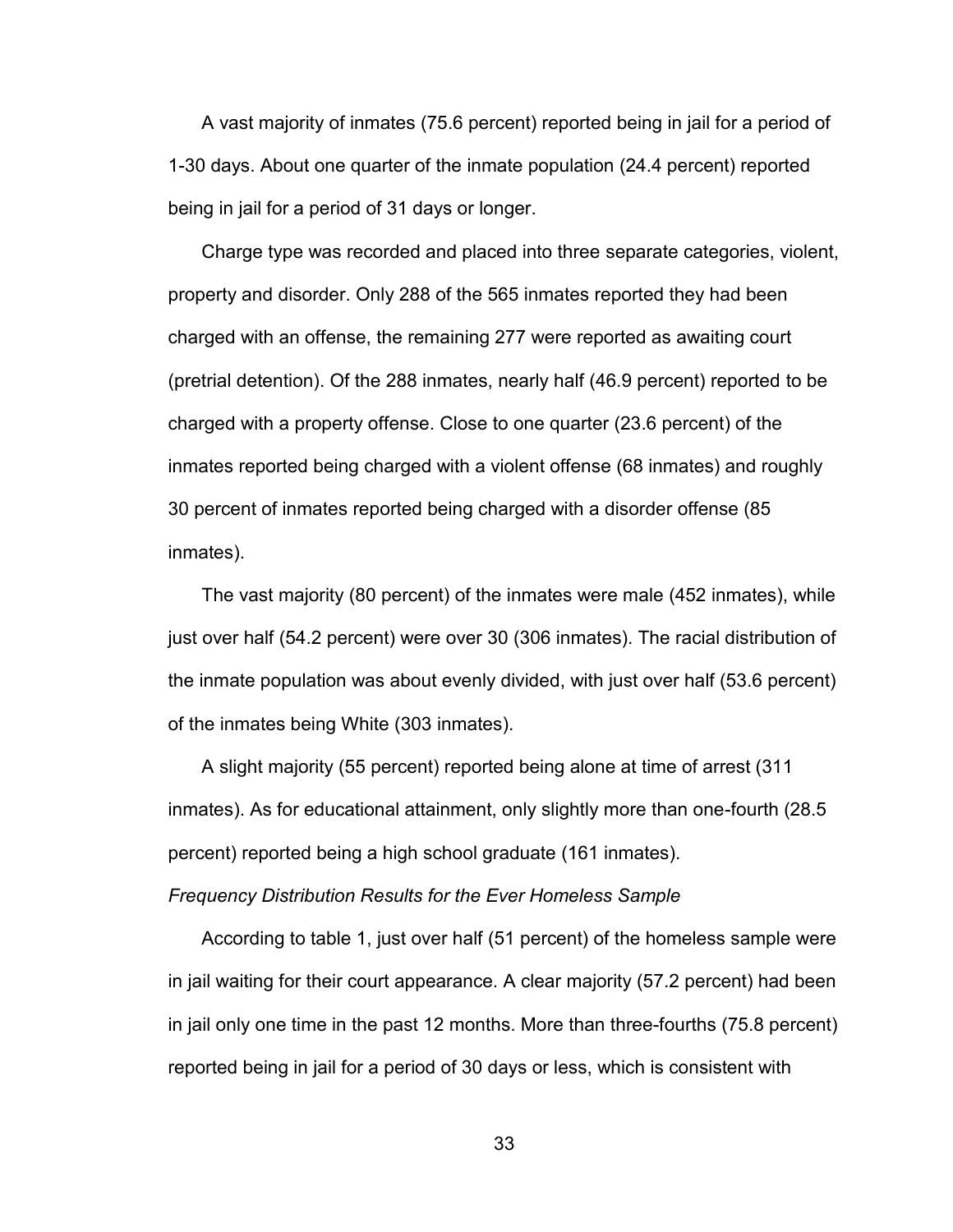previous research on the jail experience (Irwin, 1985; Shelden et al, 2008). About one-fourth (24.2 percent) reported being in jail for a period of 31 days or more.

Of the 384 inmates who had been homeless, about one-fifth (22.2 percent) reported being charged with a violent offense, while a slight majority (53.1 percent) reported being charged with a property offense; the remainder reported being charged with a disorder offense.

Of those who were homeless, a vast majority (78.1 percent) were male (300 inmates), and more than half (59.1 percent) were older than 30. Just over half (55.2 percent) were White. Most (57 percent) were not married; 43 percent were not alone when they were arrested. Consistent with previous research (Irwin, 1985), many didn"t graduated from high school.

#### *Frequency Distribution Results for the Never Homeless Sample*

A separate analysis was done for those who had never been homeless, a total of 181 inmates. Of these, slightly over half (51.9 percent) were in jail awaiting court. A clear majority (71.8 percent) reported being in jail only one time in the past twelve months and just over one-fourth (28.2 percent) reported being in jail more than one time in the past twelve months. About three-fourths (75.1 percent) reported being in jail for a period of 30 days or less (136 inmates).

Of those who had never been homeless, slightly more than one-fourth (26.6 percent) reported being charged with a violent offense (25 inmates), while about one-third (34 percent) were charged with a property offense (32 inmates) and the remainder were charged with a disorder offense.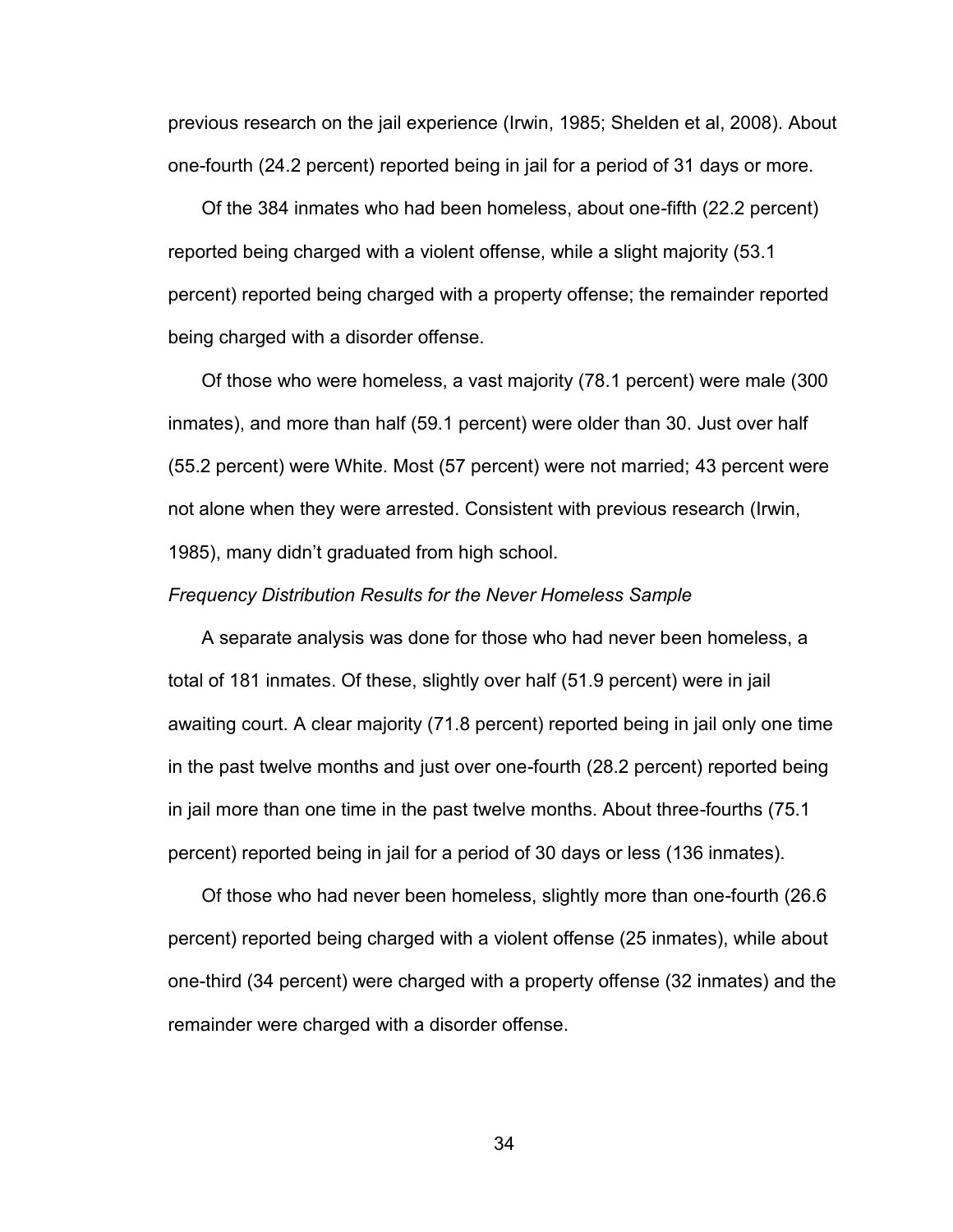Of those who had never been homeless an overwhelming majority (84 percent) were male. A sizeable minority (43.6 percent) were older than 30. Slightly over half (50.3 percent) were White. The status of marriage was almost evenly split between those who were alone (50.8 percent) and those who were with someone. Like the entire sample, most (55.2 percent) did not have their high school diploma.

#### *The Homeless Sample*

A more in-depth frequency analysis was done for those who had been homelessness. Of the 384 inmates who had been homeless, nearly 50 percent of them reported that they were homeless immediately before they were sent to jail. A sizeable minority (37.2 percent) reported they were homeless only one time, while almost 40 percent reported they were homeless two times, and a noteworthy (23.7 percent) proportion had been homes three times or more.

Of those who had been homeless, about one-fourth (26.4 percent) reported being homeless for a period of less than 30 days, while about one-fifth (20.7 percent) reported being homeless for a period of 30-60 days and an identical proportion reported being homeless for a period of between 61 and 90 days. About 18 percent had been homeless between 90 and 180 days, with the remainder homeless for more than 180 days. A significant minority (8.9 percent) reported being homeless for longer than a year. Finally, homelessness was a very lonely experience, as the overwhelming majority (82 percent) were alone.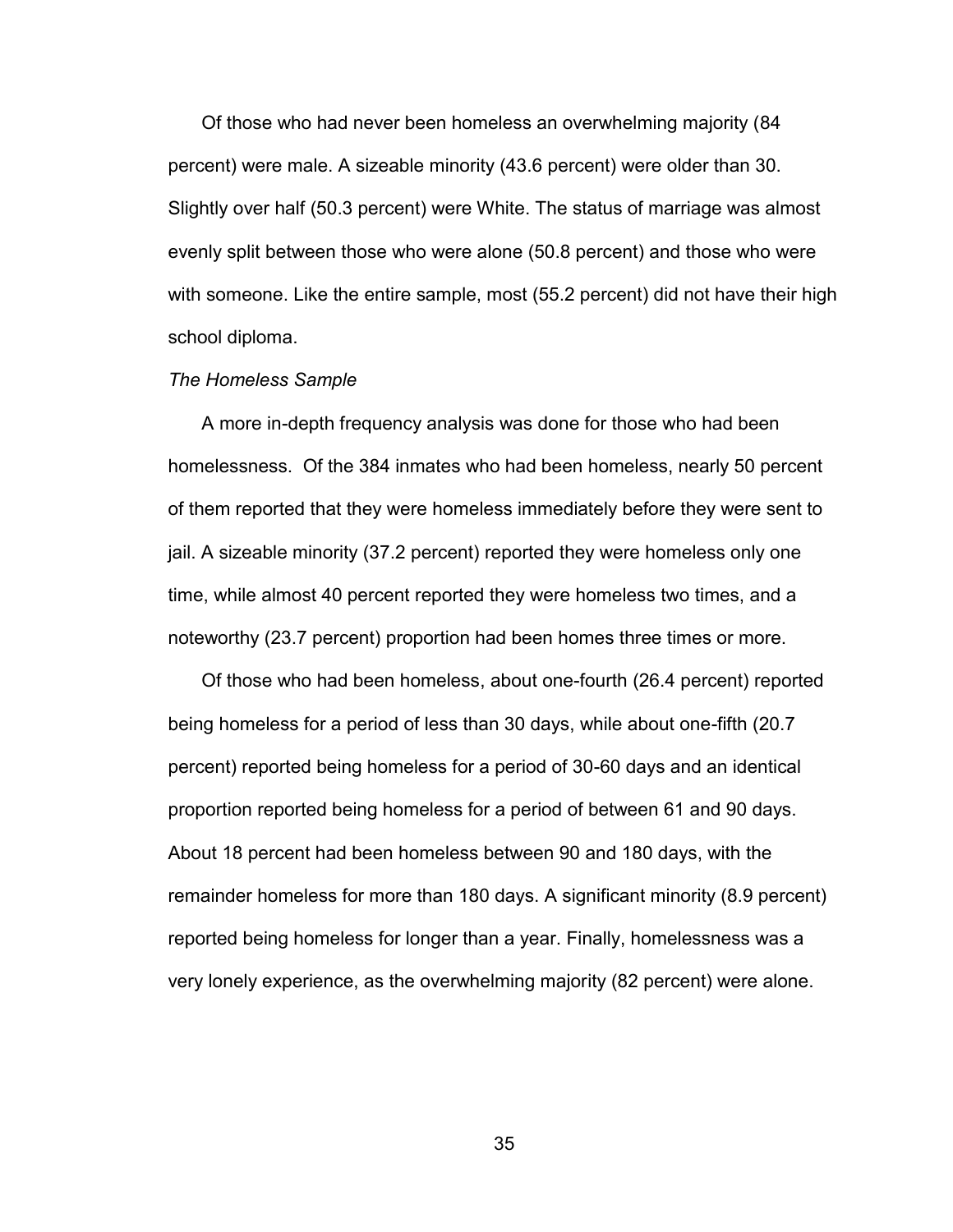#### Results of Bivariate Analysis

#### *Bivariate Contingency Table Analysis*

To understand whether significant differences exist between the homeless and non-homeless groups, a series of contingency table analysis were conducted. The results of these analyses are summarized below.

First, in terms of criminal justice processing outcomes, homeless people were significantly more likely than non-homeless individuals to have been in jail multiple times, and charged with a property crime. They are also significantly less likely than non-homeless individuals to be charged for disorderly conduct. There were no significant differences between homeless and non-homeless individuals in their likelihood of pretrial detention, being charged with a violent offense, or the likelihood of being sentenced for more than 30 days.

Second, in terms of demographic differences between homeless and nonhomeless inmates, the homeless were significantly more likely to be over 30 years old than the non-homeless. There were no differences by homeless status on the basis of the gender, race, marital status, or educational level of these inmates.

#### Results of Multivariate Analysis

Logistic regression analysis was conducted to determine if the status of homelessness could predict the probability of occurrence for pretrial detention, times in jail in past 12 months, length of jail time, or a violent, property, or disorder charge.

As noted in Table 2, the status of homelessness does not predict pretrial detention. The homeless were just as likely as the non-homeless to be in pretrial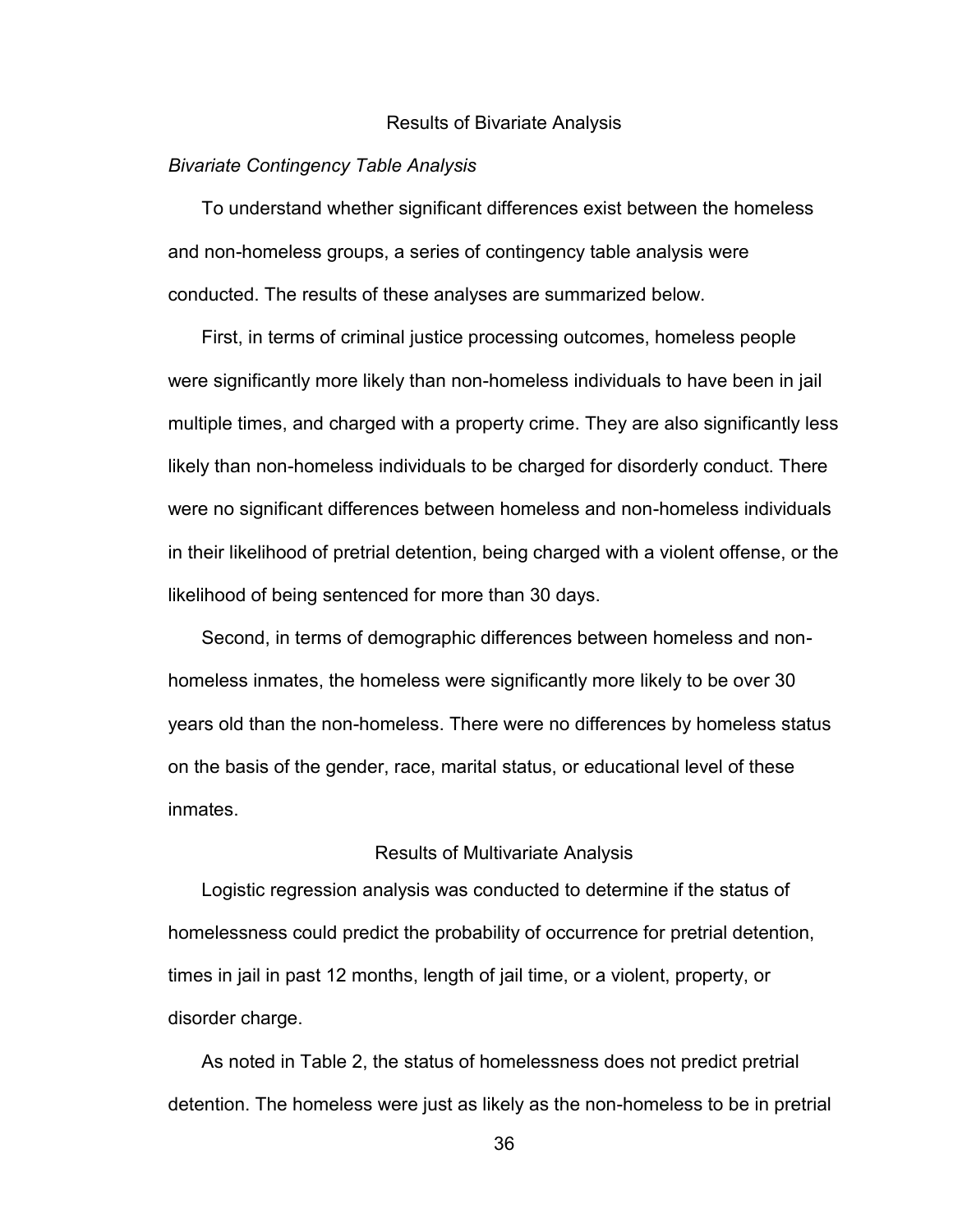detention after controls are introduced for other variables. Of these other variables both race and marital status were associated with pretrial detention decisions. In particular, Whites and those not living alone were more likely to be given pretrial detention.

# Table 2

| Variables             |      | B        | S.E  | Significance |
|-----------------------|------|----------|------|--------------|
| Ever Homeless         |      | $-0.025$ | .185 | .892         |
| <b>Sex</b>            |      | .297     | .217 | .171         |
| Age                   |      | .066     | .174 | .707         |
| Race                  |      | .312     | .174 | $.073*$      |
| <b>Marital Status</b> |      | $-289$   | .172 | $.093*$      |
| Education             |      | .084     | .174 | .627         |
| N                     | 565  |          |      |              |
| d.f.                  | 6    |          |      |              |
| Cox & Snell $R^2$     | .014 |          |      |              |

#### *Logistic regression analysis of pretrial detention*

 $*p$  < .10,  $*p$  < .05

As noted in Table 3, homeless individuals are significantly more likely to have been in jail on multiple occasions the than non-homeless. Whites are also more likely than non-Whites to have been in jail multiple times, while those who did not have a high school diploma were more likely than high school graduates to be in jail multiple times. Those who were charged with a non-violent offense were more likely than violent inmates to have been in jail multiple times. An inmate's sex, age, marital status, and any charges of property offenses were not found to be significant in predicting multiple jail time.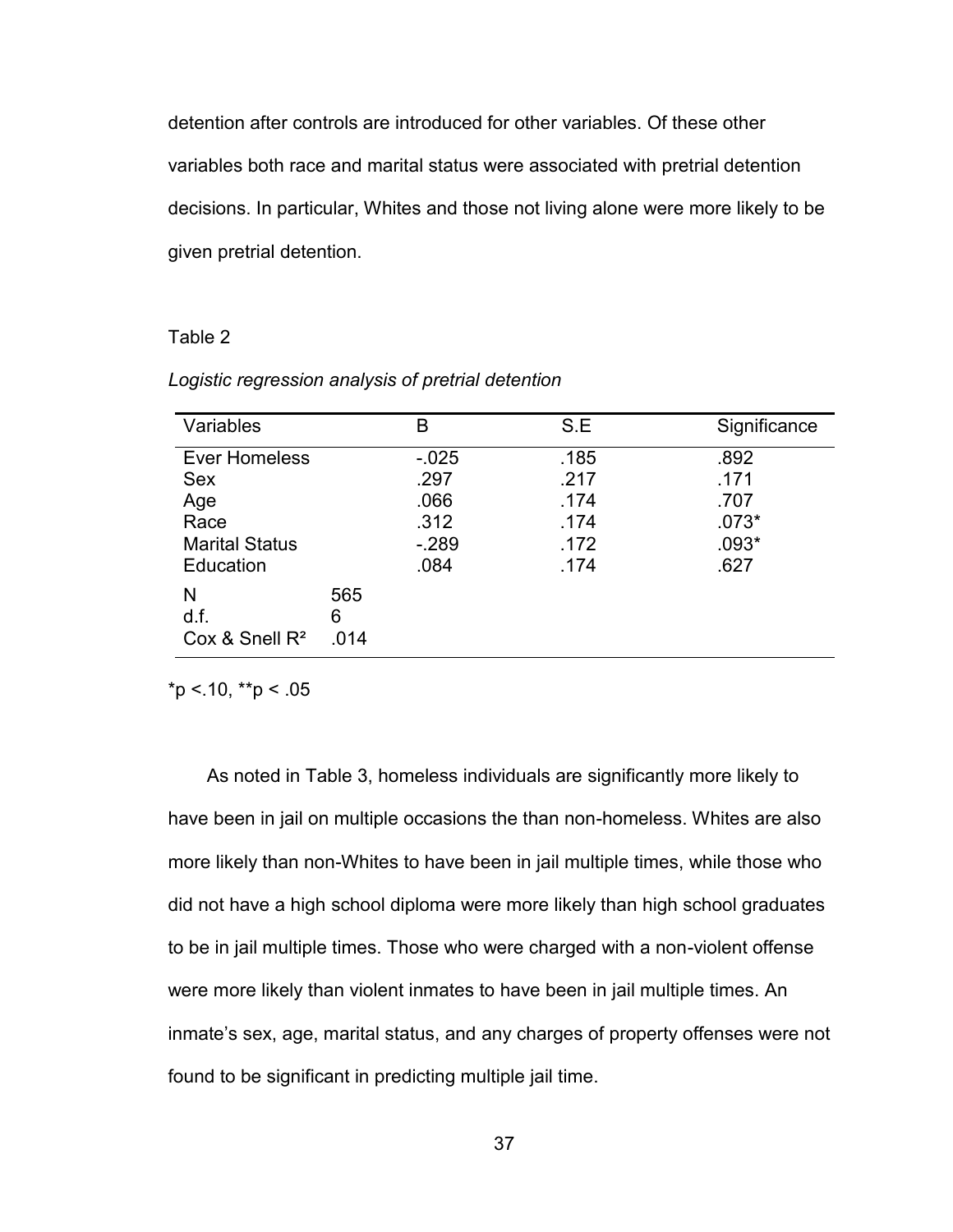| Variables              |      | B        | S.E  | Significance |
|------------------------|------|----------|------|--------------|
| <b>Ever Homeless</b>   |      | .648     | .312 | $.038**$     |
| <b>Sex</b>             |      | $-477$   | .379 | .209         |
| Age                    |      | .330     | .281 | .240         |
| Race                   |      | 1.174    | .301 | $.000**$     |
| <b>Marital Status</b>  |      | $-340$   | .267 | .203         |
| Education              |      | $-667$   | .291 | $.022**$     |
| <b>Property Charge</b> |      | $-363$   | .343 | .289         |
| <b>Violent Charge</b>  |      | $-1.009$ | .409 | $.041**$     |
| N                      | 565  |          |      |              |
| d.f.                   | 8    |          |      |              |
| Cox & Snell $R^2$      | .118 |          |      |              |

Logistic *regression analysis of number of times in jail in past 12 months*

\*p <0.10, \*\*p <0.05

Table 4 shows that the status of homelessness does not predict length of time spent in jail. Also, females are more likely than males to spend longer periods of time in jail, while those younger than 30 are more likely to spend longer periods of time in jail. Whites are more likely than non-Whites to spend longer periods of time in jail and those charged with property offenses and violent offenses are more likely to spend longer periods of time in jail than those charged with disorder crimes. Finally, marital status and education are not significant in predicting length of time spent in jail once controls are introduced for other variables in this multivariate analysis.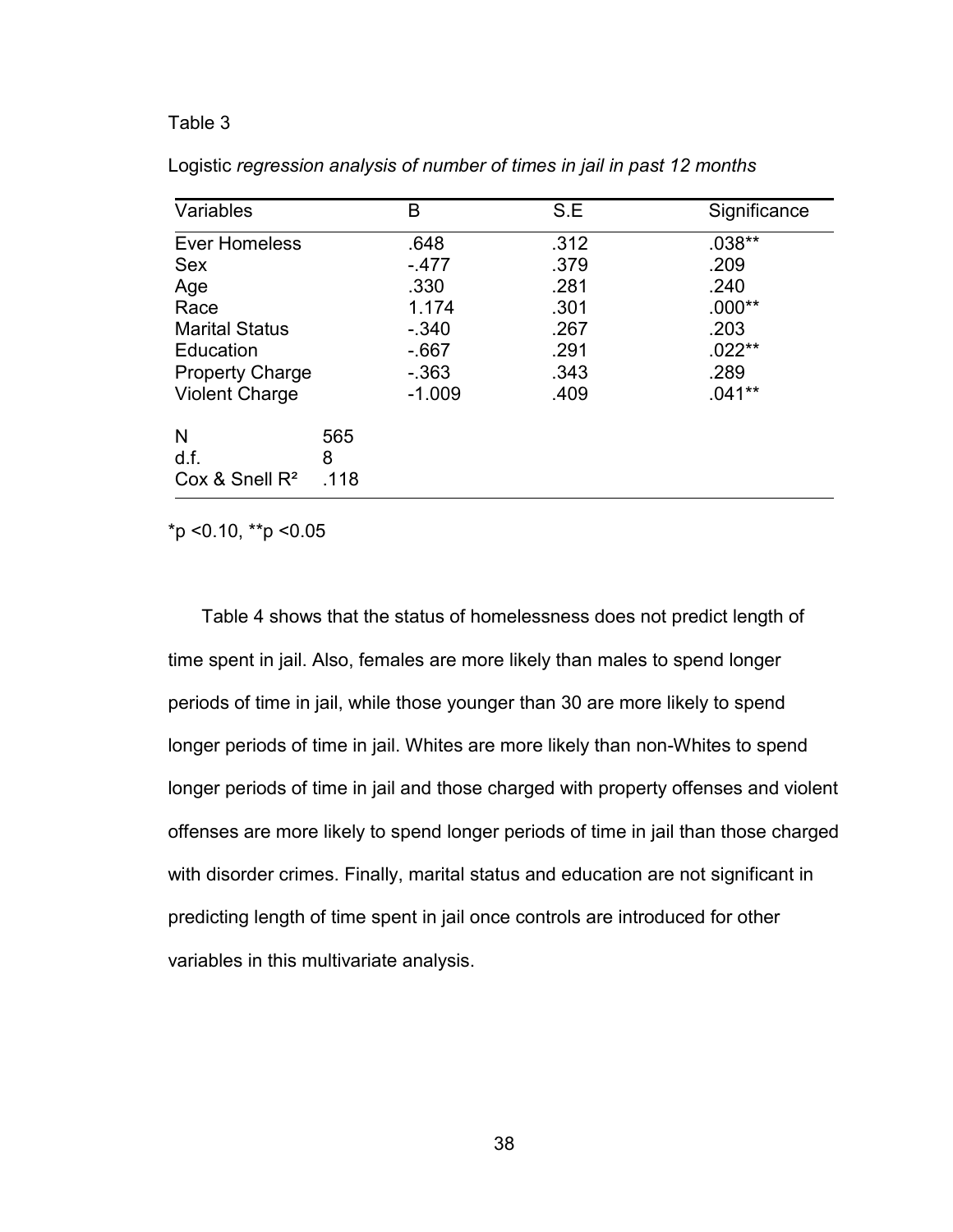| Variables              |      | B      | S.E  | Significance |
|------------------------|------|--------|------|--------------|
| Ever Homeless          |      | $-100$ | .301 | .741         |
| <b>Sex</b>             |      | $-816$ | .419 | $.051*$      |
| Age                    |      | $-529$ | .292 | $.071*$      |
| Race                   |      | .719   | .300 | $.016**$     |
| <b>Marital Status</b>  |      | $-264$ | .271 | .331         |
| Education              |      | .011   | .291 | .996         |
| <b>Property Charge</b> |      | 1.409  | .413 | $.001**$     |
| <b>Violent Charge</b>  |      | 2.542  | .453 | $.000**$     |
| N                      | 565  |        |      |              |
| d.f.                   | 8    |        |      |              |
| Cox & Snell $R^2$      | .153 |        |      |              |

# *Logistic regression analysis of length of time in jail*

\*p <0.10, \*\*p <0.05

Table 5 shows that the status of homelessness is not related to being charged with a violent crime. but age is, as those older than 30 are more likely than those ages 30 and below to be charged with a violent offense. On the other hand, gender, race, marital status, and education are not related to being charged with a violent crime.

Table 6 shows the relationship between several significant variables and the likelihood of being charged with a property crime. As shown here, the homeless are significantly more likely to be charged with a property offense than the nonhomeless. Also, males are more likely than females to be charged with a property offense. The variables of age, race, marital status, and education are not related to property charges.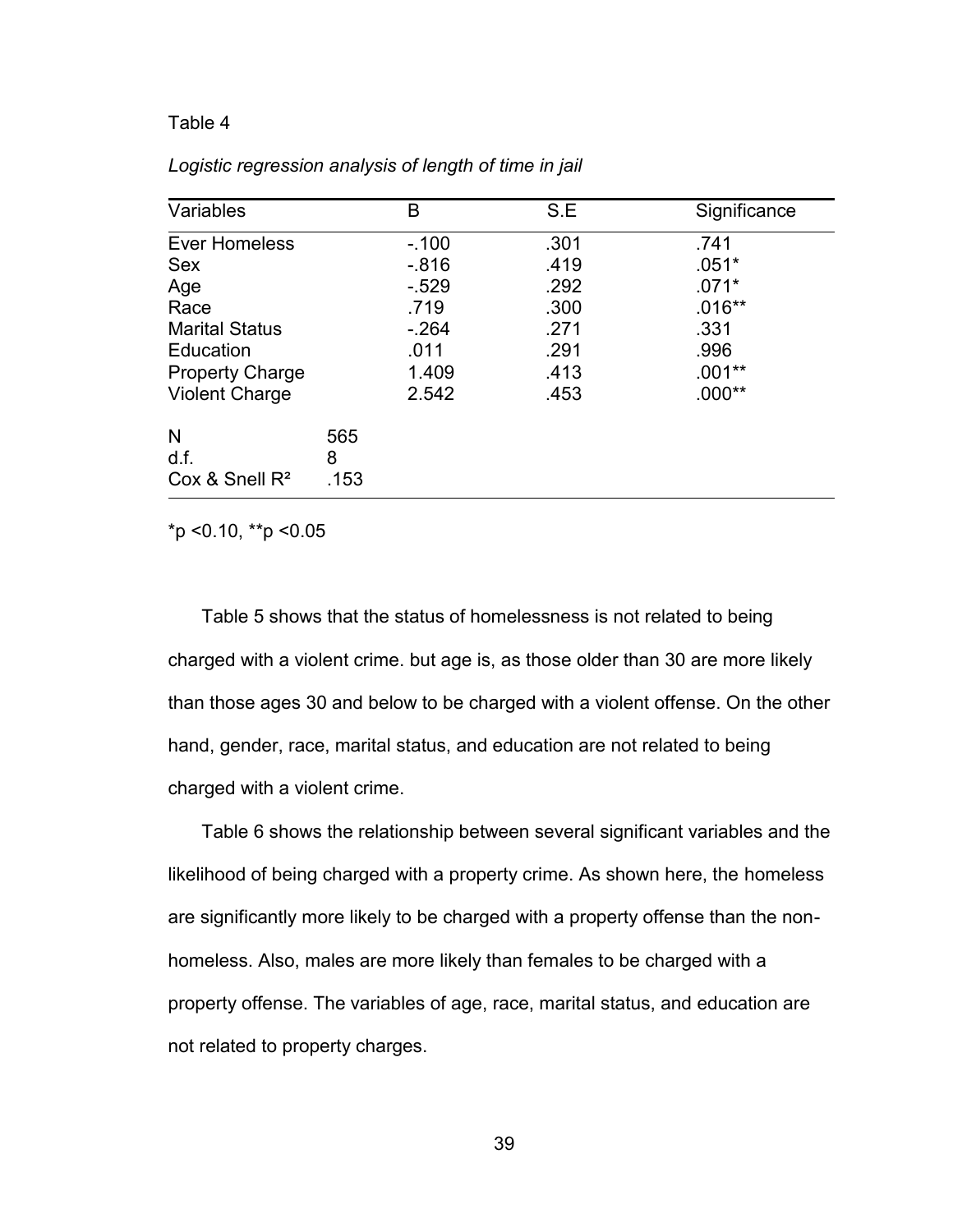# *Logistic regression analysis of violent charge*

| Variables                                                                               |                  | B                                              | S.E                                          | Significance                                     |
|-----------------------------------------------------------------------------------------|------------------|------------------------------------------------|----------------------------------------------|--------------------------------------------------|
| <b>Ever Homeless</b><br><b>Sex</b><br>Age<br>Race<br><b>Marital Status</b><br>Education |                  | $-485$<br>.602<br>.754<br>.286<br>.253<br>.206 | .315<br>.424<br>.315<br>.312<br>.290<br>.304 | .123<br>.156<br>$.017**$<br>.360<br>.383<br>.497 |
| N<br>d.f.<br>Cox & Snell $R^2$                                                          | 565<br>6<br>.042 |                                                |                                              |                                                  |

\*p <0.10, \*\*p <0.05

# Table 6

# *Logistic regression analysis of property charge*

| Variables                                                                               |                  | B                                                       | S.E                                          | Significance                                         |
|-----------------------------------------------------------------------------------------|------------------|---------------------------------------------------------|----------------------------------------------|------------------------------------------------------|
| <b>Ever Homeless</b><br><b>Sex</b><br>Age<br>Race<br><b>Marital Status</b><br>Education |                  | 1.031<br>1.940<br>$-191$<br>$-.004$<br>$-018$<br>$-112$ | .285<br>.419<br>.270<br>.275<br>.256<br>.272 | $.000**$<br>$.000**$<br>.479<br>.989<br>.943<br>.680 |
| N<br>d.f.<br>Cox & Snell $R^2$                                                          | 565<br>6<br>.127 |                                                         |                                              |                                                      |

\*p <0.10, \*\*p <0.05

Finally, Table 7 shows that those who were not homeless were more likely to be charged with a disorder offense than the non-homeless. There are also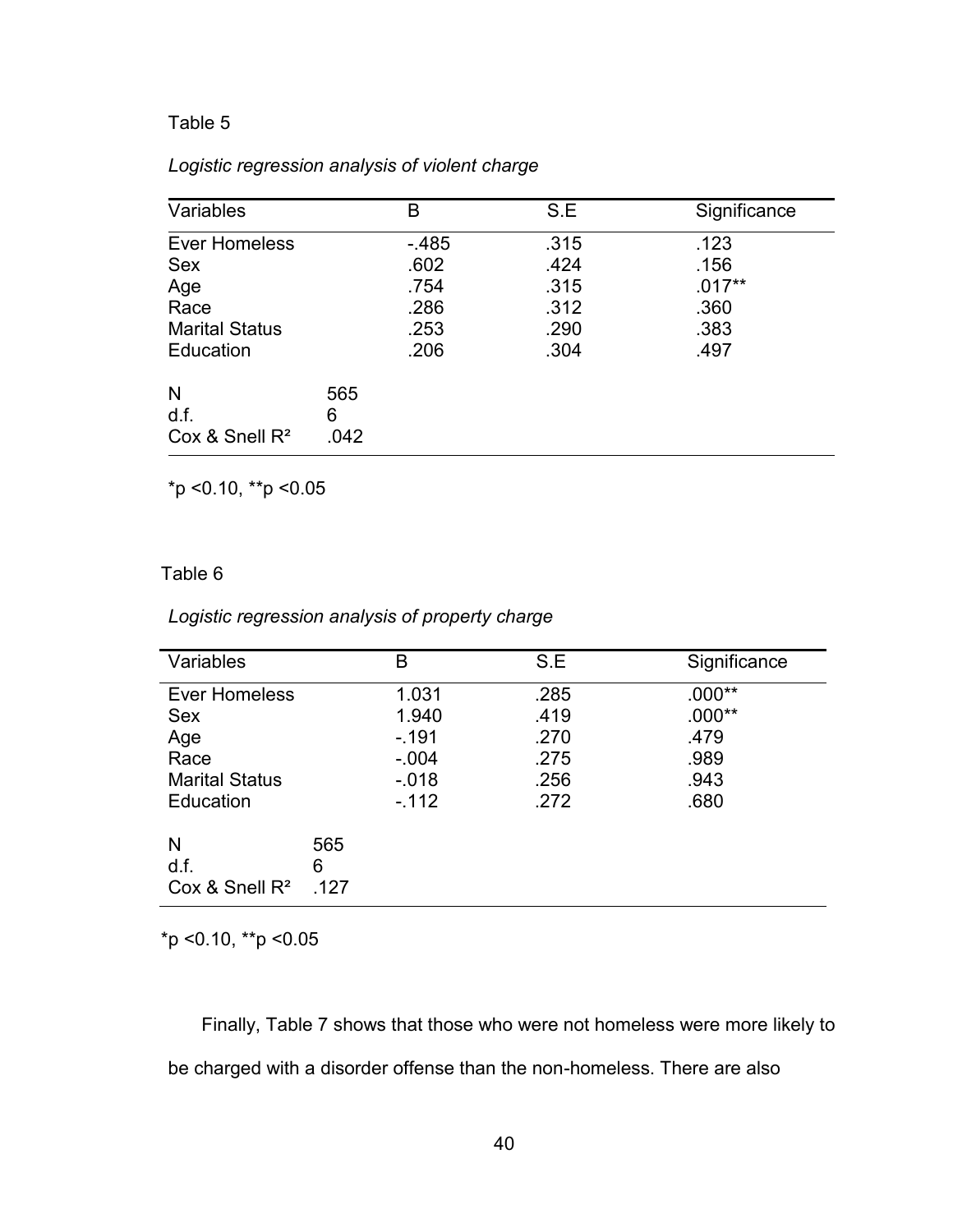significant gender differences, with females more likely than males to be charged for these offenses. The variables of age, race, marital status, and education were not significantly related to disorder charges.

# Table 7

| Variables                                                                        |                  | в                                                             | S.E                                          | Significance                                         |
|----------------------------------------------------------------------------------|------------------|---------------------------------------------------------------|----------------------------------------------|------------------------------------------------------|
| Ever Homeless<br><b>Sex</b><br>Age<br>Race<br><b>Marital Status</b><br>Education |                  | $-0.862$<br>$-2.318$<br>$-488$<br>$-315$<br>$-187$<br>$-0.37$ | .311<br>.372<br>.303<br>.309<br>.289<br>.313 | $.006**$<br>$.000**$<br>.107<br>.308<br>.518<br>.905 |
| N<br>d.f.<br>Cox & Snell $R^2$                                                   | 565<br>6<br>-176 |                                                               |                                              |                                                      |

*Logistic regression analysis of disorder charge*

 $*p < 10, **p < 05$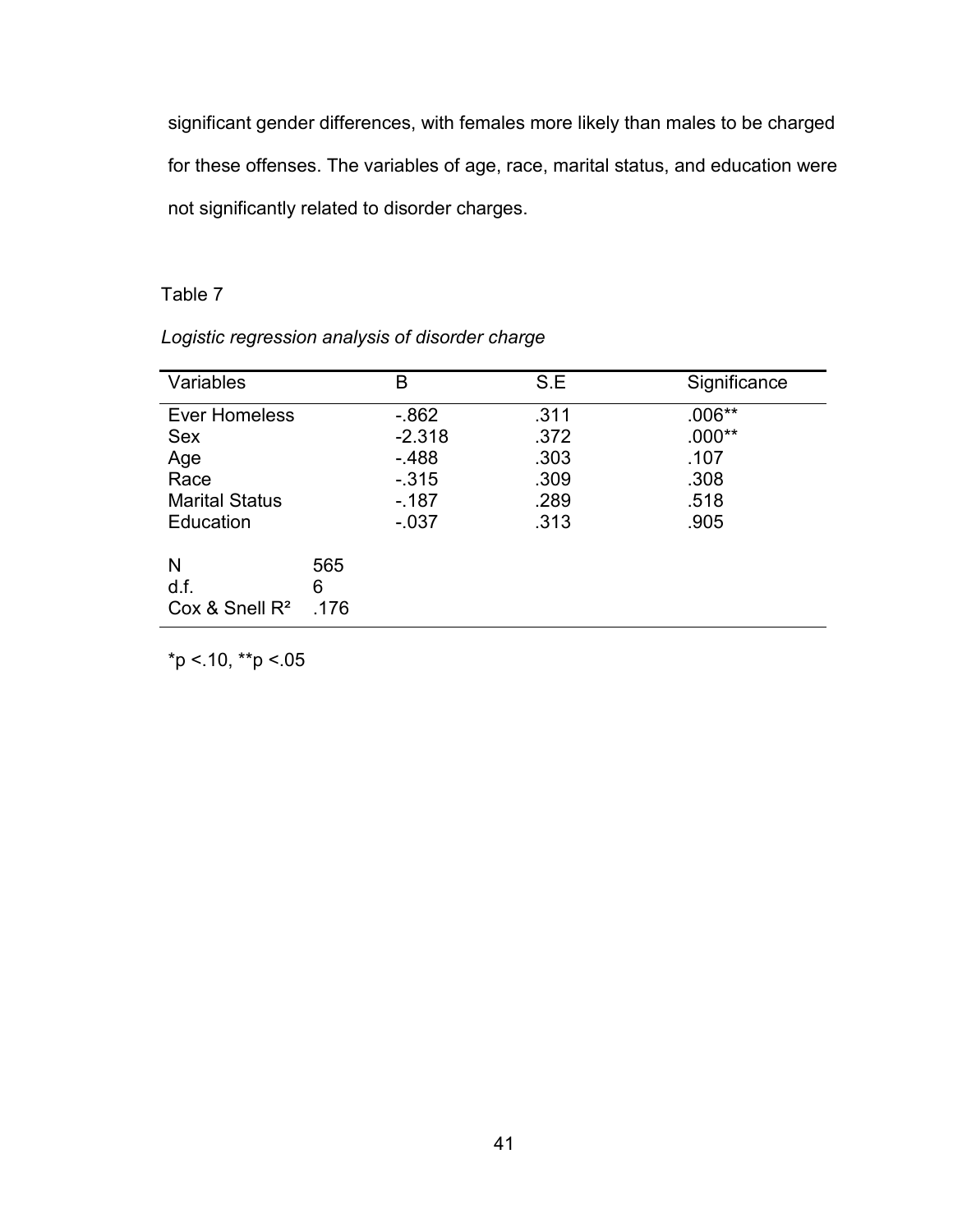#### CHAPTER 6

## DISCUSSION AND CONCLUSIONS

Literature on homelessness suggests a connection between the status of homelessness and the criminal justice system. This includes the effects of being homeless and how it is criminalized. The Marion County Jail study shows that a significant majority of inmates had been homeless. When comparing research on homelessness and jail survey data, there are many consistencies in gender, age, ethnicity, education, and marital status of those who had been homeless. These similarities are summarized below.

## **Discussion**

This study was guided by two research questions. 1) Are there differences between homeless and non-homeless people in jail in terms of their social characteristics? 2) Does homeless status affect criminal justice decision making? The only significant difference between homeless and non-homeless regarding social characteristics in this study was that the homeless tend to be older individuals. There were no differences between these groups in term of gender, race, marital status and education. In terms of criminal processing, homeless individuals were significantly more likely to have multiple records of jail, more likely to be charged with property offenses, and less likely to be charged with disorder offenses. There were no differences between these groups in terms of their risks of pretrial detention, length of time in jail, and likelihood of violent charges. The implications and limitations of these findings are discussed below.

The age distribution of the sample is consistent with previous surveys, as more than half of the homeless inmates are older than 30. Literature also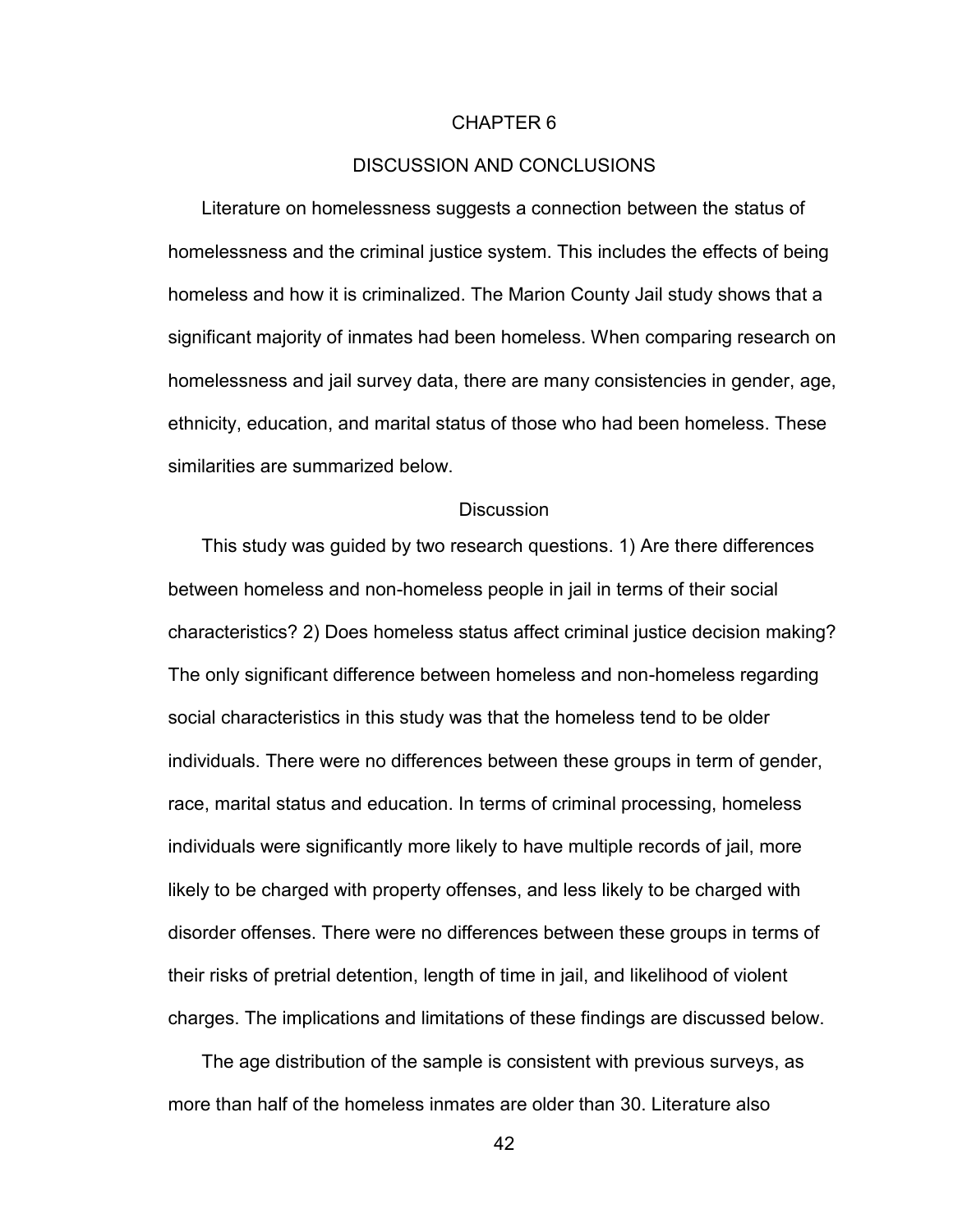suggests that the majorities of homeless people are unattached (marital status), and are alone while homeless. Survey data shows that a clear majority of homeless individuals (82 percent) are homeless alone, rather than in groups. The data collected for this study also show a close connection between being homeless and lacking a high school education, as only 43 percent of homeless inmates completed high school. Research dating back at least 100 years clearly shows the close connection between street crimes and low status (here measured by the status of being homeless and lack of education) (Shelden et al. 2008; Shelden, 2008; Irwin, 1985).

Aside from the obvious connection between homelessness and criminal justice processing, the literature reviewed here shows that the dominant policy toward homelessness is criminalization. As indicated in the multitude of ordinances passed during the past decade or so, politicians appear to select the easy way out by passing repressive legislation in order to sweep the problem under the proverbial rug or otherwise shut their eyes to the suffering that is all around them. The examples from the city of Fresno noted above are representative of what is happening all over the country. Survey data shows that a little over half of homeless inmates are being held for pretrial detention. Also, of those experiencing homelessness, nearly half were homeless immediately prior for their arrest. Homeless individuals were also more likely to be in jail multiple times and to be convicted for a property offense. These findings are similar to another study that researched the relationship between homelessness and mental health, and found that those who were homeless were more likely to be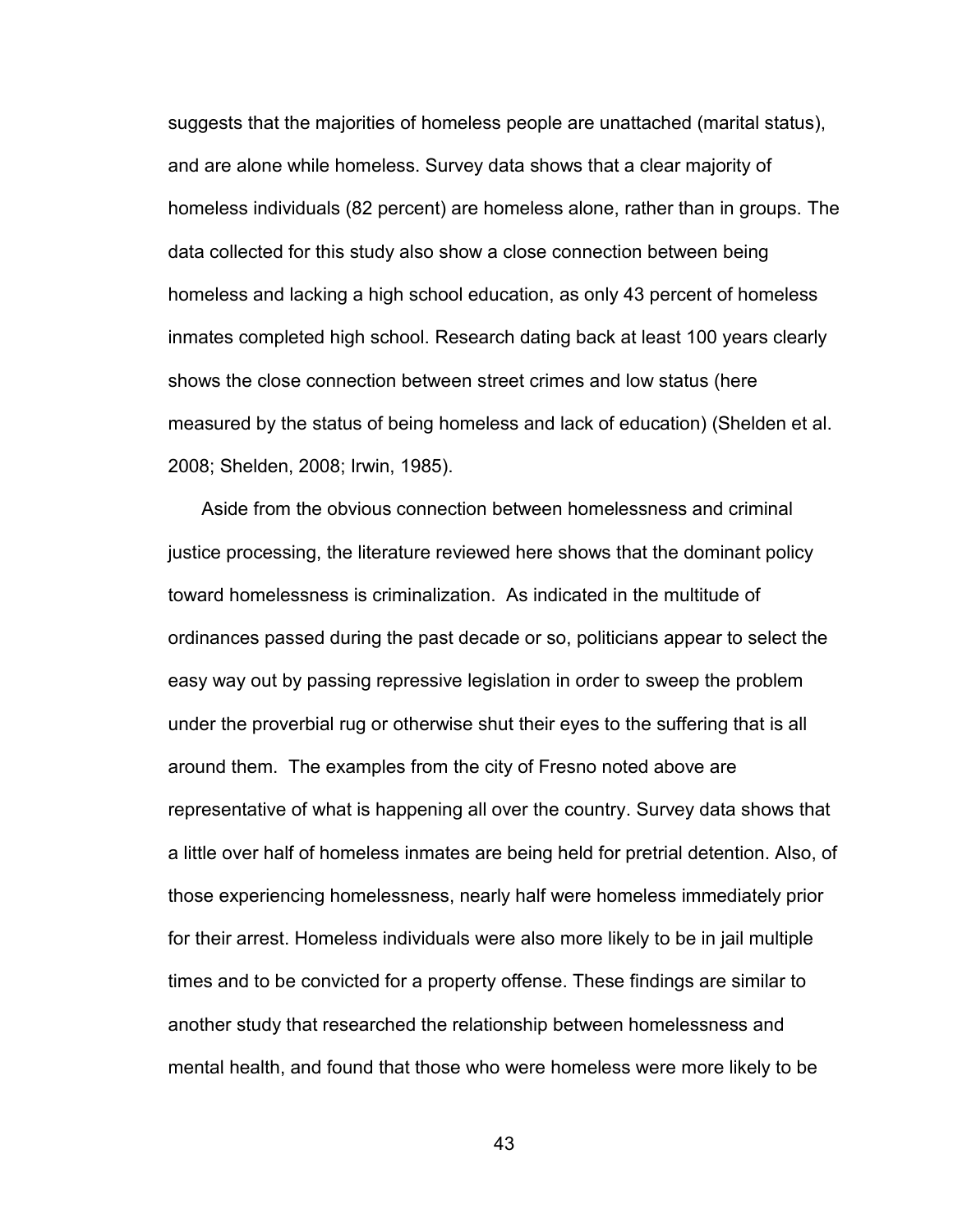currently incarcerated for a property offense, and to have past criminal justice system involvement for both violent and nonviolent offenses (Greenberg & Rosenheck, 2008). It could be suggested that the physical appearance of homelessness, or any activities they engage in, may in fact result in detainment by the police.

# Theoretical Considerations

When used to describe homelessness, labeling theory suggests that homeless individuals and their actions in public are seen and defined as deviant, rather than acts of survival. Sleeping in public, panhandling, congregating in groups in certain city areas, and loitering are all defined as public ordinance violations. In support, other research shows the increasing act of criminalizing homelessness by rapidly passing city ordinances that target homeless populations. The adverse consequences of the label of homeless in this study os reflected by the following facts: 1) that a little over half of homeless inmates were given pretrial detention. 2) Nearly half of homeless inmates were homeless immediately prior to arrest, and 3) and homeless were more likely than their nonhomeless counterparts to be charged with a property offense and to be incarcerated multiple times. This suggests a relationship between the label of homelessness and criminal justice processing.

Social bond theory can be used to understand the phenomena of homelessness because of the lack of commitment to societal groups and social norms. Homelessness can be described by the individual"s absence of social bond to social institutions. Acts of vagrancy and public order crimes committed by homeless people can be seen from social bond theory as a lack of knowledge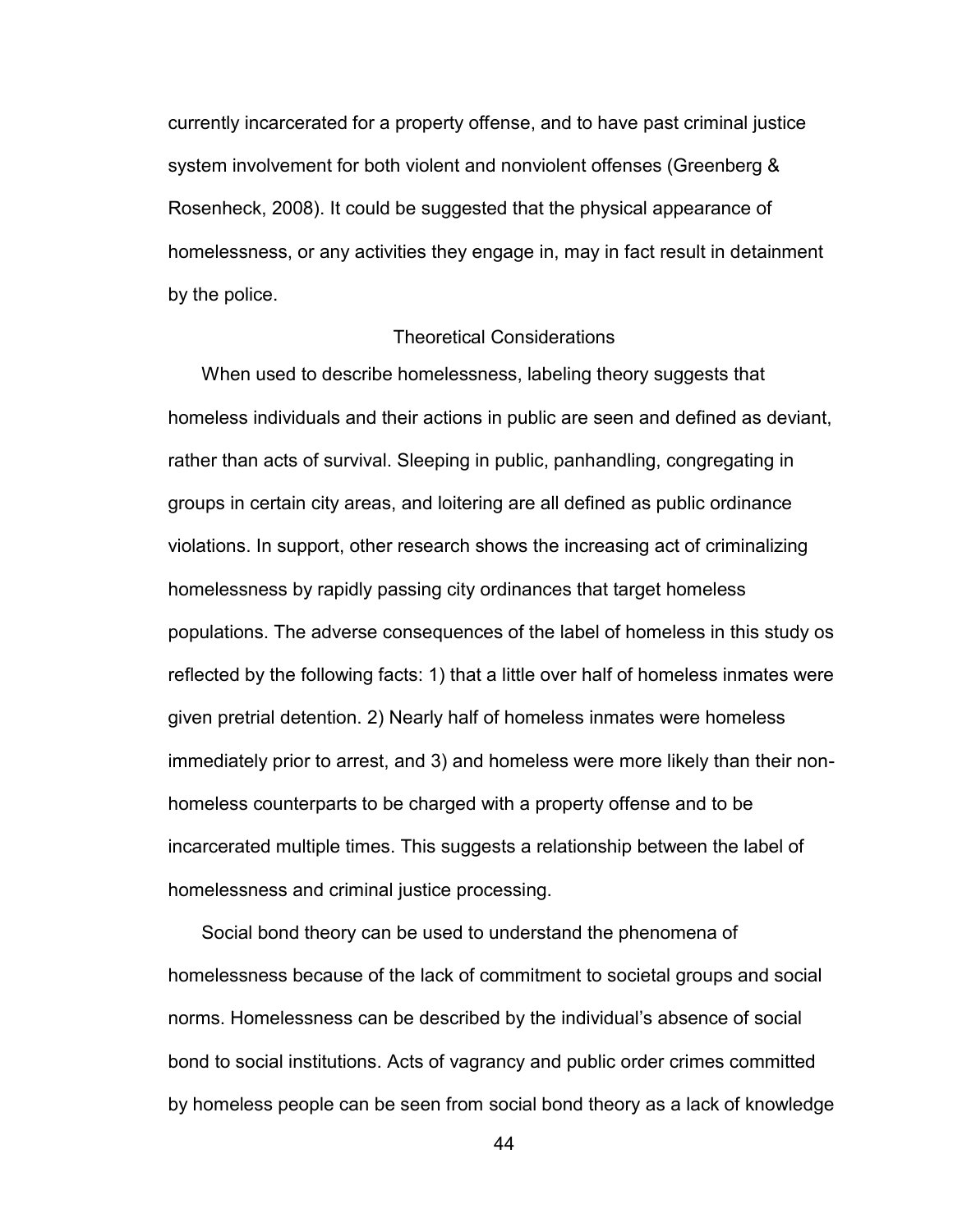between right and wrong and moral principle, even though many of these crimes committed are for survival, not to be purposefully deviant. A lack of attachment to societal ties including social institutions like school, employment, and family are absent in most homeless populations; social bond theory explains that these weakened or non-existent bonds create the widening gap between a bonded society and those with broken ties (the homeless). In support of this image of lack of social bonds, previous research shows that a majority of homeless populations are single, unemployed, alone, and lacking other life-sustaining resources (e.g., being alone and without much formal education).

The status of homelessness can be suggested as a direct result of the failure of the American dream. Previous studies suggests that increasing unemployment rates, increased housing prices, a lack of affordable housing, and decreased budgets in funding for programs and resources for those at-risk of homelessness are causal factors of homelessness. With little governmental support, it is exceptionally hard for families and individuals experiencing homelessness to overcome their struggle and to find employment, housing, and to "contribute" to a functioning society.

#### Study Limitations

The first limitation of the study was the size of the sample. Although 565 respondents were enough to provide a complete picture of the Marion County Jail, it may not be enough to generalize to the larger society. Since the purpose of the jail study was to provide data to assist Marion County and the Marion County Sheriff"s Office to improve community service and enhance community safety, the survey instrument was tailored to address all information related to the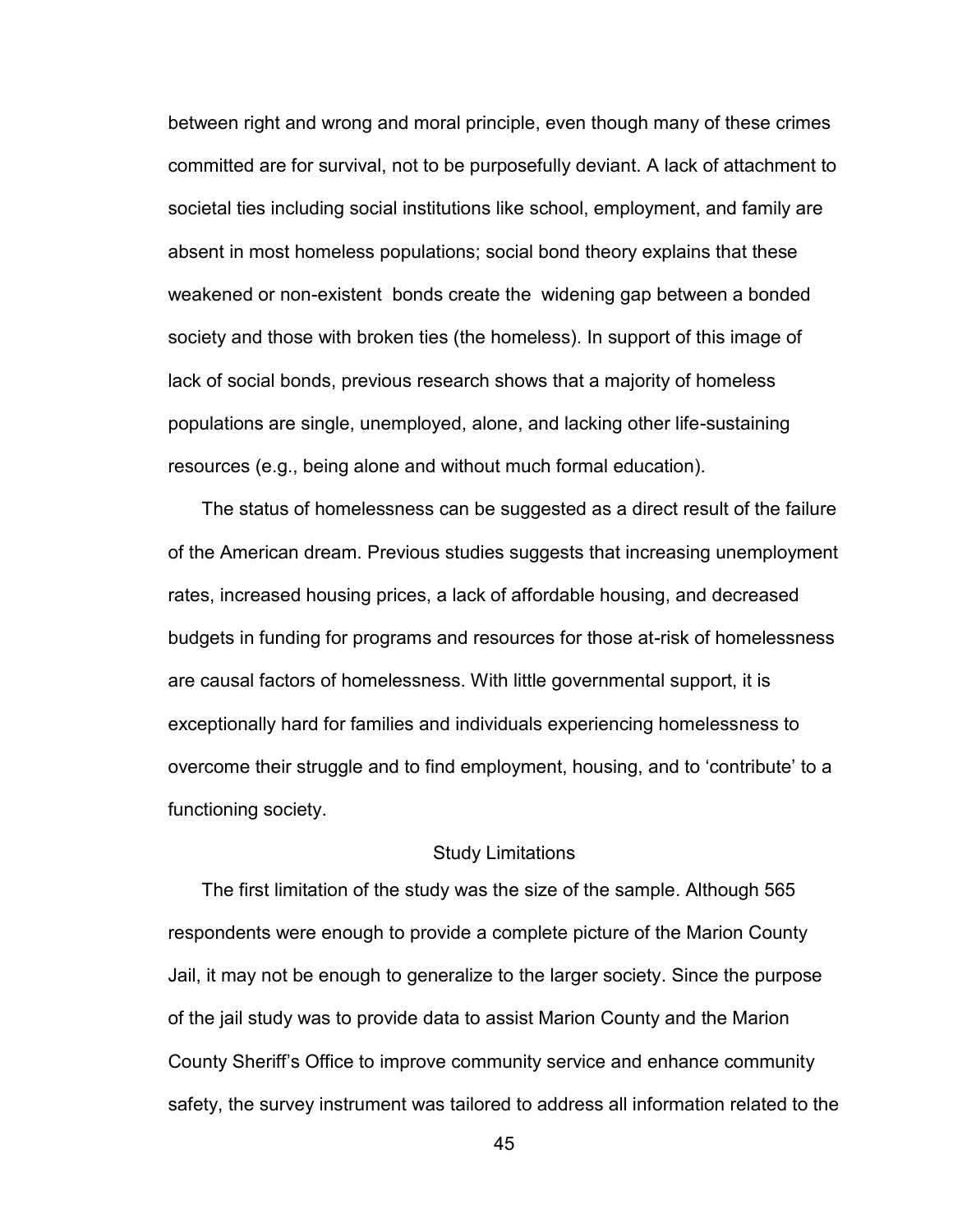jail populations" lives and backgrounds, not specifically poverty and housing issues. Therefore, the data reflect too many other variables unrelated to my research questions, and did not provide as much information related to extralegal factors and homelessness.

Using self-report data also presents a limitation. Issues of compliance, the avoidance or denial of individual issues, and anxiety about revealing secrets or making mistakes can affect the likelihood of accuracy in inmate responses. The reliability of responses is also an issue. Inmates may over-report or under-report different responses of survey questions. Unreliable answers, including the tendency to exaggerate, or forgetting specific details of answers to survey questions will impact the quality, reliability, and validity of inmate responses.

Another limitation of the study was the actual process of distributing surveys. Throughout the survey process, many inmate respondents needed assistance with reading and understanding the survey instrument. Since there were only seven members of the original research team, and 565 inmates, it was hard to be able to assist all respondents seeking help. Also, since the research team was on a deadline to distribute surveys to all inmates in one day, there was not enough time to cater to individual needs and accommodations.

Administering a survey in one small northwest city is also a limitation in regards to generalizing the results. What is true of one county in Oregon is not necessarily applicable to other counties in Oregon, or in the entire country. Marion County has the fifth highest population in the state of Oregon. On the other hand, the fact that the majority of the respondents were male, high school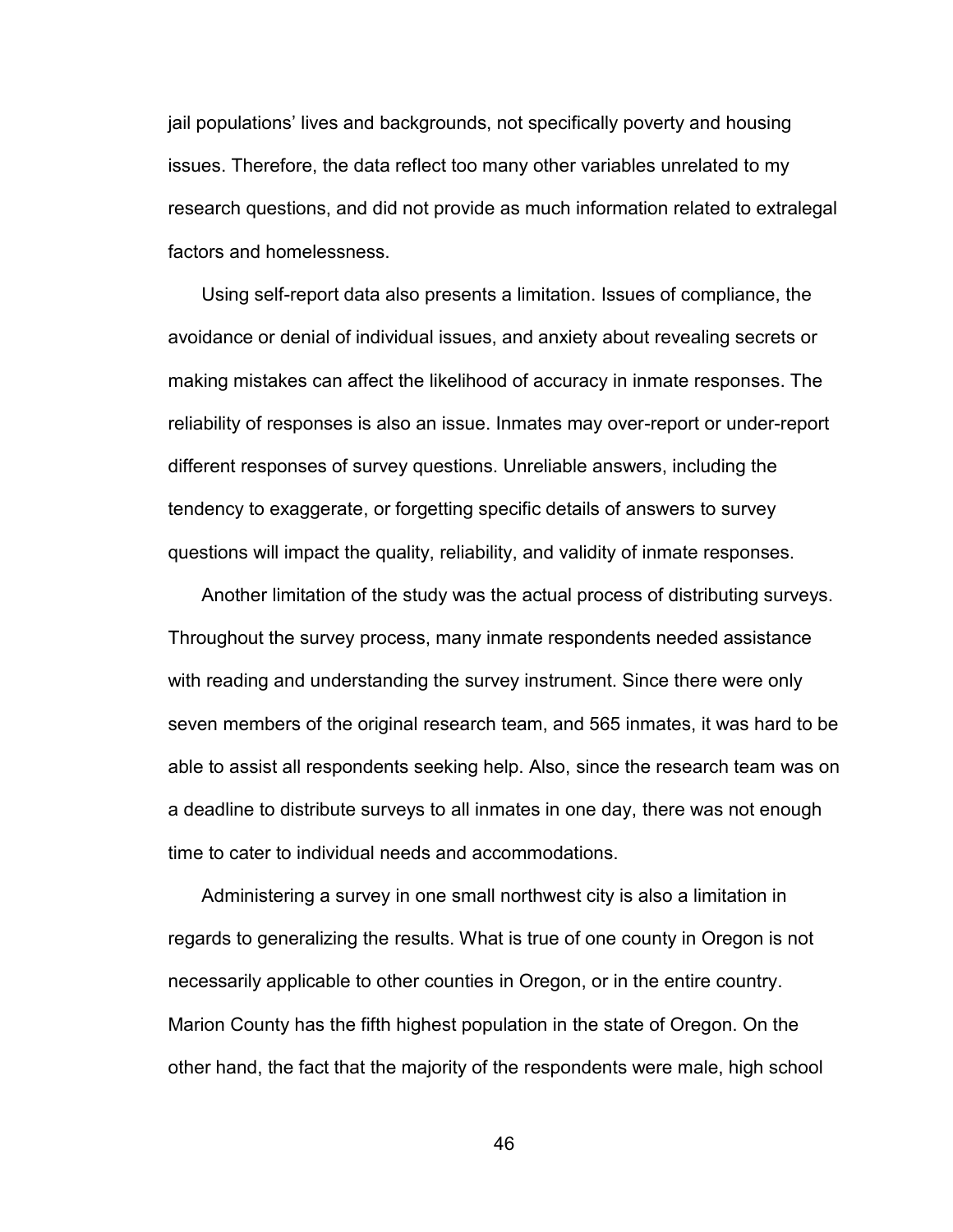dropouts and had been homeless at one time or another is consistent with previous research on jail populations (Irwin, 1985). In other words, at least some of the data can be generalized to a much larger population.

## Recommendations for Future Research

To date, there is little research on the connection between homelessness and incarceration. Current research studies have explored the relationship between mental illness, incarceration, substance abuse and homelessness. More research about criminal justice processing of homeless individuals is also needed, especially more specific insight as to what types of crimes (rather than general charge) result in their incarceration (e.g., the typical context of the commission of the various property crimes). To better understand the challenges of inmates experiencing homelessness, a survey instrument specifically tailored to housing, criminal history, and employment issues might also be more useful.

#### **Conclusions**

Since the issue of homelessness rose to the national agenda in the mid 1980s, a great deal has been learned about the characteristics and experiences of the homeless, and possible causal factors contributing to homelessness. However, a continuing persistence of homelessness, regardless of our current economic crisis, suggests that researchers and policy makers have yet to adequately and efficiently tackle the issue. It seems as though minimal efforts have been suggested and implemented over the years to address these growing rates.

There is also an unsettled debate between government agencies and public/private nonprofit organizations of what the true definition of homelessness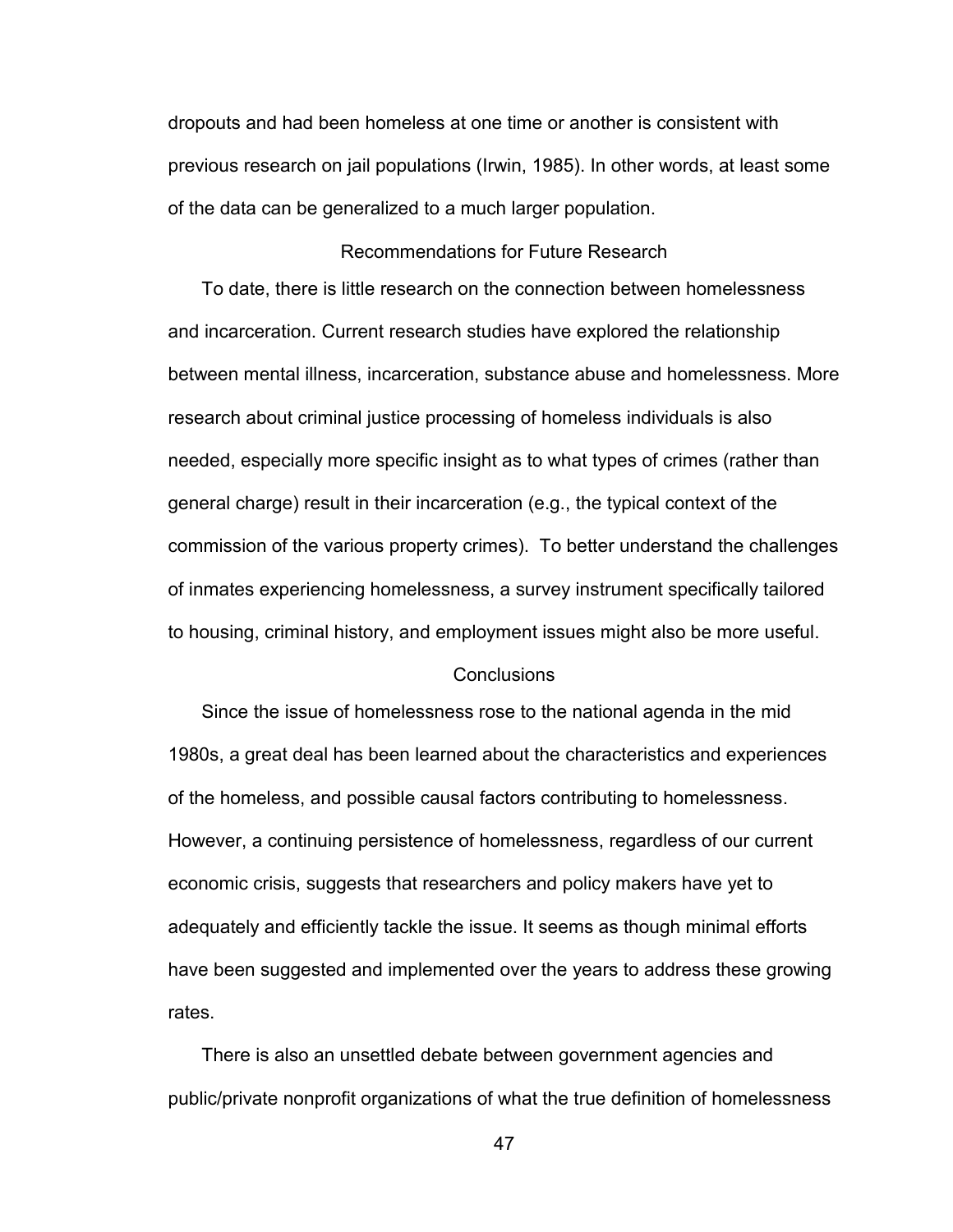actually is. HUD"s definition is a modest depiction of the problem, making the McKinney-Vento Act the more desirable definition because it identifies all at-risk and chronically homeless individuals. Agencies that are built upon the McKinney definition are able to target and help more homeless individuals, even though this exhausts funds more rapidly.

The issue of how to respond to homelessness and whether it's solvable is perhaps the most important of all debate. Cities and communities are responding both favorably and unfavorably. While some communities develop workable solutions and responses to lack of job or housing resources, others adopt harsher policies. For example, in May 2000 New York"s Mayor Rudy Giuliani announced that homeless persons would have to participate in job training, drug treatment, and other self-help programs in order to qualify for shelter and other services. While this may be a get-tough policy (based upon the opinion that homeless persons are "lazy"), this discourages other homeless individuals from seeking help. Many homeless persons have severe mental issues, so that placing demands on them should be the last thing to do. By placing these types of ultimatums, homeless individuals feel as though they"re being punished, encouraging the idea that they are 'societal rejects' or 'misfits'. These types of prevention strategies are misdirected, and should be changed.

Just recently, the Paterson administration of New York has announced in their budget proposal to eliminate more than \$88 million in state funding for municipal shelters for homeless single adults (Coalition for the Homeless, 2010). This includes eliminating \$10 million in state funding for emergency shelter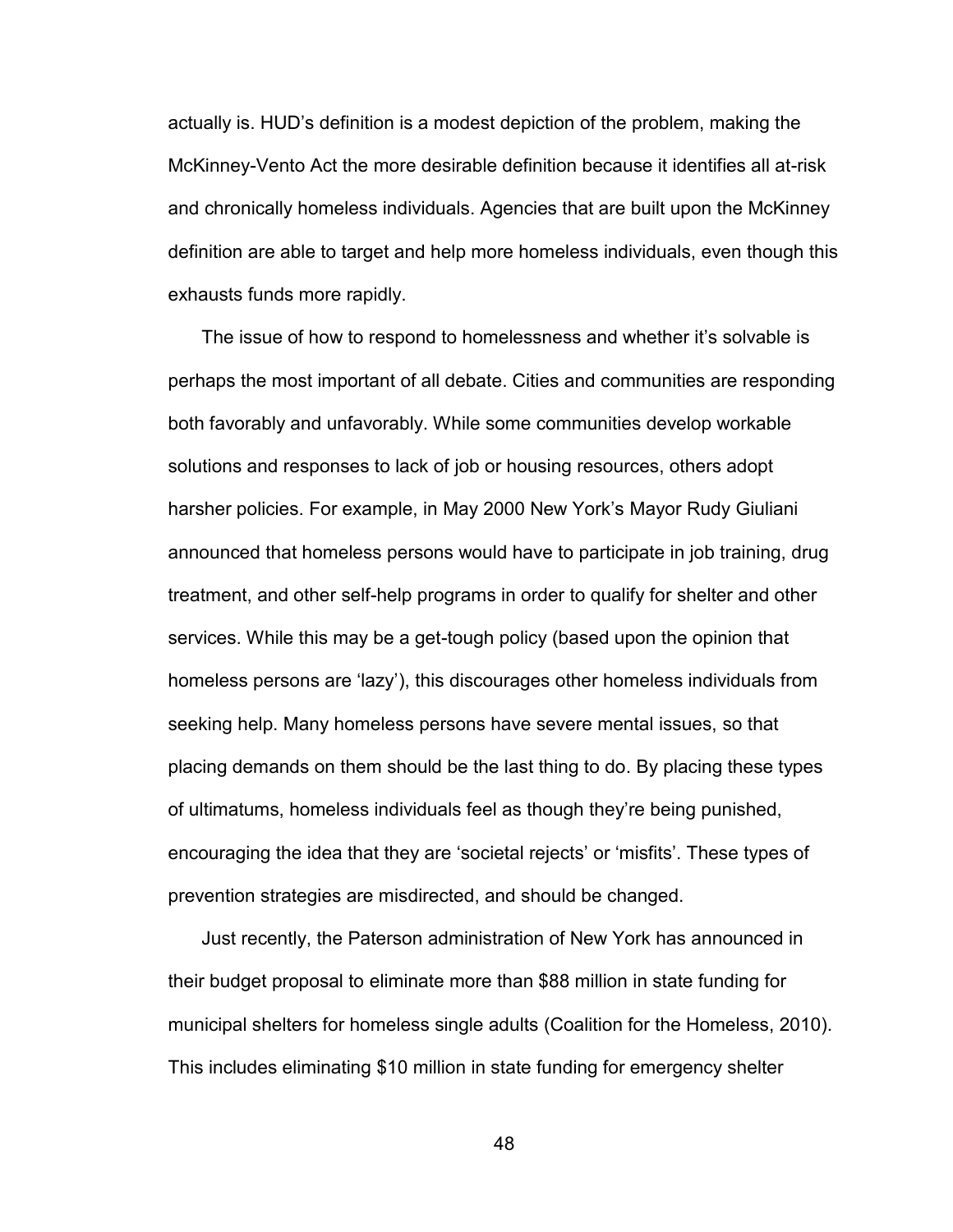assistance for homeless people living with AIDS and their serious medical problems. These actions are a clear message to the indigent public that they expendable. One predictable result would be a greater use of local jails to deal with the problem.

Overall, strategies need to be implemented to combat homelessness to ensure that diversity in homeless populations is being addressed. Also, because of the economic crisis and housing shortages, it is the responsibility of local and federal governments to respond, and to do so more swiftly. Political agendas from the White House to our local Nevada administration have poverty and hunger/homelessness as an important action item, but where is the action? The severity of this issue is being overlooked and underemphasized. Most of the current health care and education crisis stems from the government"s inability (or unwillingness) to respond to the growing disparity between middle class working families and the privileged upper class. Somewhere along the line humanity was traded for monetary value, and many were handed the short hand of the stick. Until these disparities in treatment are changed, more resources are allocated, and the burdens of housing and job markets are in part relieved, homelessness and the issues surrounding will not change. Community members, law enforcement agencies, cities, and governments must change how they respond to poverty and homelessness. The more criminalization it receives, the more it will continue to fester, resulting in irreparable damage.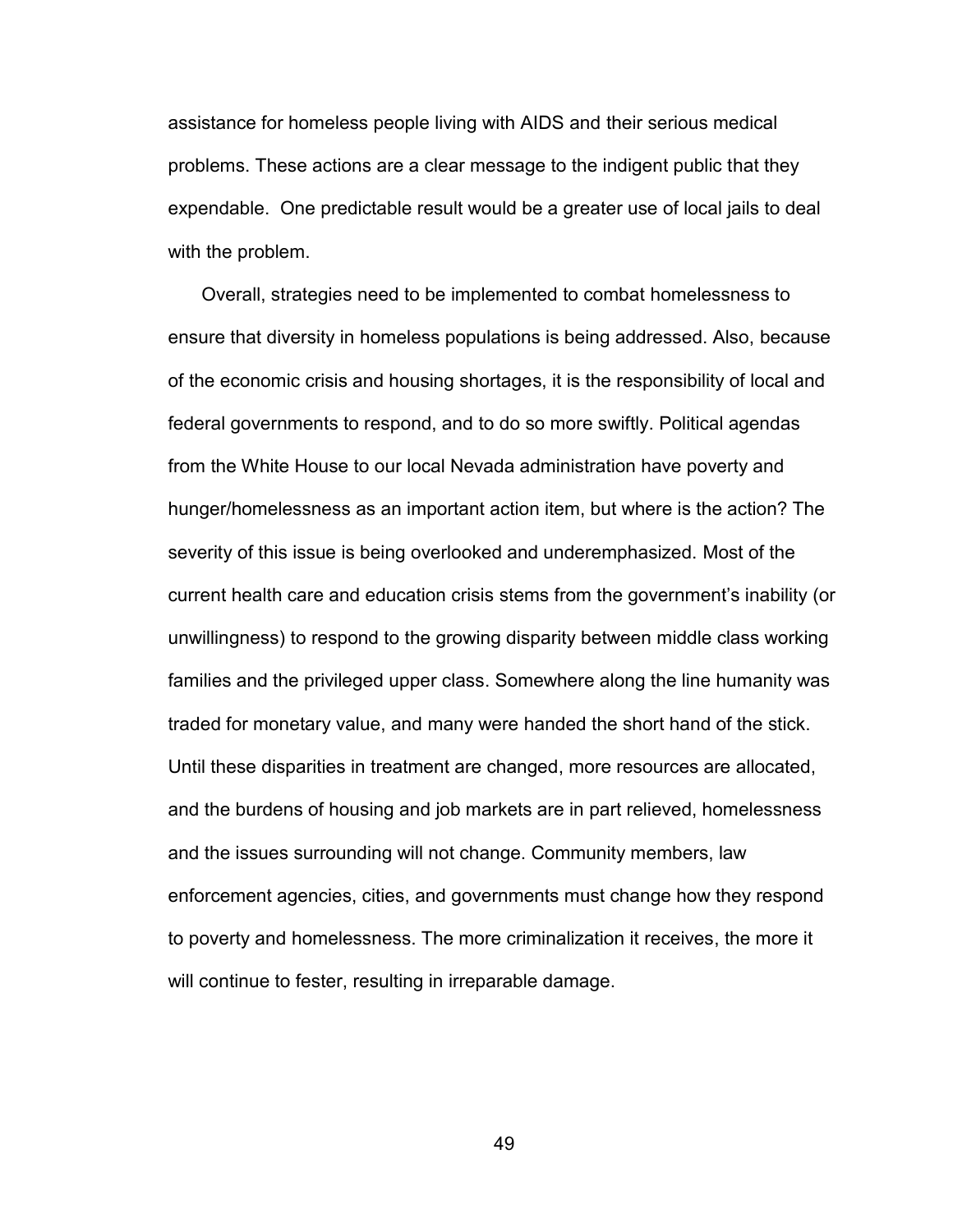#### BIBLIOGRAPHY

- Becker, H. S. (1963). *Outsiders: Studies in the sociology of deviance.* New York: Free Press.
- Bureau of Labor Statistics (2010). A profile of the working poor, 2008. Washington, DC: Bureau of Labor Statistics. Retrieved from http://www.bls.gov/cps/cpswp2008.pdf
- Chambliss, W. J. (1975). The law of vagrancy. In Chambliss, W. J. (ed). *Criminal Law in Action*. New York: John Wiley.
- Cilli, L. (2010, March 11). Ordinance to regulate feeding homeless delayed. *CBS 4 News.* Retrieved from http://cbs4.com/local/Miami.Homeless. Ordinance.2.1553613.html
- Coalition For the Homeless. (2010). State of the homeless 2010: How Governor Paterson"s budget will make New York"s historic homelessness crisis even worse. Retrieved from http://coalhome.3cdn.net/ 4c773e13c643a610dd\_lqm6bh56n.pdf
- Fisher, M. (2005). Why is U.S. poverty higher in nonmetropolitan than metropolitan areas? Evidence from the panel study of income dynamics. Unpublished manuscript, Rural Poverty Research Center*,* Oregon State University, Corvallis, Oregon. Retrieved from http://ageconsearch.umn.edu/handle/18904
- France, A. (1894). The Red Lily. Taken from the quotations page: http://www.quotationspage.com/quote/805.html
- Greenberg, G.A. & Rosenheck, R.A. (2008). Jail incarceration, homelessness, and mental health: A national study. *Psychiatric Services, 59,* 170-177*.*  doi: 10.1176/appi.ps.59.2.170
- Hernandez, J. C. (2010, March 5). Job rate holds steady, raising hopes of recovery. *The New York Times*. Retrieved from http://www.nytimes.com
- Hirschi, T. (1969). *Causes of delinquency*. Berkeley: University of California Press.
- Joint Center for Housing Studies of Harvard University (2006). *The state of the nations housing 2006*. (JCHSHU Report SON-06). Retrieved from Harvard University website: http://www.jchs.harvard.edu/publications/markets/ son2006/son2006.pdf
- Irwin, J. (1985). *The jail: Managing the underclass in American society*. Berkeley: University of California Press.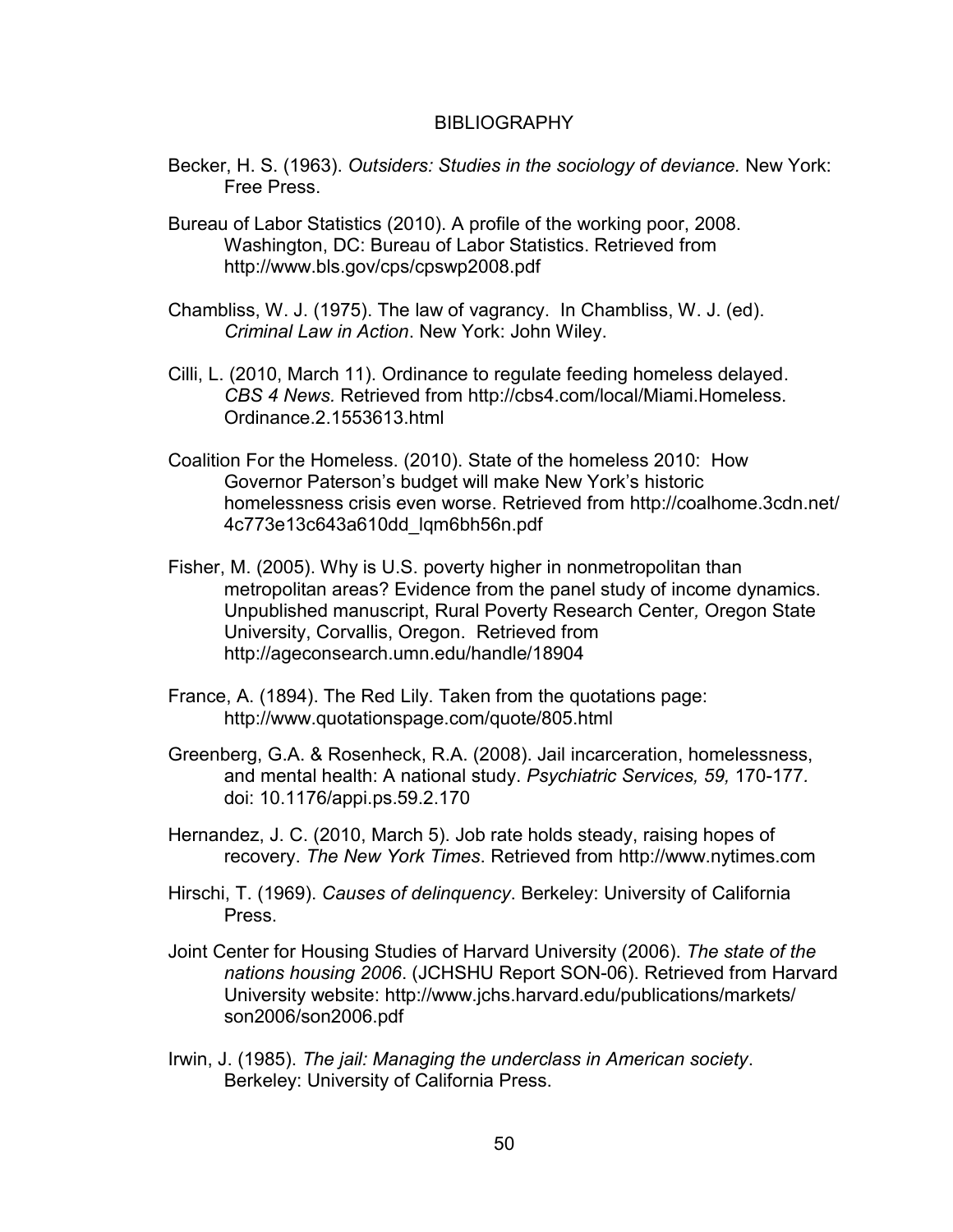- Komp, C. (2006, December 2006). Orlando"s homelessness fight continues. *The New Standard*. Retrieved from http://newstandardnews.net/
- Kusmer, K. (2002). *Down and out, on the road*: *The homeless in American History.* New York, NY: Oxford University Press.
- Lemert, E. (1951). *Social pathology.* New York: McGraw-Hill.
- Martin, C. (2003, May 5). An American epidemic: hate crimes against the homeless. *Street News Service*. Retrieved from http://www.streetnews service.org/index.php?page=archive\_detail&articleID=144
- McElvaine, R.S. (1993). *The great depression: America, 1929-1941*. New York: Times Books.
- McNiel, D.E., Binder, R.L., & Robinson, J.C. (2005). Incarceration associated with homelessness, mental disorder, and co-occuring substance abuse. *Psychiatric Services, 56(7),* 840-846. Retrieved from http://ps.psychiatryonline.org/cgi/content/abstract/56/7/840
- Messner, S., & Rosenfeld, R. (1997). *Crime and the American dream* (2nd ed.). Belmont, CA: Wadsworth. pp.62-64.
- Metraux, S. and Culhane, D. (2006). Recent incarceration history among a sheltered homeless population. *Crime & Delinquency*, 52(3): 504-517*.* Retrieved from http://cad.sagepub.com/cgi/content/abstract/52/3/504
- National Alliance to End Homelessness. (2007). First nationwide estimate of homeless population in a decade announced. Retrieved from http://www.endhomelessness.org/
- National Coalition for Homeless Veterans. (nd). Retrieved from http://www.nchv.org/background.cfm
- National Coalition for the Homeless (NCH) and National Law Center on Homelessness & Poverty (NLCHP). (2002). The criminalization of homelessness in the United States. Retrieved from http://www.nationalhomeless.org/publications/index.html
- National Coalition for the Homeless. (2008). A dream denied: The criminalization of homelessness in U.S. cities. Retrieved from http://www.nationalhomeless.org/
- National Coalition for the Homeless. (2008). Hate crimes and violence against people experiencing homelessness. Retrieved from http://www.nationalhomeless.org/
- National Coalition for the Homeless. (2009). Minorities and homelessness. Retrieved from http://www.nationalhomeless.org/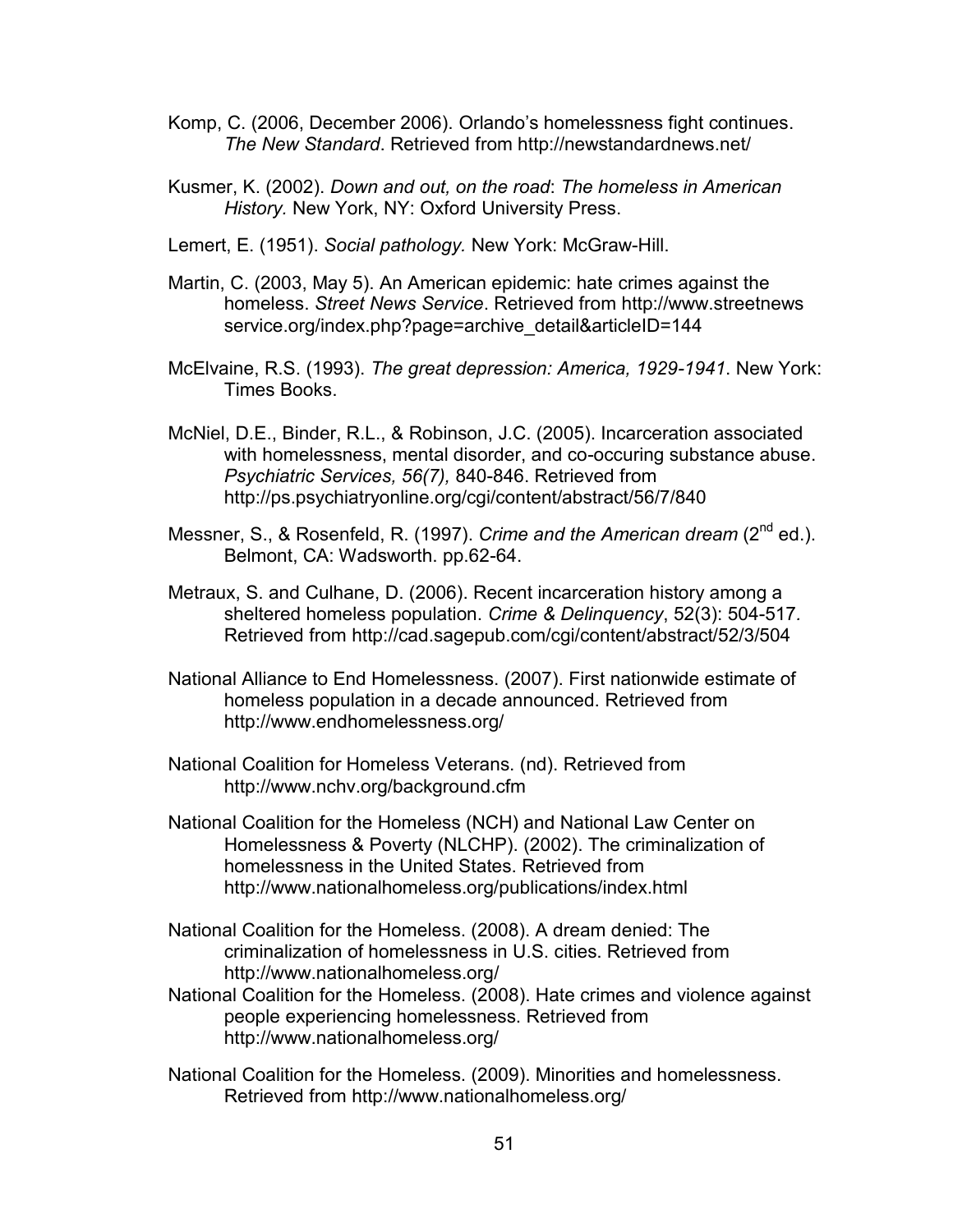- National Law Center on Homelessness and Poverty (2003). Some facts on homelessness, housing, and violence against women. Retrieved from http://www.nlchp.org/content/pubs/Some%20Facts%20on%20Homeless% 20and%20DV.pdf
- National Law Center on Homelessness and Poverty (2004). Homelessness in the United States and the human right to housing. Retrieved from http://www.nlchp.org/view\_release.cfm?PRID=26
- National Law Center on Homelessness and Poverty (2007). Indicators of increasing homelessness due to the foreclosure and economic crises. Retrieved from http://www.nlchp.org/content/pubs/Foreclosure\_ Effects\_on\_Homelessness1.pdf
- National Low Income Housing Coalition (2001). Low income housing profile. Retrieved from http://www.nlihc.org/doc/profile.pdf
- National Low Income Housing Coalition (2005). Out of reach 2005. Retrieved from http://www.nlihc.org/oor/oor2005/
- National Low Income Housing Coalition (2008). Out of reach 2007-2008. Retrieved from http://www.nlihc.org/oor/oor2008/
- Phelan, J., Link, B.G., Moore, R.E., & Stueve, A. (1997). The stigma of homelessness: The impact of the label "homeless" on attitudes toward poor persons. *Social Psychology Quarterly*, 60(4): 323-337.
- Public Broadcasting Services (Producer). (2007). Facts and figures: The homeless. Retrieved from http://www.pbs.org/now/shows/526/homeless-f acts.html
- Quinney, R. (2001). *The social reality of crime.* New Brunswick, NJ: Transaction Books (originally published in 1970).
- Rhodes, M. (2006, September 6). The crime of pushing a shopping cart. *The San Francisco Bay Area Independent Media Center.* Retrieved from http://www.indybay.org/newsitems/2006/09/19/18312750.php
- Rhodes, M. (2010, February 5). War on the poor. . . continues in Fresno. *The San Francisco Bay Area Independent Media Center.* Retrieved from http://www.indybay.org/newsitems/2010/02/05/18637084.php
- Schur, E. (1971). *Labeling deviant behavior.* New York: Harper & Row Urban Institute Research of Record.
- Shelden, R. G. (2008). *Controlling the dangerous classes: A history of criminal*  justice in America, (2<sup>nd</sup> ed.). Boston: Allyn and Bacon.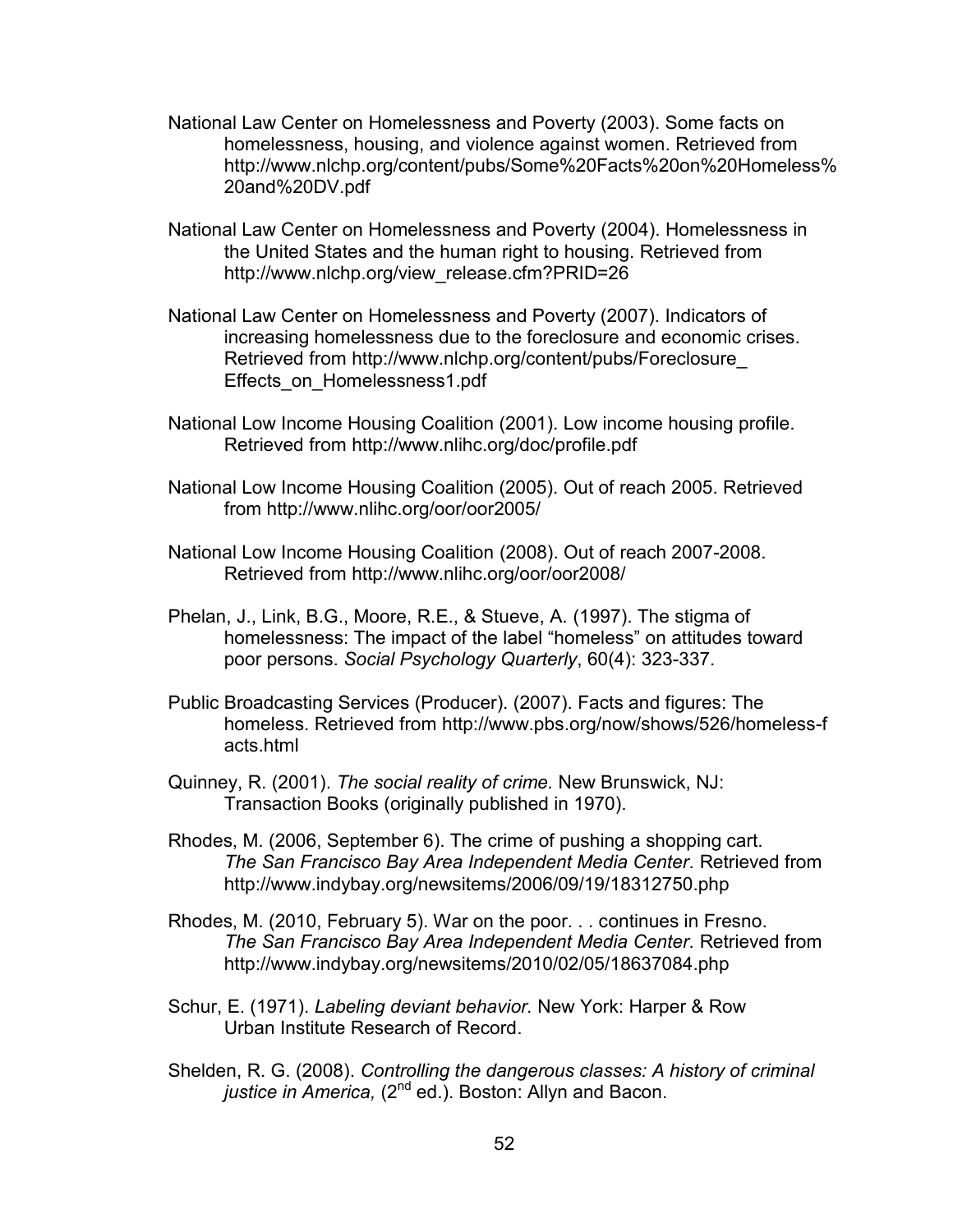- Shelden, R.G., & Brown, W.B. (2002). *Criminal justice in America: A critical view.* Upper Saddle River, NJ: Pearson Education.
- Shelden, R. G., Brown, W.B., Miller, K. & Fritzler, R. (2008). *Crime and criminal justice in American society*. Long Grove, IL: Waveland Press.
- The Urban Institute. (2001). *Helping America's homeless: Emergency shelter or affordable housing?* Retrieved from http://www.urban.org/books/ helping homeless/index.cfm
- U.S. Conference of Mayors (2005). *A status report on hunger and homelessness in America's cities: A 24-city survey: December 2005.* Retrieved from http://www.usmayors.org/hungersurvey/2005/HH2005 FINAL.pdf
- U.S. Conference of Mayors (2006). *A status report on hunger and homelessness in America's cities: A 25-city survey: December 2006.* Retrieved from http://www.usmayors.org
- U.S. Conference of Mayors. (2007). *A status report on hunger and homelessness in America's cities: A 23-city survey: December 2007.* Retrieved from http://www.usmayors.org/hhsurvey2007/hhsurvey07.pdf
- U.S. Conference of Mayors. (2008). *A status report on hunger and homelessness in America's cities: A 25-city survey: December 2008.* Retrieved from http://usmayors.org/pressreleases/documents /hungerhomelessnessreport\_121208.pdf
- U.S. Department of Health and Human Services. (2003). *Homeless policy academics*. Retrieved from http://www.hrsa.gov/homeless/main\_pages /ta/pubs.htm
- U.S. Department of Housing and Urban Development. (2007). *Homelessness assistance.* Retrieved from http://portal.hud.gov/portal/page/portal/HUD/ topics/homelessness
- U.S. Department of Housing and Urban Development. (2009). *Annual homeless assessment report (AHAR) to congress 2008*. Retrieved from http://www.hudhre.info/documents/4thHomelessAssessmentReport.pdf
- U.S. Department of Veterans Affairs. (2010). *An overview of homelessness*. Retrieved from http://www1.va.gov/HOMELESS/Overview.asp